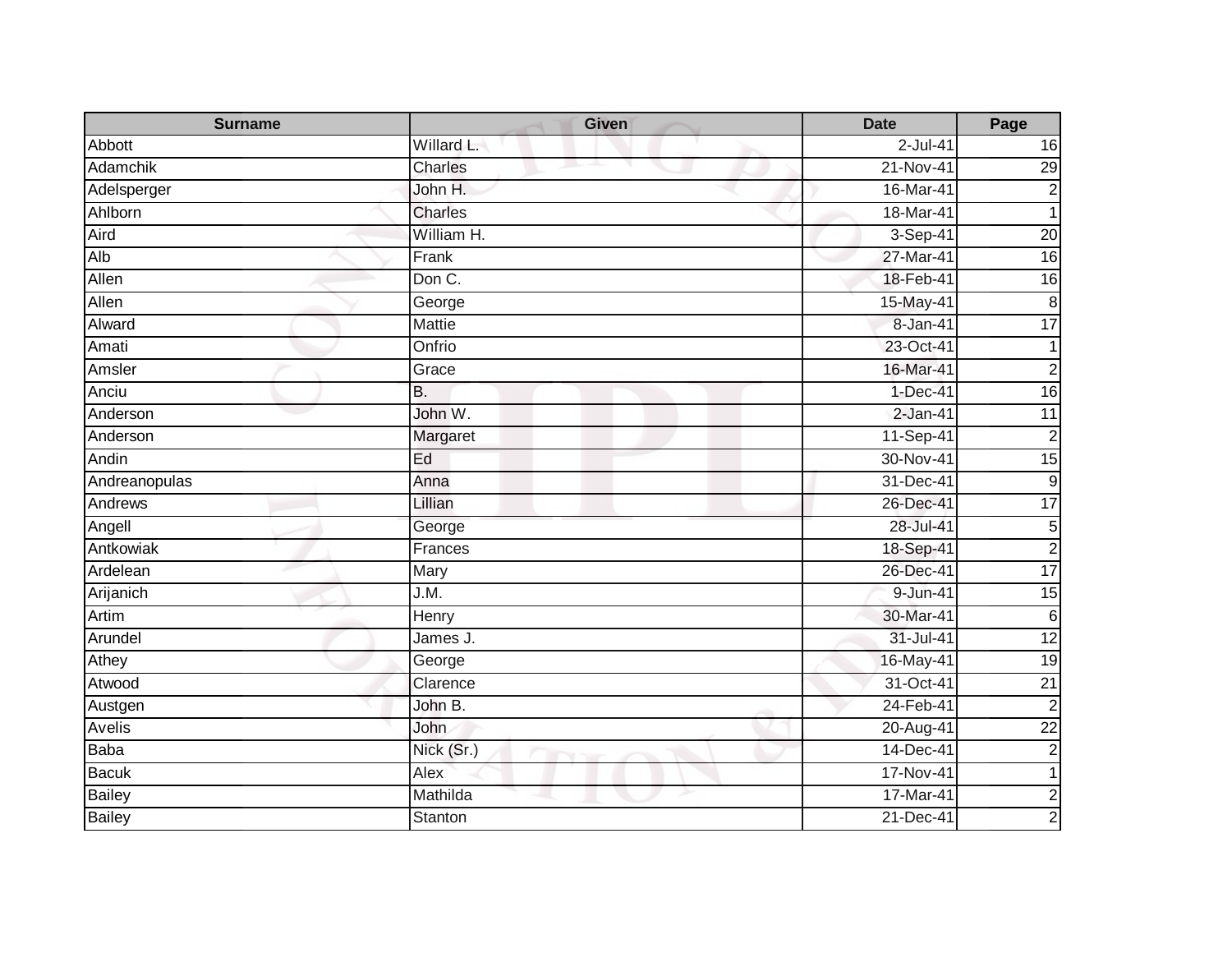| Bajac          | Rose              | 31-Aug-41   | $5\overline{)}$ |
|----------------|-------------------|-------------|-----------------|
| Bajdik         | Andrew            | $21-Jan-41$ | $\overline{12}$ |
| Bajer          | Frank<br>and the  | 26-Dec-41   | $\mathbf{2}$    |
| Bajza          | Stanley J.        | 21-Jan-41   | $\overline{c}$  |
| <b>Baker</b>   | <b>Bessie Lee</b> | 7-Sep-41    | 10              |
| <b>Balazs</b>  | Harold A.         | 24-Sep-41   | 26              |
| <b>Balkcom</b> | Frank             | 13-Jan-41   | $\overline{2}$  |
| Ball           | Charles           | 17-Dec-41   | 28              |
| <b>Ball</b>    | George H.         | 25-Jun-41   | 28              |
| <b>Banas</b>   | Helen             | $4-Dec-41$  | 18              |
| Baradziej      | Walter            | 7-Nov-41    |                 |
| <b>Baran</b>   | Paul              | 31-Jul-41   |                 |
| <b>Barber</b>  | Celeste           | 11-Nov-41   | $\overline{3}$  |
| <b>Barlow</b>  | Roscoe L. (Dr.)   | 30-Jul-41   |                 |
| Barman         | Martha            | 29-May-41   | 2               |
| Barna          | John              | 22-Jul-41   | $\bf{8}$        |
| Barnekoff      | <b>Minnie</b>     | 11-Feb-41   | 1               |
| Barnes         | Louella           | 11-May-41   | $\mathbf{2}$    |
| <b>Barnes</b>  | Mary J.           | 4-Mar-41    | $\overline{2}$  |
| Barr           | Joan              | 19-Jun-41   | 13              |
| Barton         | Dora              | 17-Apr-41   | 16              |
| Bartuska       | James J.          | 1-Aug-41    | 14              |
| <b>Barzdys</b> | <b>Steve</b>      | 25-Jul-41   | $\overline{12}$ |
| <b>Basard</b>  | Ruby S.           | 19-Oct-41   | $\overline{2}$  |
| Batchelor      | Russell           | 17-Apr-41   | 16              |
| <b>Baum</b>    | Lucille           | 17-Apr-41   | $\infty$        |
| <b>Bauwens</b> | Lucy              | $1-Jul-41$  | $\overline{2}$  |
| Beall          | Mary              | 24-Jan-41   | $\overline{27}$ |
| Beam           | James D.          | 9-Feb-41    | $\overline{2}$  |
| Bean           | James D.          | $6$ -Feb-41 | 13              |
| Beaton         | Rosa May          | 13-Jan-41   | $\overline{2}$  |
| Beaubien       | Henry E.          | 21-Sep-41   | 17              |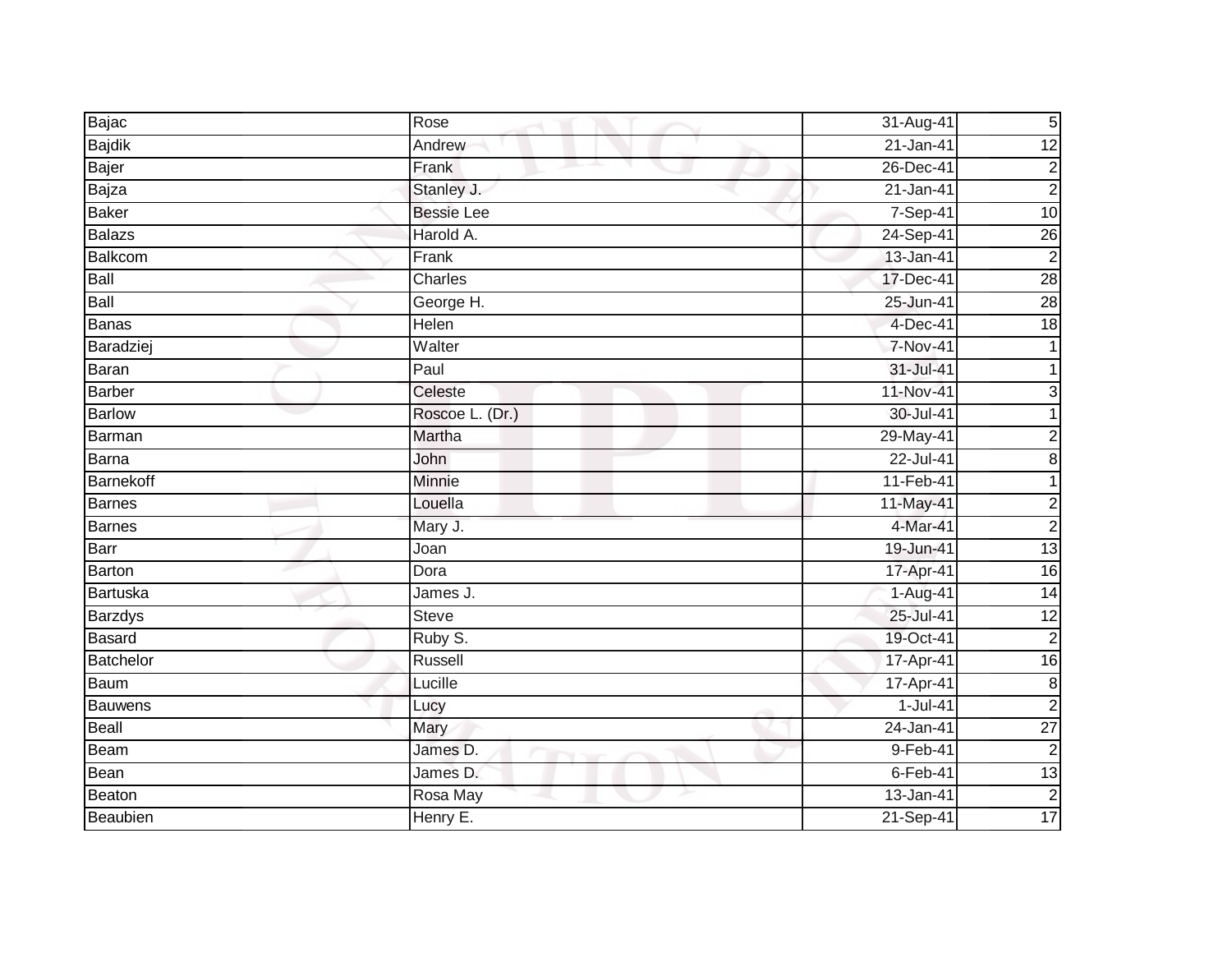| Beckman          | Henry P.            | 1-Aug-41    | 17                      |
|------------------|---------------------|-------------|-------------------------|
| Beckman          | Henry P.            | 13-Feb-41   | 11                      |
| Beda             | Joseph (Jr.)        | 19-Sep-41   | 25                      |
| Bedell           | J.H. (Mrs.)         | 18-Feb-41   | $\overline{c}$          |
| Bellamy          | John B.             | 8-Jul-41    | $\overline{\mathbf{c}}$ |
| <b>Bennett</b>   | Josie               | 25-Sep-41   | $\overline{c}$          |
| <b>Beres</b>     | <b>Steve</b>        | 25-Mar-41   | 10                      |
| Berg             | Peter A.            | 19-May-41   | $\overline{24}$         |
| Bergman          | Amelia              | $1$ -Jul-41 | 4                       |
| <b>Berkowicz</b> | Michael             | 9-Sep-41    | 8                       |
| Bernabei         | Leonardo            | 29-Aug-41   | 26                      |
| Berwanger        | Regina              | 6-Oct-41    |                         |
| <b>Betustak</b>  | Anthony J.          | 30-Jul-41   | $\overline{c}$          |
| Bevan            | Samuel              | 29-May-41   | $\bf{8}$                |
| <b>Beye</b>      | William             | 28-Oct-41   | $\overline{c}$          |
| <b>Bibler</b>    | Allison A.          | 7-Mar-41    |                         |
| <b>Bibler</b>    | <b>Marion</b>       | 14-Sep-41   | $\overline{c}$          |
| <b>Bicknell</b>  | Patricia Lou        | 10-Oct-41   | $\overline{c}$          |
| <b>Bieker</b>    | Johanna             | 9-Jun-41    | دن                      |
| <b>Biel</b>      | George              | 5-May-41    | 13                      |
| <b>Billehunt</b> | Carl                | 2-Sep-41    | 1                       |
| <b>Bixemann</b>  | <b>Henry Edward</b> | 28-Apr-41   | 13                      |
| Bixenman         | Andrew              | 16-Jan-41   | $\boldsymbol{8}$        |
| <b>Blake</b>     | Frank               | 26-May-41   | $\overline{c}$          |
| <b>Blaschke</b>  | Herman              | 29-Sep-41   | 10                      |
| <b>Blastick</b>  | Joseph              | $2-Feb-41$  | $\overline{15}$         |
| <b>Blaylock</b>  | Earl                | 1-Dec-41    | $\overline{12}$         |
| Bleeder          | <b>Mike</b>         | 23-Jun-41   | 9                       |
| <b>Blom</b>      | Jacob               | 1-Jun-41    | $\overline{c}$          |
| <b>Blood</b>     | Wilbur C.           | 21-Apr-41   | $\overline{c}$          |
| <b>Bobalik</b>   | George              | 7-Jul-41    | 10                      |
| <b>Bobidoux</b>  | Rosalie             | 23-Jun-41   | 4                       |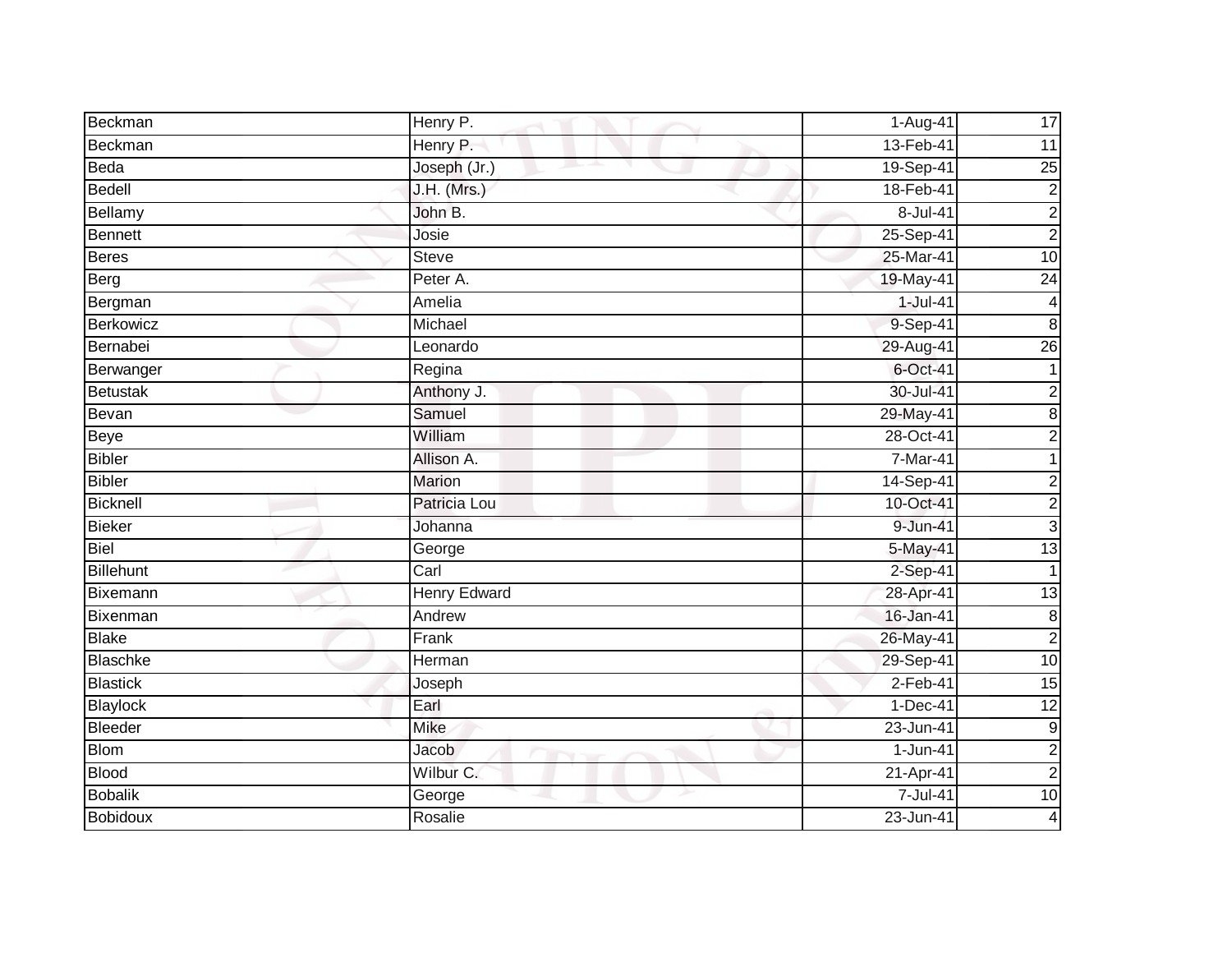| <b>Bobinac</b>   | Joseph               | 22-Jul-41   | $\boldsymbol{8}$ |
|------------------|----------------------|-------------|------------------|
| <b>Bobst</b>     | Joseph               | $4-Sep-41$  | 13               |
| <b>Bodley</b>    | Harry                | 25-Mar-41   | $\overline{10}$  |
| <b>Bodney</b>    | John                 | 16-Jun-41   | $\,6$            |
| <b>Boettcher</b> | Rudolph              | 11-Jul-41   | $\mathbf{1}$     |
| <b>Bogacz</b>    | Joseph               | 20-Oct-41   | 10               |
| Bogucki          | Aniela               | 12-Feb-41   | $\frac{1}{8}$    |
| <b>Bohn</b>      | Robert               | 24-Dec-41   |                  |
| Bokori           | Elizabeth            | 15-Jan-41   | 20               |
| <b>Boland</b>    | Ray                  | 6-May-41    | $\overline{2}$   |
| Bolsega          | Andrew               | 6-Jun-41    | 28               |
| <b>Bone</b>      | Carrie               | 18-Feb-41   | $\overline{10}$  |
| Bonfiglio        | Mae                  | 12-Jan-41   | $\overline{2}$   |
| <b>Bonham</b>    | E.G.                 | 16-May-41   | 30               |
| Bonham           | Heber                | 9-Nov-41    | 20               |
| <b>Bonneau</b>   | Arthur J.            | 14-Mar-41   | $\overline{2}$   |
| Boomsma          | Sam (Mrs.)           | 23-Oct-41   | 17               |
| Bopp             | Amanda               | 10-Jul-41   | 13               |
| <b>Borger</b>    | William (Jr.)        | 17-Dec-41   | $\overline{2}$   |
| Borman           | Christ               | 23-May-41   | $\overline{27}$  |
| <b>Bosak</b>     | Susanna              | 24-Mar-41   | $\overline{10}$  |
| Bosnjak          | Vladimir             | 17-Feb-41   | 12               |
| <b>Bossier</b>   | James (Mrs.)         | 22-Sep-41   | $\overline{12}$  |
| Bossinger        | Kasper               | 10-Aug-41   | 14               |
| <b>Boswell</b>   | Helen L.             | 20-Oct-41   |                  |
| Bowen            | John                 | 10-Sep-41   | $\overline{21}$  |
| <b>Bowie</b>     | Agnes                | $11-Jun-41$ | 25               |
| <b>Bowles</b>    | James D. (Rev.)      | 21-Nov-41   | 31               |
| <b>Bowlus</b>    | <b>William David</b> | 24-Nov-41   | $\overline{c}$   |
| Boyd             | Edwin A.             | 7-Apr-41    | $\overline{c}$   |
| Boyd             | Winifred             | $6-Nov-41$  | 10               |
| <b>Boyer</b>     | Muriel L.            | 7-Nov-41    | $\overline{7}$   |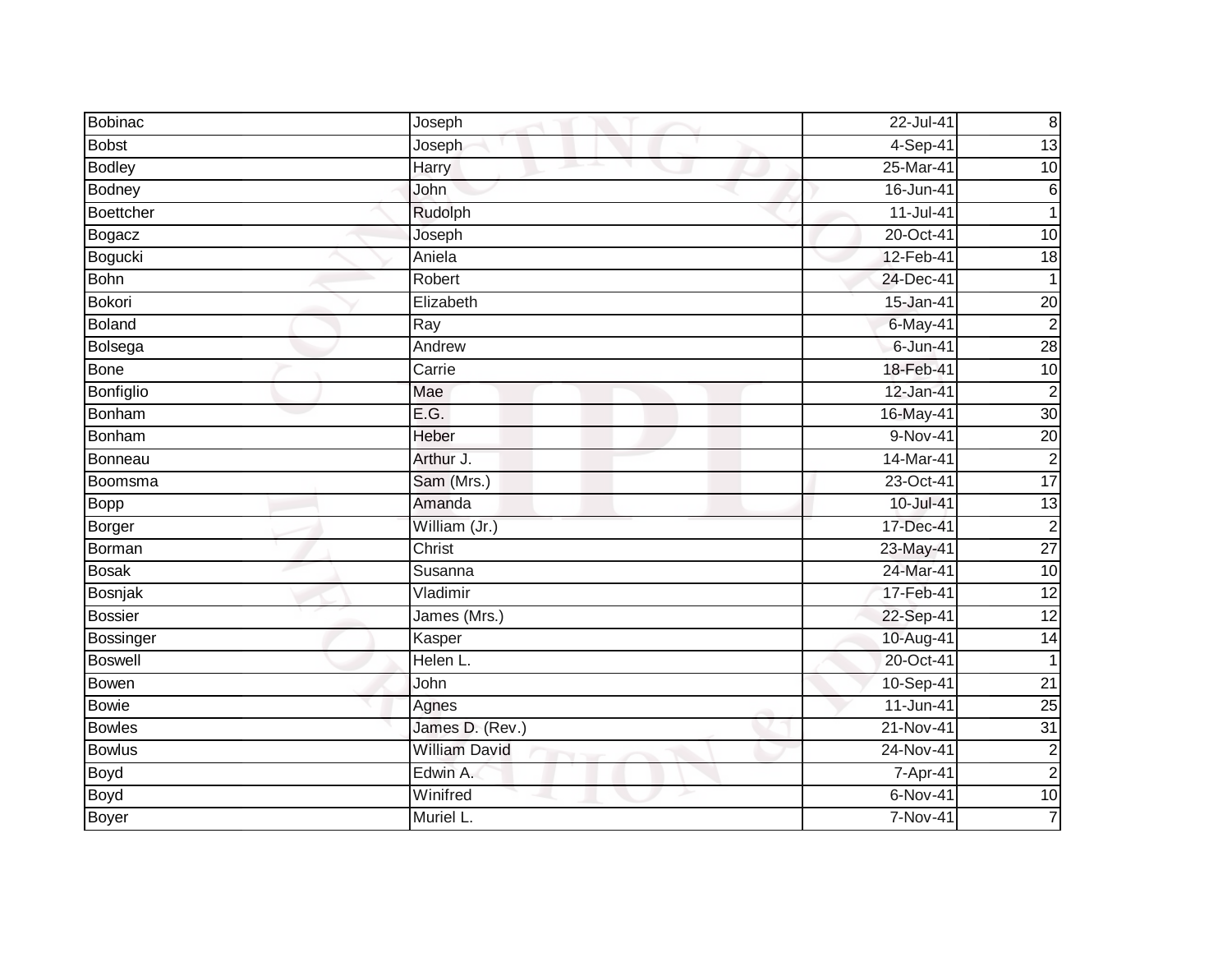| Boyle            | Thomas S.         | $6$ -Jul-41 |                 |
|------------------|-------------------|-------------|-----------------|
| <b>Boyle</b>     | William E.        | 12-Feb-41   | 21              |
| <b>Brack</b>     | Catherine         | 26-Jan-41   | $\overline{15}$ |
| <b>Brandes</b>   | Edward H.         | 27-Aug-41   |                 |
| <b>Brandt</b>    | Christian         | 1-Aug-41    | $\overline{13}$ |
| Branson          | Helen             | 3-Mar-41    |                 |
| Brauer           | William (Rev.)    | 19-Jan-41   |                 |
| Breaznay         | Andrew            | 23-Sep-41   | $\overline{c}$  |
| <b>Breclaw</b>   | Antoni            | $6$ -Jul-41 | $\overline{12}$ |
| <b>Bremer</b>    | August A.         | 16-May-41   | 19              |
| Brennan          | Michael           | 30-Oct-41   | $\overline{c}$  |
| <b>Brewer</b>    | Harold            | 9-Nov-41    | $\bf 8$         |
| <b>Brich</b>     | Katherine         | 16-Jul-41   | $\overline{22}$ |
| <b>Bricker</b>   | Frank             | 30-Jun-41   | $\overline{2}$  |
| <b>Brimberry</b> | Raymond           | 16-Nov-41   | 8               |
| <b>Brockman</b>  | Henry J.          | 30-Nov-41   | 14              |
| <b>Broderick</b> | John              | 10-Nov-41   | $\overline{3}$  |
| <b>Brooks</b>    | Louis Oliver      | 10-Mar-41   | $\overline{c}$  |
| <b>Brophy</b>    | Arthur            | 17-Oct-41   | $\overline{2}$  |
| <b>Broski</b>    | William (Jr.)     | 16-Jul-41   | $\overline{21}$ |
| Brown            | Charles A. (Rev.) | 12-Aug-41   | 14              |
| <b>Brown</b>     | Clarence          | 18-Aug-41   |                 |
| <b>Brown</b>     | Elizabeth         | 6-Oct-41    |                 |
| Brown            | Ernest            | 14-Sep-41   |                 |
| Brown            | Eugene            | 20-Aug-41   | $\overline{c}$  |
| <b>Brown</b>     | Eunice S.         | 14-Dec-41   | $\overline{2}$  |
| <b>Brown</b>     | Hugh              | 4-Apr-41    | $\overline{22}$ |
| Brown            | Irma              | 24-Nov-41   | $\overline{c}$  |
| <b>Brown</b>     | <b>Matt</b>       | 3-Jan-41    | $\,6$           |
| <b>Brown</b>     | Wilford           | 25-Jul-41   | 17              |
| Brozovich        | John              | 28-Dec-41   | $\overline{14}$ |
| Brozowsky        | Lazar (Mrs.)      | 9-Apr-41    | 35              |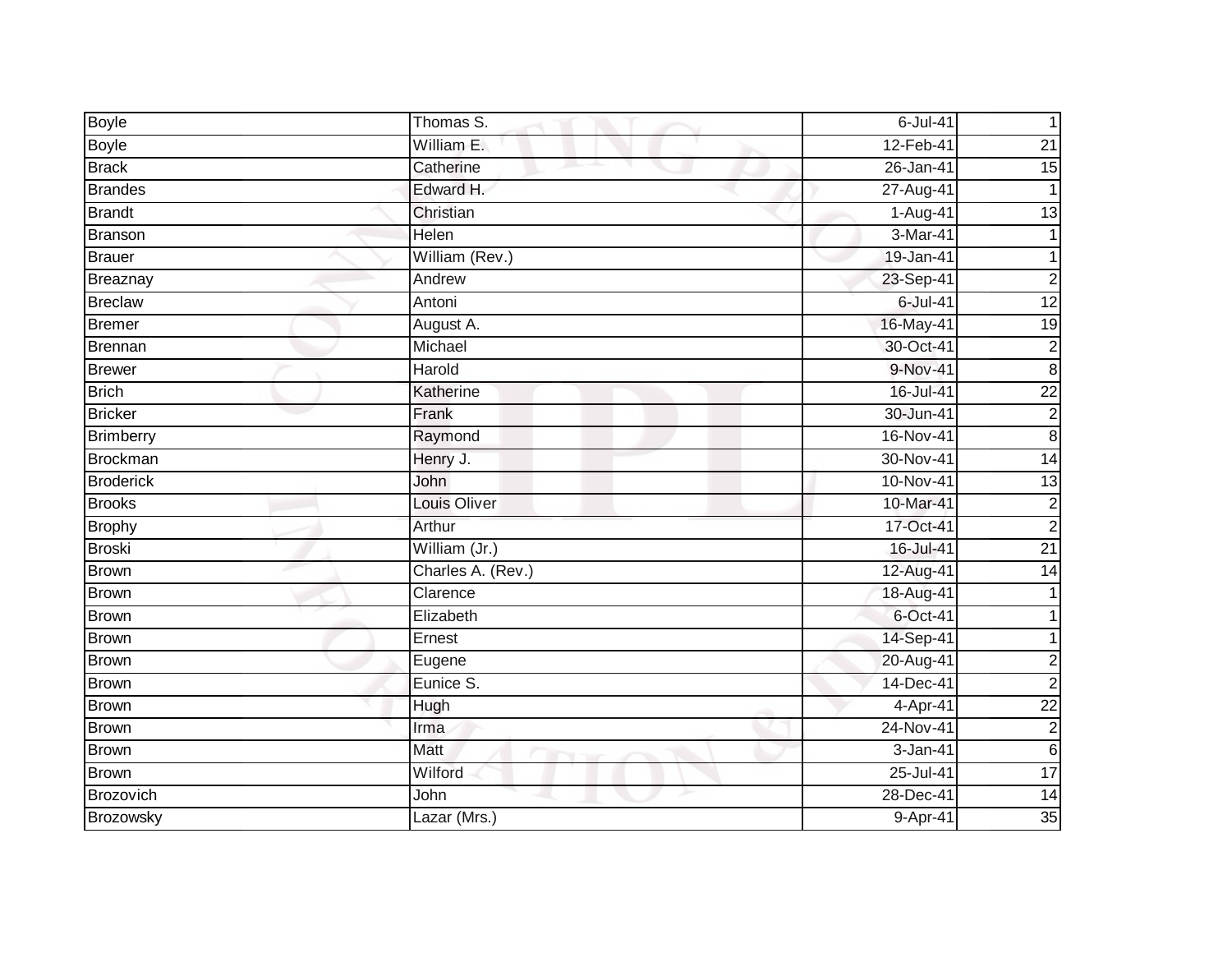| <b>Bruner</b>    | Maude B.            | 19-Mar-41  | $\overline{c}$          |
|------------------|---------------------|------------|-------------------------|
| Brunn            | Louise              | 19-Jan-41  | $\overline{20}$         |
| <b>Bruzas</b>    | Kazmira             | 23-Sep-41  | $\overline{11}$         |
| <b>Bryant</b>    | Martha              | 28-Oct-41  | 11                      |
| <b>Bucher</b>    | James               | 11-Aug-41  | 1                       |
| <b>Buckley</b>   | John J.             | 27-Mar-41  | 17                      |
| <b>Buckley</b>   | Julia               | 9-Dec-41   | $\overline{7}$          |
| <b>Buckley</b>   | Mary E.             | 13-Nov-41  |                         |
| Buckman          | William J.          | 20-Apr-41  | $\overline{2}$          |
| <b>Buckoff</b>   | George              | 26-Feb-41  | $\overline{20}$         |
| <b>Budny</b>     | Leokadya            | 20-Mar-41  | 14                      |
| <b>Bukovitz</b>  | John                | 24-Oct-41  | 33                      |
| <b>Bunch</b>     | George (Jr.)        | 6-Apr-41   |                         |
| <b>Bunde</b>     | <b>William Carl</b> | 23-Jun-41  | $\boldsymbol{9}$        |
| <b>Burge</b>     | <b>Newton</b>       | 29-Aug-41  | $\overline{27}$         |
| <b>Burk</b>      | Emil (Rev.)         | 14-Sep-41  | $\overline{2}$          |
| <b>Burley</b>    | Hannah              | 21-Aug-41  | 13                      |
| Burns            | Cora                | 12-Aug-41  | $\overline{c}$          |
| Burns            | Robert D.           | 11-Nov-41  | $\overline{\mathbf{4}}$ |
| <b>Burrell</b>   | Robert D.           | 28-Oct-41  | 4                       |
| <b>Butterfly</b> | Martha              | 2-Jun-41   | $\overline{c}$          |
| Callahan         | Thomas              | 15-May-41  | 15                      |
| Camp             | Elizabeth D.B.      | 14-Aug-41  | $\boldsymbol{9}$        |
| Campbell         | John                | 19-Jan-41  | 1                       |
| Campbell         | <b>Mary Ellen</b>   | $1-Dec-41$ | 16                      |
| Cample           | Sam                 | 8-Jul-41   | $\overline{2}$          |
| Canale           | Mamie               | 20-May-41  | $\mathbf{1}$            |
| Cannells         | John                | 6-Apr-41   | $\overline{2}$          |
| Canner           | John                | 26-Feb-41  | $\overline{22}$         |
| Cargo            | Fred M.             | 7-Sep-41   | 10                      |
| Carlson          | Allen               | 13-Jan-41  | $\overline{14}$         |
| Carlson          | Matilda             | 26-Feb-41  | $\overline{22}$         |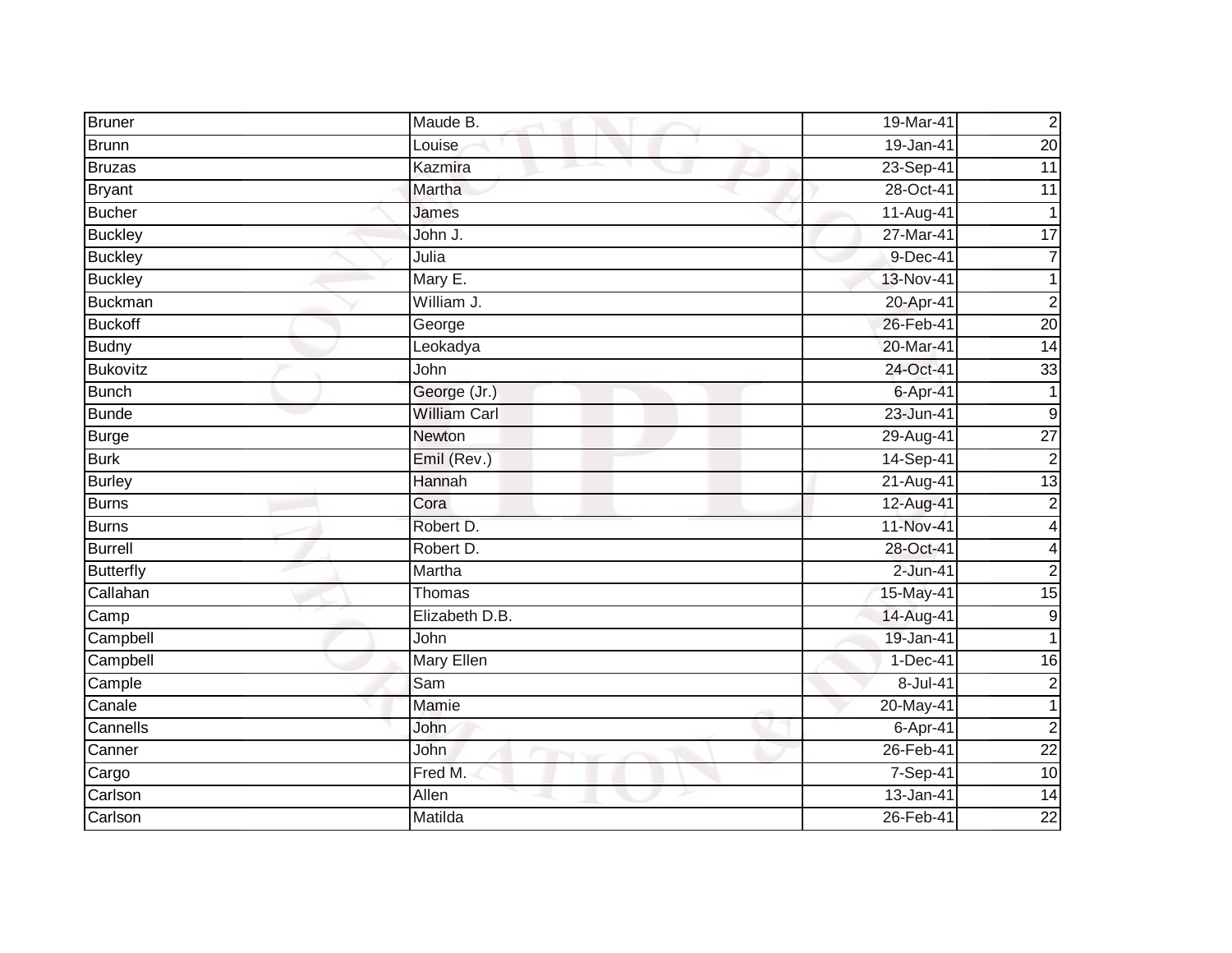| Carlson        | Otto                | 31-Mar-41       | $\overline{c}$   |
|----------------|---------------------|-----------------|------------------|
| Carlsten       | Charles (Mrs.)      | 17-Feb-41       | $\overline{c}$   |
| Carpenter      | Hoyt                | 23-Jun-41       | $\boldsymbol{9}$ |
| Carr           | <b>Nellie</b>       | 12-Aug-41       | $\overline{14}$  |
| Carringer      | Wilbur H.           | 25-Feb-41       | $\overline{13}$  |
| Cartwright     | William             | 1-Apr-41        | 11               |
| Case           | Adelia A.           | 20-Oct-41       | $\overline{c}$   |
| Cassill        | O.E.                | 12-Jan-41       | $\overline{c}$   |
| Cavanaugh      | James (Mrs.)        | 18-Sep-41       | $\bf 8$          |
| Cawley         | Sara A.             | 23-Jan-41       | 13               |
| Celik          | George F.           | 5-Nov-41        | 30               |
| Chance         | John T.             | 18-Feb-41       | 10               |
| Chandler       | Anna                | 13-Jan-41       |                  |
| Charles        | Clara A.            | 31-Dec-41       | $\overline{2}$   |
| Charuza        | Casper              | 20-Oct-41       | 10               |
| Chassee        | <b>Floyd August</b> | 26-Jan-41       | 15               |
| <b>Chintis</b> | Sophia              | 26-Dec-41       | $\overline{c}$   |
| Christenson    | Eliza               | 20-Feb-41       | 6                |
| Chudy          | Roman F.            | 21-Feb-41       |                  |
| Church         | Gardiner W.         | 23-Oct-41       | 2                |
| Cicala         | Angela              | 16-Oct-41       |                  |
| Cichy          | Joseph              | 5-May-41        | $\overline{2}$   |
| Cilek          | George              | 6-Nov-41        | $\overline{14}$  |
| Cinkoske       | Eugene              | 26-Mar-41       | 1                |
| Cinotti        | John                | 13-Oct-41       | $\overline{2}$   |
| Cisz           | Julia               | 26-Sep-41       | 24               |
| Clapper        | <b>Burton</b>       | 9-Apr-41        | 35               |
| Clark          | Ora Leslie          | $30 - Nov - 41$ | $\overline{2}$   |
| Claussen       | Mary                | 2-Mar-41        |                  |
| Cleavenger     | William D.          | 16-Nov-41       |                  |
| Cleveland      | Anna                | 26-Nov-41       | $\overline{c}$   |
| Cleveland      | Walter              | 16-Jun-41       | 6                |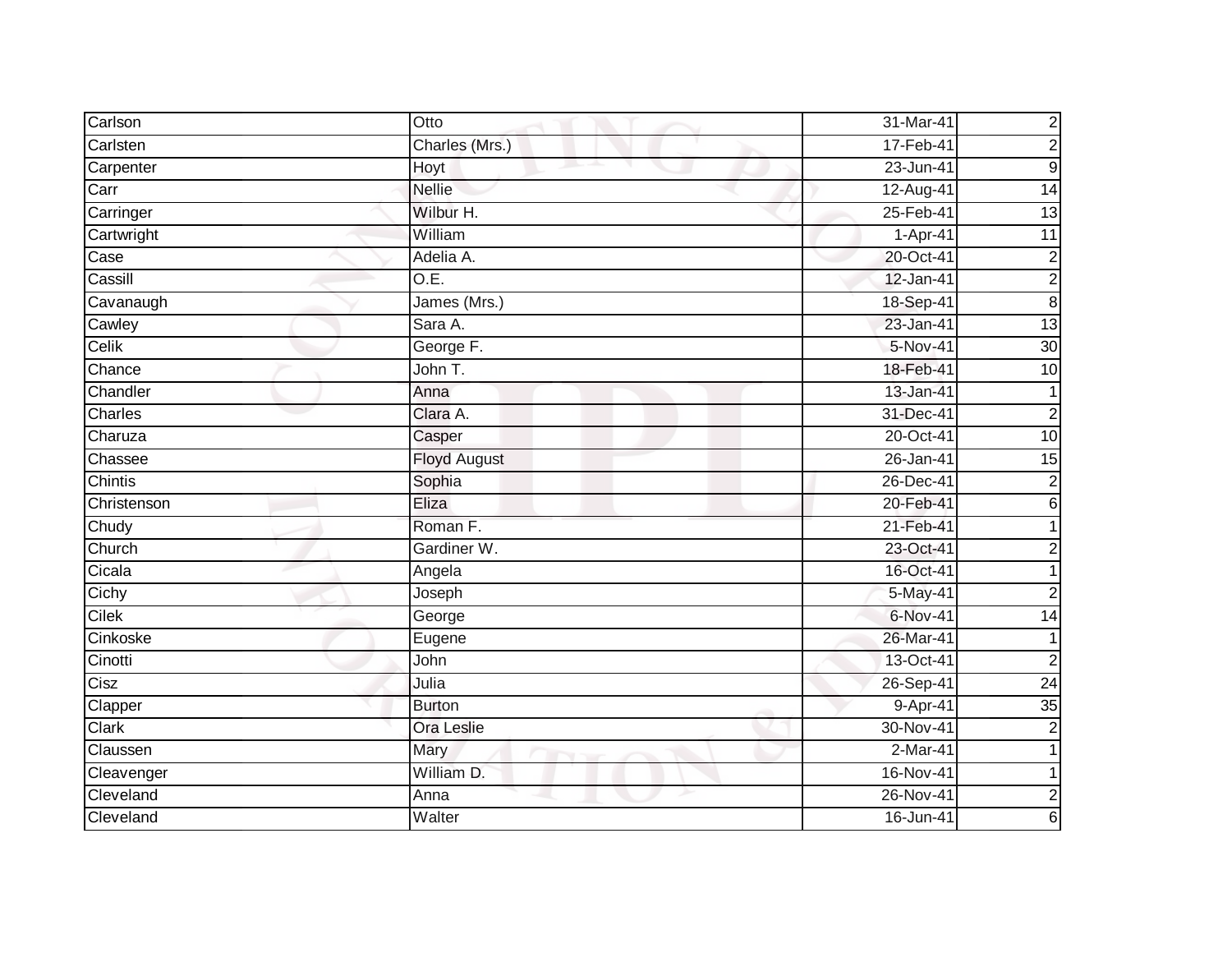| Coates     | F.E. (Mrs.)        | 1-Apr-41    | 11              |
|------------|--------------------|-------------|-----------------|
| Cody       | Mina               | 20-Jan-41   |                 |
| Cohen      | Michael            | $9-Mar-41$  | $\overline{21}$ |
| Cole       | (infant son)       | 13-Jul-41   | $\overline{2}$  |
| Coleman    | John M.            | 29-Apr-41   | $\overline{11}$ |
| Collins    | Clay C. (Mrs.)     | 23-May-41   | $\overline{25}$ |
| Collins    | <b>Helen Marie</b> | 19-Aug-41   | 12              |
| Collins    | Theodore O.        | 11-Sep-41   | $\overline{2}$  |
| Comstock   | Charles            | 12-Dec-41   | 29              |
| Conger     | $C.C.$ (Mrs.)      | 19-Jan-41   | 16              |
| Conlon     | Patrick J.         | $6-Aug-41$  | 14              |
| Conner     | Elene              | 21-Apr-41   | 1               |
| Conner     | William Earl (Jr.) | 29-Jan-41   | $\overline{17}$ |
| Connor     | Sarah              | 23-Jul-41   | $\overline{26}$ |
| Cook       | David Sr.          | 20-Oct-41   | 10              |
| Cooper     | Howard G.          | 10-Oct-41   | $\overline{2}$  |
| Costello   | Joseph P.          | 7-May-41    | $\overline{c}$  |
| Cotner     | Hazel M.           | 3-Mar-41    | $\overline{c}$  |
| Coughlan   | Margaret           | 13-May-41   | 10              |
| Couse      | <b>Hilda</b>       | 14-Sep-41   | $\overline{2}$  |
| Craig      | James A. (Dr.)     | 4-Jul-41    | $\bf 8$         |
| Cravens    | Lawrence W.        | 19-Jun-41   | 13              |
| Crawford   | William D.         | 26-Aug-41   |                 |
| Crawford   | William W.         | 19-Feb-41   |                 |
| Crouch     | Richard            | 12-Jun-41   | 10              |
| Crumpacker | Lottie             | 1-Apr-41    | $\overline{2}$  |
| Cudahy     | Edward A.          | 19-Oct-41   | 16              |
| Culbert    | Margaret           | 28-May-41   | 19              |
| Cullerton  | Thomas             | 19-Sep-41   | $\overline{26}$ |
| Culp       | Charles W.         | $10-Mar-41$ | $\overline{c}$  |
| Cummins    | (infant son)       | 30-Oct-41   | $\overline{17}$ |
| Curosh     | Lawrence           | 21-Nov-41   | 29              |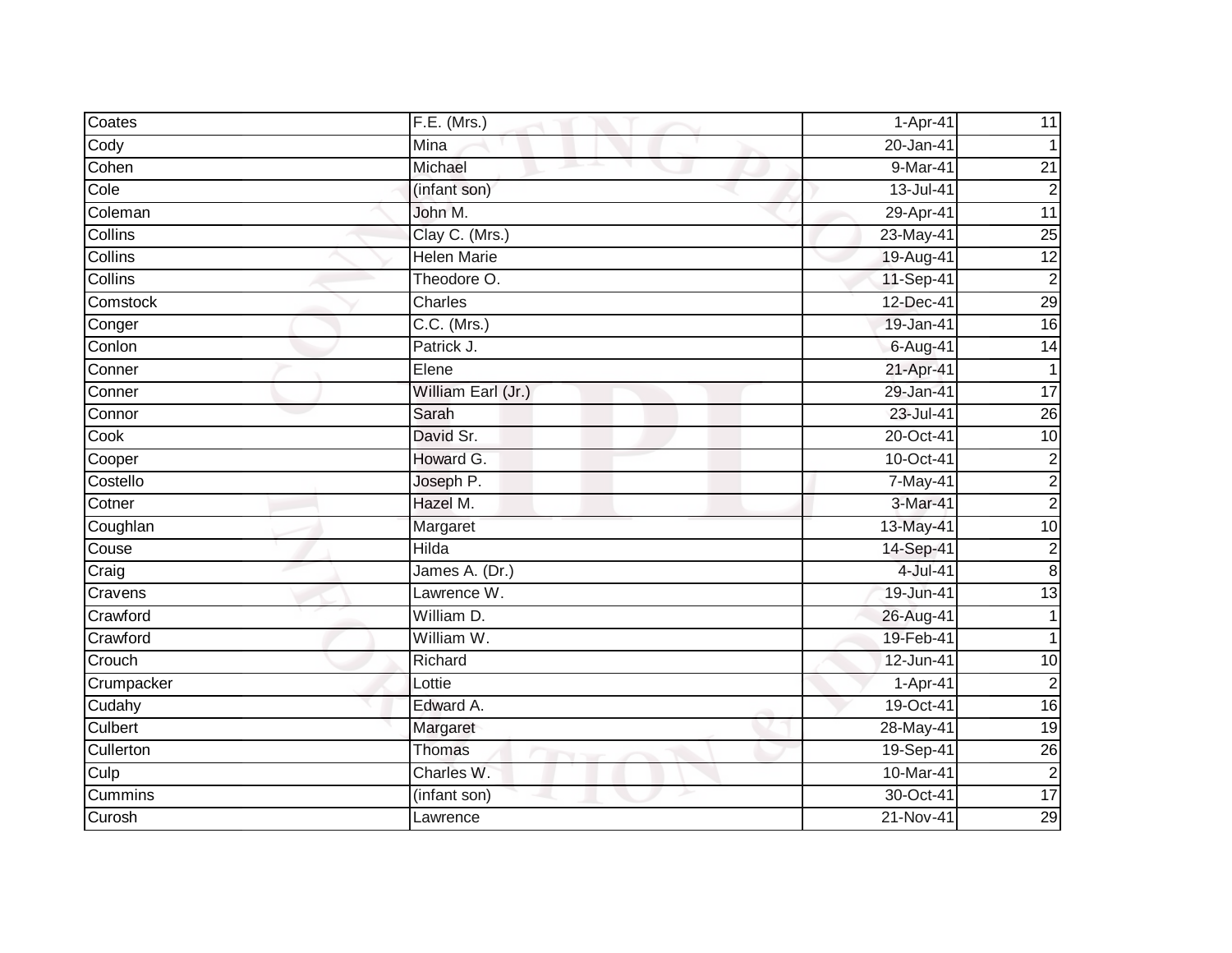| Currian         | Bernard        | 8-May-41       | 14              |
|-----------------|----------------|----------------|-----------------|
| Czarny          | Anna           | 23-Jan-41      | 13              |
| Czenczek        | Walter         | 21-Apr-41      | 9               |
| Czimer          | John           | 7-Mar-41       | $\overline{22}$ |
| Dahlkamp        | Lena           | $21 -$ Jul-41  | $\overline{c}$  |
| Dakin           | Esse B.        | 28-Aug-41      | $\overline{c}$  |
| Dale            | <b>Byron</b>   | 21-Apr-41      |                 |
| Dance           | Jeanette       | $6 - Feb - 41$ | 16              |
| Dankowski       | Rose           | 7-Sep-41       |                 |
| Darling         | Susie          | 26-Feb-41      | $\overline{2}$  |
| Darling         | Walter A.      | 21-Apr-41      | $\overline{a}$  |
| De Vries        | Adrian         | 16-Apr-41      | $\overline{c}$  |
| Deardorff       | R.G.           | $15-May-41$    | $\infty$        |
| Debrolecki      | Frank          | 1-May-41       |                 |
| <b>Deck</b>     | Burdett C.     | 22-Apr-41      | 13              |
| Dedelow         | Edward W.      | 3-Aug-41       |                 |
| Dejon           | Sophie         | $1-Dec-41$     | $\overline{16}$ |
| <b>DeKreek</b>  | Adrian         | 21-Apr-41      | $\overline{c}$  |
| DeLaney         | Mildred B.     | 24-Jan-41      | 17              |
| <b>Delfosse</b> | Gertrude       | 5-Mar-41       | $\mathbf 2$     |
| Delgado         | (infant)       | 27-Nov-41      | $\overline{c}$  |
| Demetary        | <b>Matthew</b> | 3-Mar-41       | $\overline{2}$  |
| Demmon          | Ella Maude     | 29-Sep-41      | $\overline{10}$ |
| Derbis          | John           | 26-Jun-41      | 14              |
| Dermody         | John B.        | 29-Jun-41      | $\overline{c}$  |
| Dessmeier       | Lydia          | 20-Oct-41      | $\overline{c}$  |
| <b>Dexter</b>   | Henry H.       | $30-Oct-41$    | $\overline{2}$  |
| Dexter          | James          | 24-Oct-41      | 38              |
| DeYoung         | Ira            | 19-Feb-41      | 19              |
| Diamond         | Margaret G.    | 18-Mar-41      | 10              |
| <b>Dicks</b>    | Harry E.       | 26-Jan-41      | $\overline{2}$  |
| <b>Dilley</b>   | Mabel          | 18-Nov-41      | 13              |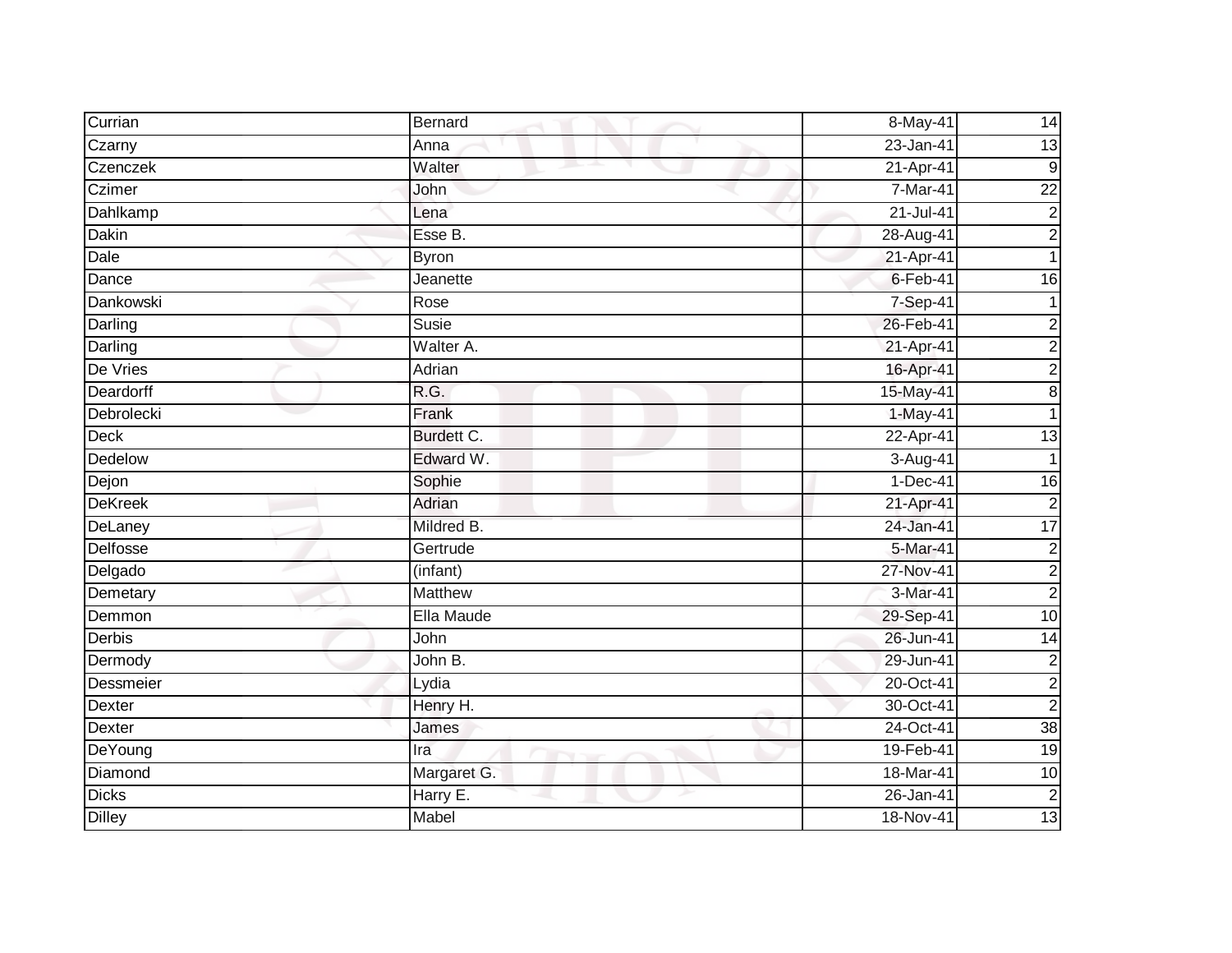| <b>Ditzler</b> | Tracie                | 31-Jan-41     | 14              |
|----------------|-----------------------|---------------|-----------------|
| Djenka         | Thomas E.             | 29-Jan-41     | 17              |
| Dobrolenski    | Frank                 | 30-Apr-41     | $\overline{21}$ |
| Dobson         | Morris A.             | 26-Jul-41     |                 |
| Doering        | Albert                | 14-Mar-41     | 30              |
| <b>Doffin</b>  | Anna                  | 6-Mar-41      | $\overline{2}$  |
| Doherty        | James E.              | $4$ -May-41   | $\overline{21}$ |
| Doll           | Frank R. (Dr.)        | 23-Jul-41     |                 |
| Donegan        | Catherine             | 3-Apr-41      | 18              |
| Dorby          | Alice                 | 12-Mar-41     | 24              |
| Doroshoff      | Alex                  | 4-Sep-41      |                 |
| Dorsey         | Joseph                | 27-Nov-41     | $\overline{c}$  |
| Dougherty      | Grace                 | 28-May-41     | 19              |
| Dragomir       | Moisa                 | 8-Oct-41      | 29              |
| <b>Drisner</b> | Joseph (Pvt.)         | 11-Dec-41     | 1               |
| <b>Dubeck</b>  | Mary                  | 19-Feb-41     | $\overline{31}$ |
| <b>Dubeck</b>  | Rosalie               | 19-Sep-41     | 25              |
| Dudas          | John                  | $21 -$ Jul-41 | $\overline{c}$  |
| Dudley         | (infant daughter)     | 30-Jun-41     | $\overline{2}$  |
| <b>Duffy</b>   | John (Mrs.)           | 28-Oct-41     | 11              |
| Dugan          | Frances               | 2-Sep-41      | $\overline{c}$  |
| Dugan          | Frank P.              | 11-Sep-41     | $\overline{2}$  |
| Duguid         | Harry A.              | 28-Aug-41     | $\,6$           |
| Duha           | Paul P.               | 8-Dec-41      | 15              |
| Dujmovich      | George                | 29-Dec-41     | ထ               |
| Dunham         | Edith                 | 10-Apr-41     | 12              |
| Dunning        | Cora B.               | 27-Mar-41     | 17              |
| Duron          | Joseph                | 8-Aug-41      | $\overline{20}$ |
| Dutton         | Jennie                | 3-Mar-41      | $\overline{11}$ |
| Dvorscak       | Joseph                | 25-Feb-41     | 1               |
| Dvorscak       | Stephen               | 26-Oct-41     | $\overline{16}$ |
| <b>Dyche</b>   | <b>Charles Oliver</b> | 24-Jun-41     | 16              |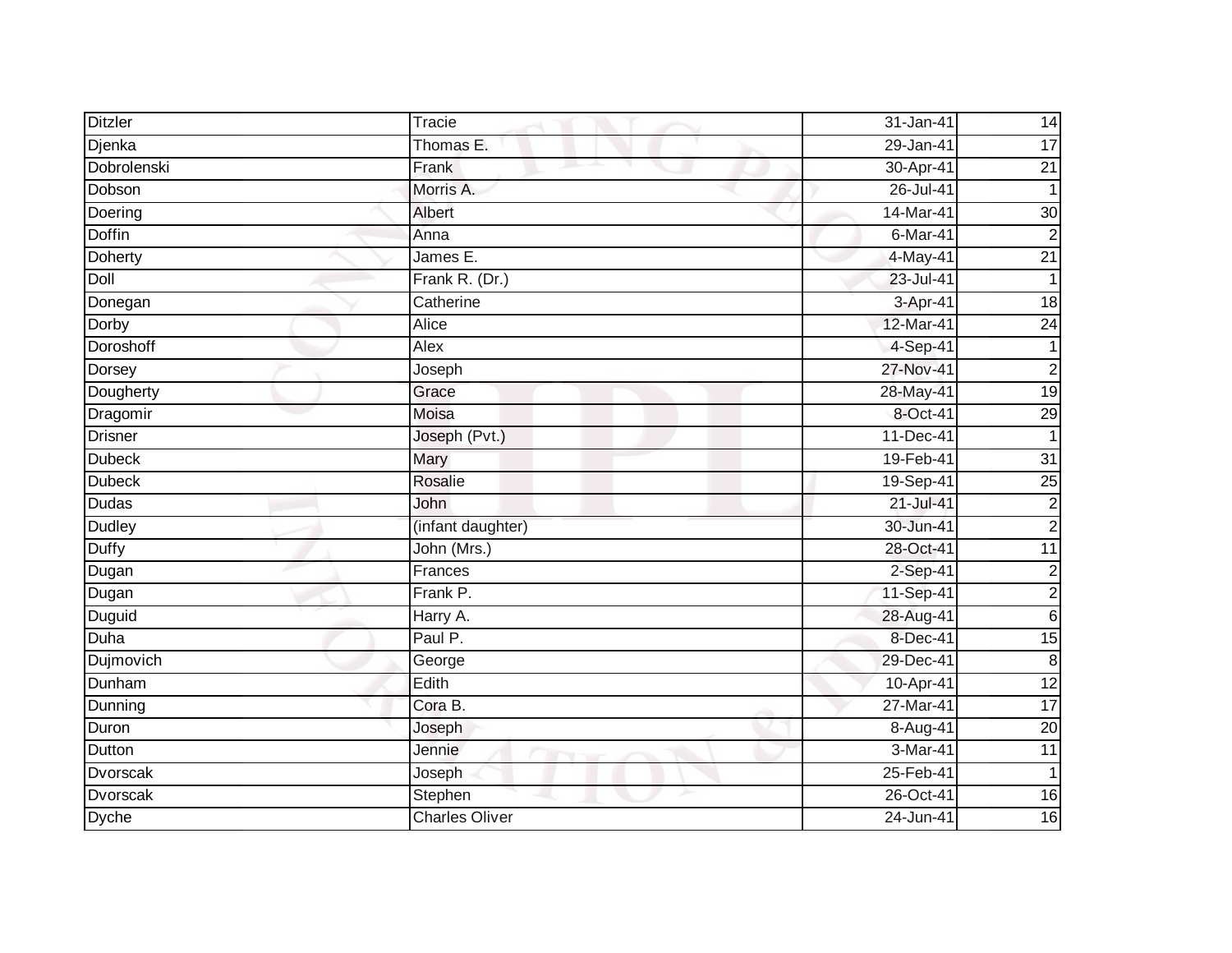| Dywan          | Michael W.         | 9-Jun-41      | 15              |
|----------------|--------------------|---------------|-----------------|
| <b>Dziezak</b> | John               | $9-Feb-41$    | $\overline{12}$ |
| Earl           | William<br>and the | 14-Sep-41     | $\mathbf 2$     |
| Eastes         | John Wendell       | 28-Jul-41     | $\overline{2}$  |
| Eastman        | Calvin             | 3-Jan-41      | 17              |
| Eder           | Edward J.          | 13-Feb-41     | 1               |
| Eder           | Frances            | 8-Dec-41      | 11              |
| Edwards        | Arthur M.          | 8-Jan-41      |                 |
| Edwards        | Carol G.           | 14-Nov-41     |                 |
| Edwards        | Vernon (Happy)     | $1-Jun-41$    | $\overline{11}$ |
| Ehrlich        | Anna               | 16-Sep-41     | $\overline{c}$  |
| Eidam          | Robert             | 17-Feb-41     | $\bf 8$         |
| Eifler         | Louisa             | 21-Dec-41     | $\overline{27}$ |
| Eliades        | <b>Hercules</b>    | 20-Feb-41     | $\overline{2}$  |
| Elliott        | George             | 12-Mar-41     | $\overline{21}$ |
| Elliott        | Walter (Rev.)      | 8-Jul-41      | $\overline{c}$  |
| Ellis          | Roy                | 13-Nov-41     | $\overline{c}$  |
| Emmerling      | George             | 8-Sep-41      | $\overline{2}$  |
| Engel          | John               | 8-Dec-41      | 15              |
| Engle          | Hershel            | 14-Aug-41     | ဖ               |
| Engler         | Celia              | 20-May-41     | 18              |
| Ensweiler      | Harry J.           | 30-Mar-41     | $\overline{2}$  |
| Erickson       | Hilma              | 18-Jun-41     | 16              |
| Ervin          | Mary               | 29-Jan-41     | $\,8\,$         |
| Estes          | Donald             | $8 -$ Jul-41  | $\overline{11}$ |
| Evan           | Elizabeth          | $27 - Jun-41$ | $\overline{30}$ |
| Evans          | Charles P.         | 7-Sep-41      | $\overline{c}$  |
| Evans          | David              | 5-May-41      | $\sigma$        |
| Evans          | Jack               | 19-Feb-41     | 29              |
| Evans          | John               | $6-Nov-41$    | $\overline{14}$ |
| Evans          | Sarah              | 22-Dec-41     | $\frac{1}{8}$   |
| Fagen          | Mary Ann           | 12-Feb-41     | 25              |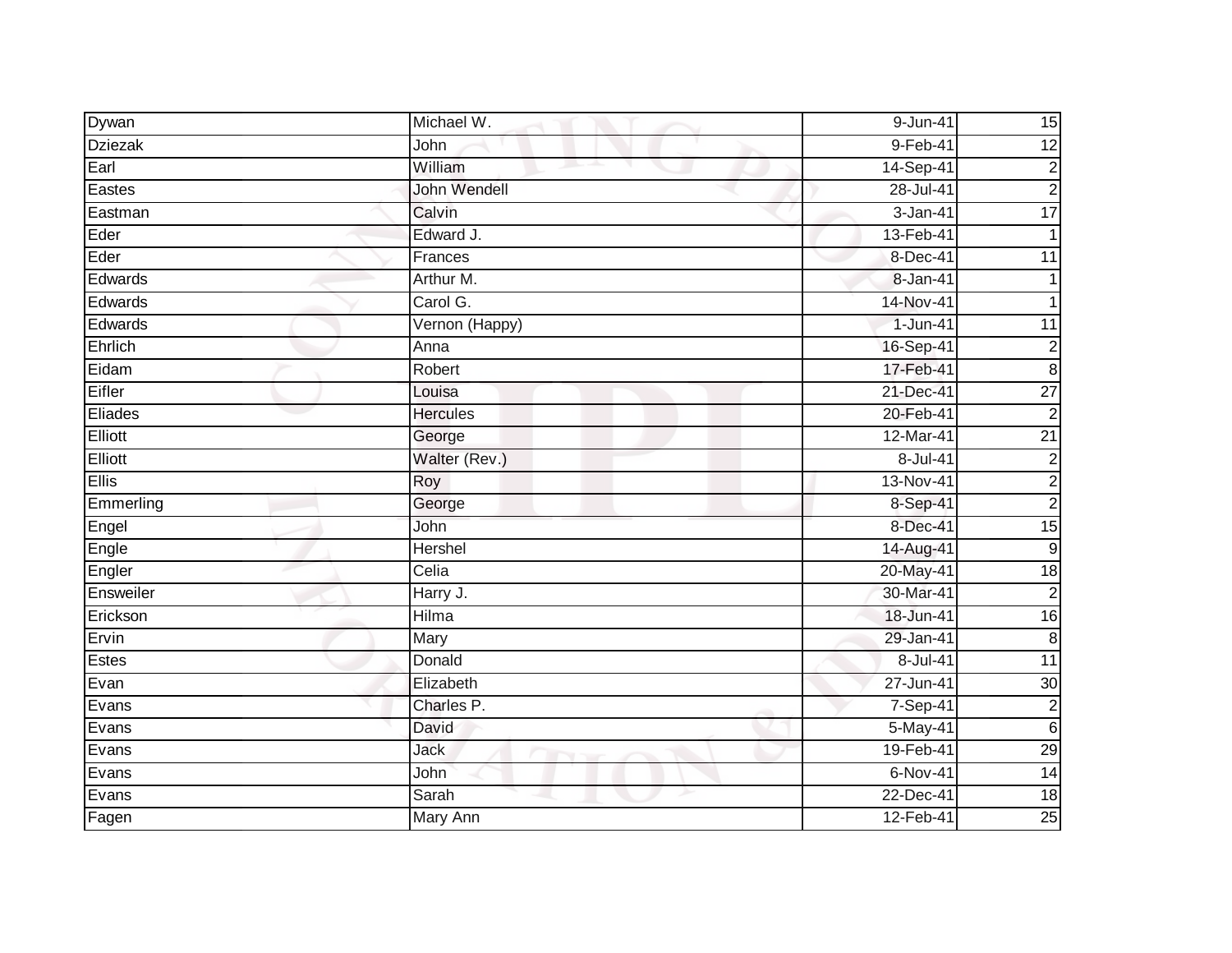| Falck      | Visil A.             | 18-Feb-41     | $\mathbf 2$     |
|------------|----------------------|---------------|-----------------|
| Fedor      | Katherine            | 12-Oct-41     | 14              |
| Fedorko    | Andrew<br>m.         | 21-Apr-41     | $\,8\,$         |
| Feeney     | <b>Bridget</b>       | 28-Feb-41     | 24              |
| Felicichia | Joseph               | 18-Jun-41     | $\overline{21}$ |
| Fenes      | <b>Steve</b>         | 18-Nov-41     | $\overline{10}$ |
| Ferguson   | <b>Nett</b>          | 26-Dec-41     |                 |
| Ficht      | Loretta              | 8-Apr-41      | $\overline{c}$  |
| Fidelus    | Brother (Rev.)       | 7-Jan-41      | 1               |
| Fiedler    | Lena                 | 17-Mar-41     | $\overline{c}$  |
| Fifield    | Leo                  | 25-Mar-41     | 5               |
| Finn       | Daniel J.            | 27-Oct-41     | $\overline{2}$  |
| Fischer    | Albert               | 23-May-41     | 25              |
| Fisko      | George               | 10-Nov-41     | 12              |
| Fister     | <b>Charlotte Ann</b> | 14-Jan-41     | $\overline{c}$  |
| Fitch      | David                | 7-Dec-41      | $\overline{21}$ |
| Flack      | F.J.                 | $2$ -Oct-41   | $\overline{8}$  |
| Flaherty   | Patrick              | 20-Aug-41     | $\overline{22}$ |
| Flanagan   | <b>Beulah</b>        | 9-Jan-41      | 13              |
| Flannery   | Thomas E.            | 19-Dec-41     | $\overline{2}$  |
| Flaris     | Steve                | 26-Aug-41     | $\overline{c}$  |
| Fleischer  | Cecelia              | 29-Dec-41     | $\overline{2}$  |
| Fleming    | Anna D.              | 27-Aug-41     | $\overline{27}$ |
| Flynn      | Daniel               | 5-Jun-41      | 10              |
| Foor       | James                | 31-Jul-41     | $\overline{1}$  |
| Forbes     | Porter               | 7-Aug-41      | $\overline{19}$ |
| Forsythe   | Edward               | $20 - Jan-41$ | $\overline{11}$ |
| Fossett    | Ruth                 | $24$ -Jan-41  | $\overline{17}$ |
| Foster     | <b>Morris</b>        | 30-Jun-41     | $\mathbf{1}$    |
| Foster     | Roy H.               | 7-Mar-41      | 19              |
| Fowler     | Clyde L.             | 30-Sep-41     | $\overline{c}$  |
| Fowler     | Elza                 | 8-Dec-41      | $\overline{11}$ |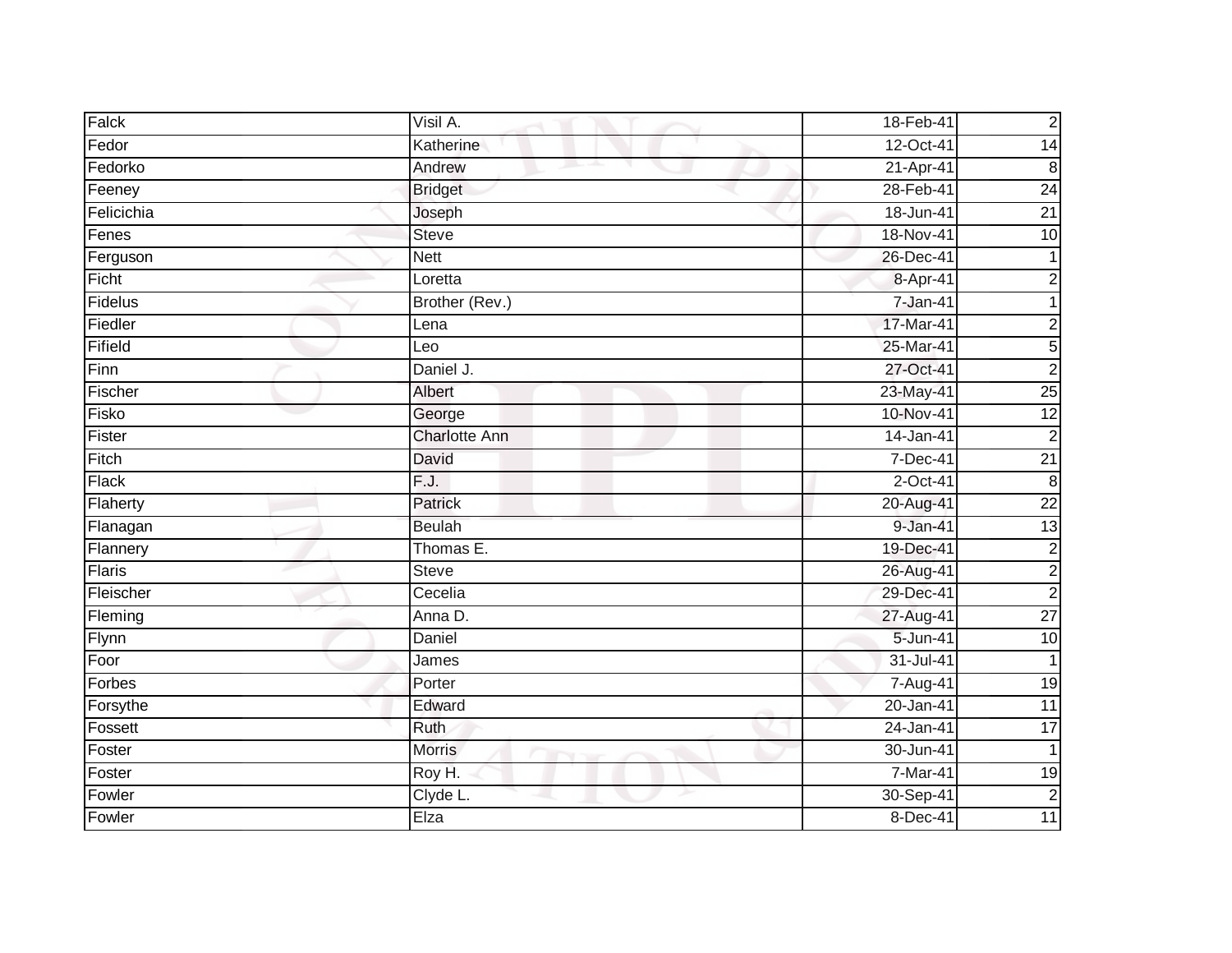| Fox         | <b>Barbara</b>          | 29-Jan-41  | 17              |
|-------------|-------------------------|------------|-----------------|
| Frame       | Ann L.                  | 10-Sep-41  | $\overline{21}$ |
| Frank       | Fred W.                 | 21-May-41  | 6               |
| Frank       | Margaret                | 23-May-41  | $\overline{27}$ |
| Frankovic   | <b>Charles</b>          | 27-May-41  | 17              |
| Frankowski  | Pearl                   | 14-Jan-41  | 10              |
| Franz       | Anna                    | 3-Jan-41   | 17              |
| Fraser      | Grace W.                | 26-Aug-41  | $\sqrt{2}$      |
| Freshman    | Robert A.               | 17-Oct-41  | 1               |
| Frey        | Vernon                  | 5-May-41   |                 |
| Fuller      | Alice B.                | 27-Jan-41  | 10              |
| Furda       | George                  | $1-Oct-41$ | 17              |
| Gachos      | Mary (Mrs.)             | 8-Jan-41   | 17              |
| Gaddo       | John D.                 | 9-Feb-41   | $\sqrt{2}$      |
| Gadsby      | Sylvia (Mrs.)           | 3-Mar-41   | $\mathbf{2}$    |
| Gaffney     | John L.                 | 28-Aug-41  | 1               |
| Gage        | Nettie E. (Mrs.)        | 28-Jul-41  | $\overline{2}$  |
| Galbreath   | Mary Ellen Fitch (Mrs.) | 8-Jan-41   | $\overline{21}$ |
| Galiash     | Angeline                | 4-Sep-41   | 13              |
| Galvan      | Josephine (Mrs.)        | 2-Oct-41   | 8               |
| Galvin      | Mary (Mrs.)             | 3-Feb-41   | $\sigma$        |
| Garay       | Gregory (Rev.)          | 7-Oct-41   | 12              |
| Gardner     | Anton T.                | 8-Jun-41   | $\overline{21}$ |
| Garr        | Robert (Jr.)(Sgt.)      | 18-Dec-41  |                 |
| Gasak       | Frank                   | 21-Jan-41  | $\overline{12}$ |
| Gauchos     | Mary (Mrs>)             | 7-Jan-41   | $\mathbf{2}$    |
| Gavin       | James                   | 23-Jun-41  | $\overline{9}$  |
| Gawlikowski | Martha (Mrs.)           | 15-Jun-41  | 4               |
| Gawlinski   | <b>Stanley</b>          | 3-Aug-41   | $\overline{2}$  |
| Gay         | John                    | 17-Jul-41  | 13              |
| Geary       | Estill                  | 22-Dec-41  | $\overline{24}$ |
| Geesman     | Wilbur H.               | 30-Apr-41  | $\overline{2}$  |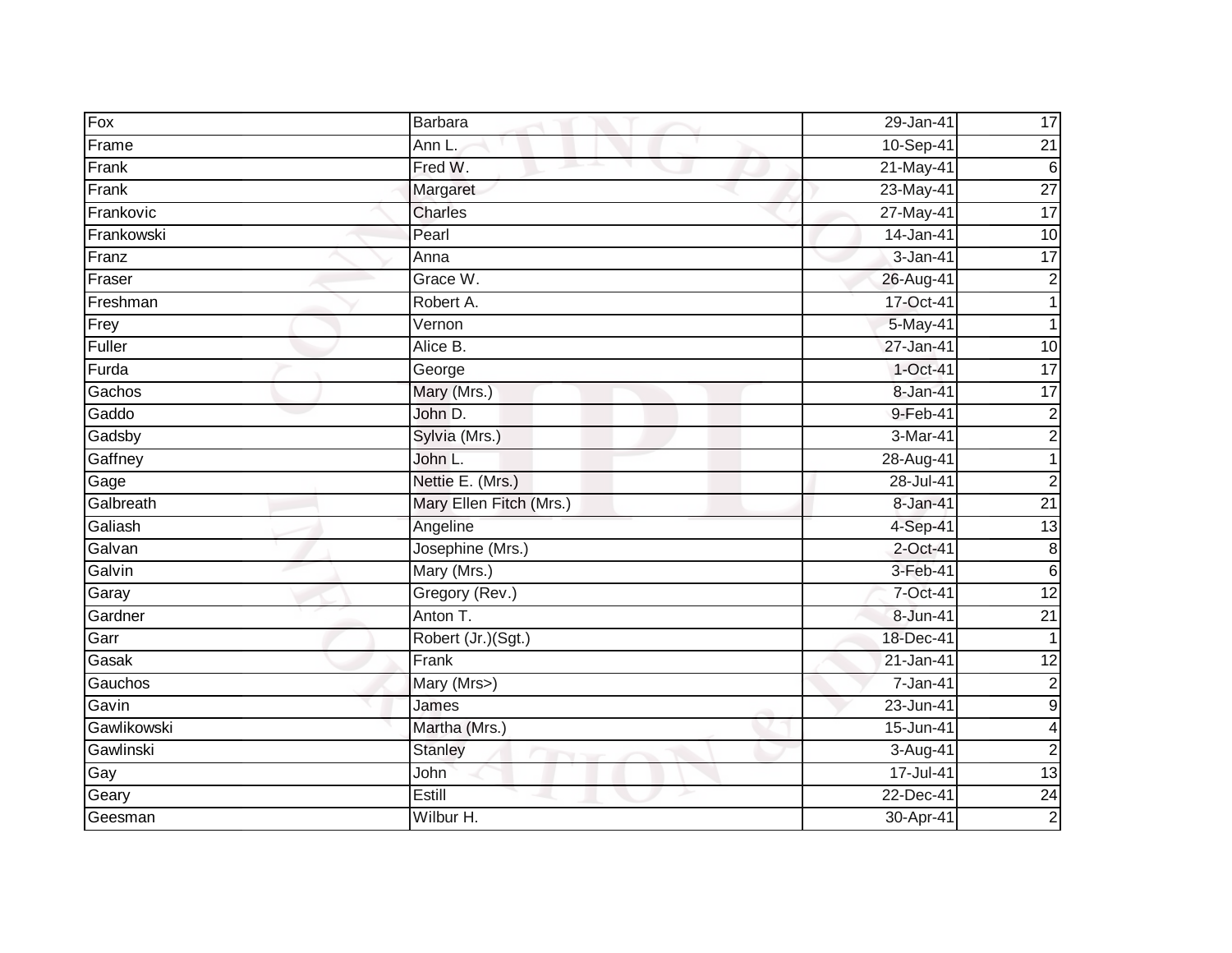| Geng         | <b>Balthasar</b>      | 7-Apr-41    | $\mathbf{2}$     |
|--------------|-----------------------|-------------|------------------|
| George       | Myrtle M. (Mrs.)      | 18-May-41   | $\overline{2}$   |
| Gerner       | Andrew                | 22-Apr-41   | $\overline{14}$  |
| Ghetzler     | Benjamin (Lt.)        | 4-Nov-41    | 1                |
| Giakoumos    | Gus                   | 8-Jul-41    | $\mathbf 2$      |
| Gilbertson   | <b>Marius</b>         | 13-May-41   | $6\phantom{.}6$  |
| Gillilan     | Frank                 | 26-Feb-41   | 20               |
| Gilmartin    | <b>Bridget (Miss)</b> | 8-Jun-41    | $\overline{20}$  |
| Glaser       | Paul P.               | 14-May-41   | 10               |
| <b>Glock</b> | Anna (Mrs.)           | 11-Apr-41   | 30               |
| Glynn        | Emma (Mrs.)           | 25-Mar-41   | $\overline{5}$   |
| Gnajek       | Katherine (Mrs.)      | 29-Jun-41   | $\mathbf{2}$     |
| Goble        | Lee                   | 3-Sep-41    | $\overline{2}$   |
| Goldblatt    | Hannah (Mrs.)         | 7-Jul-41    | $\overline{2}$   |
| Goldrick     | Lilly (Mrs.)          | 21-May-41   | 26               |
| Gondek       | John                  | 23-Jul-41   | $\overline{24}$  |
| Goodman      | Sam                   | 17-Nov-41   | 10               |
| Goodwin      | L.P.                  | 24-Sep-41   | 29               |
| Gordon       | Elizabeth (Mrs.)      | 23-Jul-41   | $\mathbf{2}$     |
| Gorman       | Michael J.            | 17-Aug-41   | 1                |
| Gosselin     | Edward W. (Ens.)      | 14-Dec-41   | $\overline{22}$  |
| Gowell       | Helen                 | 15-Jul-41   | 13               |
| Goyke        | Paul J.               | 29-Sep-41   | $\mathbf{2}$     |
| Grabara      | Walter (Pvt.)         | 22-Sep-41   | $\mathbf{1}$     |
| Grabill      | H.E.                  | 13-Feb-41   | $\boldsymbol{9}$ |
| Graff        | Kenneth               | $22-Aug-41$ | 17               |
| Grafton      | Willie K.             | 27-Nov-41   | $\boldsymbol{2}$ |
| Graham       | L.C.                  | 27-Nov-41   | $\overline{2}$   |
| Gralak       | Frank                 | 4-May-41    | $\overline{2}$   |
| Granger      | Lucy N. (Mrs.)        | 12-Oct-41   | $\overline{2}$   |
| Grassanta    | Isiah                 | 10-Jul-41   | 13               |
| Gray         | Gertrude (Mrs.)       | 2-Nov-41    | 10               |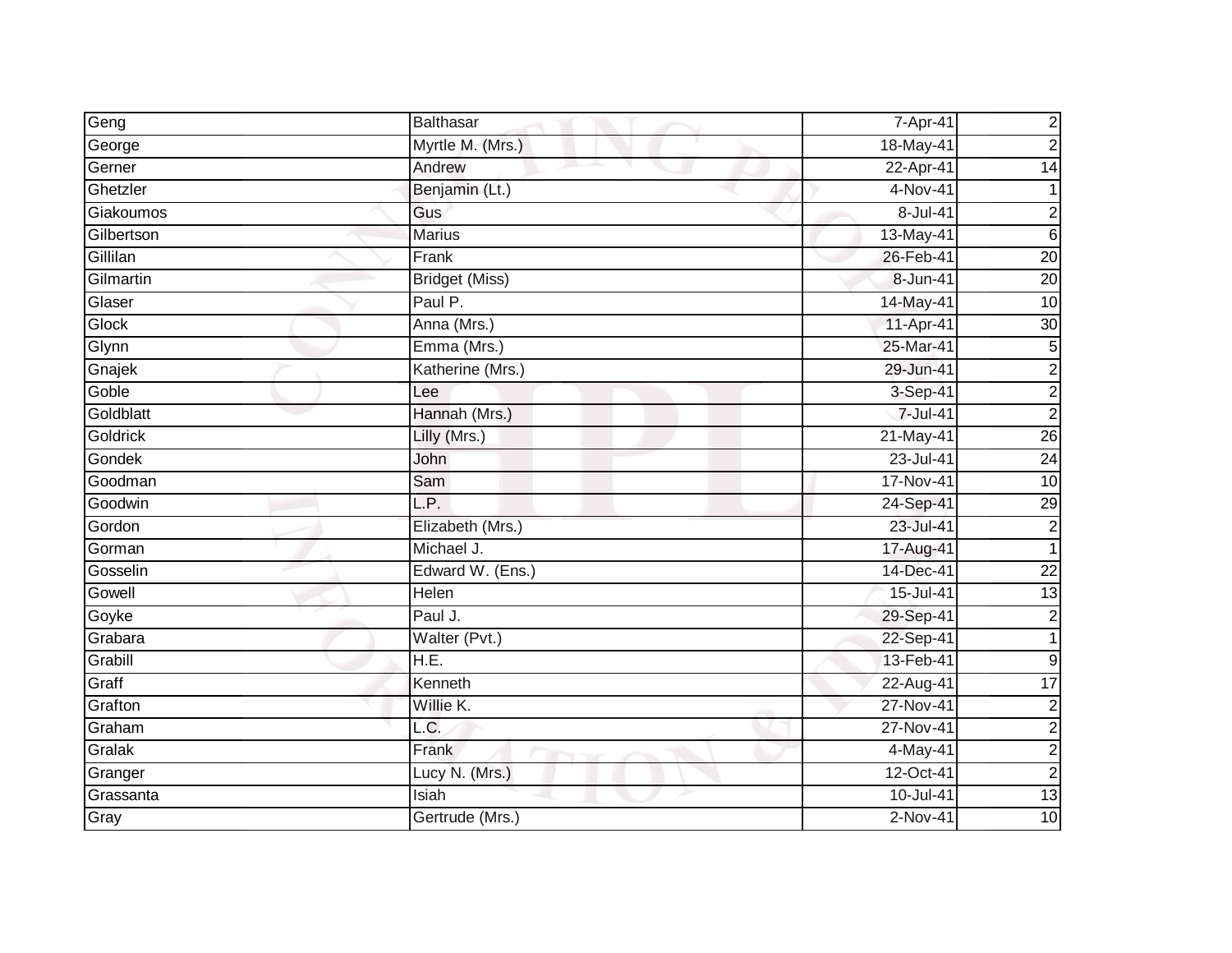| Greer       | Haskell                  | 8-Jun-41    | 12               |
|-------------|--------------------------|-------------|------------------|
| Greiger     | A.C.                     | 3-Dec-41    | 38               |
| Grencik     | John                     | 1-Apr-41    | 11               |
| Griese      | Henry                    | 29-Jul-41   | $\boldsymbol{2}$ |
| Griffin     | D.L.                     | 23-Dec-41   | $\vert 4 \vert$  |
| Griffin     | Leon R.                  | 24-Nov-41   | 6                |
| Griffin     | Nathan Wayne             | $2$ -Jan-41 | $\overline{2}$   |
| Griffin     | Patricia                 | 15-Oct-41   | 34               |
| Grigor      | George                   | 21-Dec-41   | $\overline{27}$  |
| Grindle     | Charles O.               | 6-Nov-41    | $\overline{13}$  |
| Groff       | $E.C.$ (Mrs.)            | 7-Sep-41    | $\overline{2}$   |
| Grogan      | Michael                  | 26-Jan-41   | 16               |
| Grzetich    | Joseph                   | 21-Jan-41   | 11               |
| Grzybek     | Walter S.                | 14-Feb-41   | $\overline{11}$  |
| Guenther    | $\overline{\text{Carl}}$ | 16-Feb-41   | $\overline{c}$   |
| Gurevitz    | G.                       | 24-Nov-41   | 13               |
| Guyot       | Cora (Mrs.)              | 3-Oct-41    | 25               |
| Gwin        | David M.                 | 17-Apr-41   | 13               |
| Haberman    | Carl W.                  | 19-Dec-41   | $\mathbf{2}$     |
| <b>Hack</b> | William                  | 12-Aug-41   | $\boldsymbol{2}$ |
| Hadley      | Sherman                  | 24-Oct-41   | 33               |
| Haehnel     | Emilie (Mrs.)            | 12-Feb-41   | $\overline{21}$  |
| Haight      | William H.               | 25-Mar-41   | 10               |
| Hale        | Dawson J.                | 27-Jan-41   | $\mathbf{2}$     |
| Hale        | Violet (Mrs.)            | 14-Apr-41   | $\mathbf{1}$     |
| Halfman     | Frank                    | 16-Dec-41   | $\overline{18}$  |
| Hall        | <b>Jimmy Dean</b>        | 30-Apr-41   | $\boldsymbol{2}$ |
| Haluska     | Bessie (Mrs.)            | 22-Jun-41   | 10               |
| Ham         | <b>William Arthur</b>    | 19-Mar-41   |                  |
| Hammond     | Frank                    | 10-Mar-41   | 1                |
| Hand        | Joanna (Mrs.)            | 25-Mar-41   | $\overline{12}$  |
| Hanes       | Florence (Mrs.)          | 10-Mar-41   | $\overline{2}$   |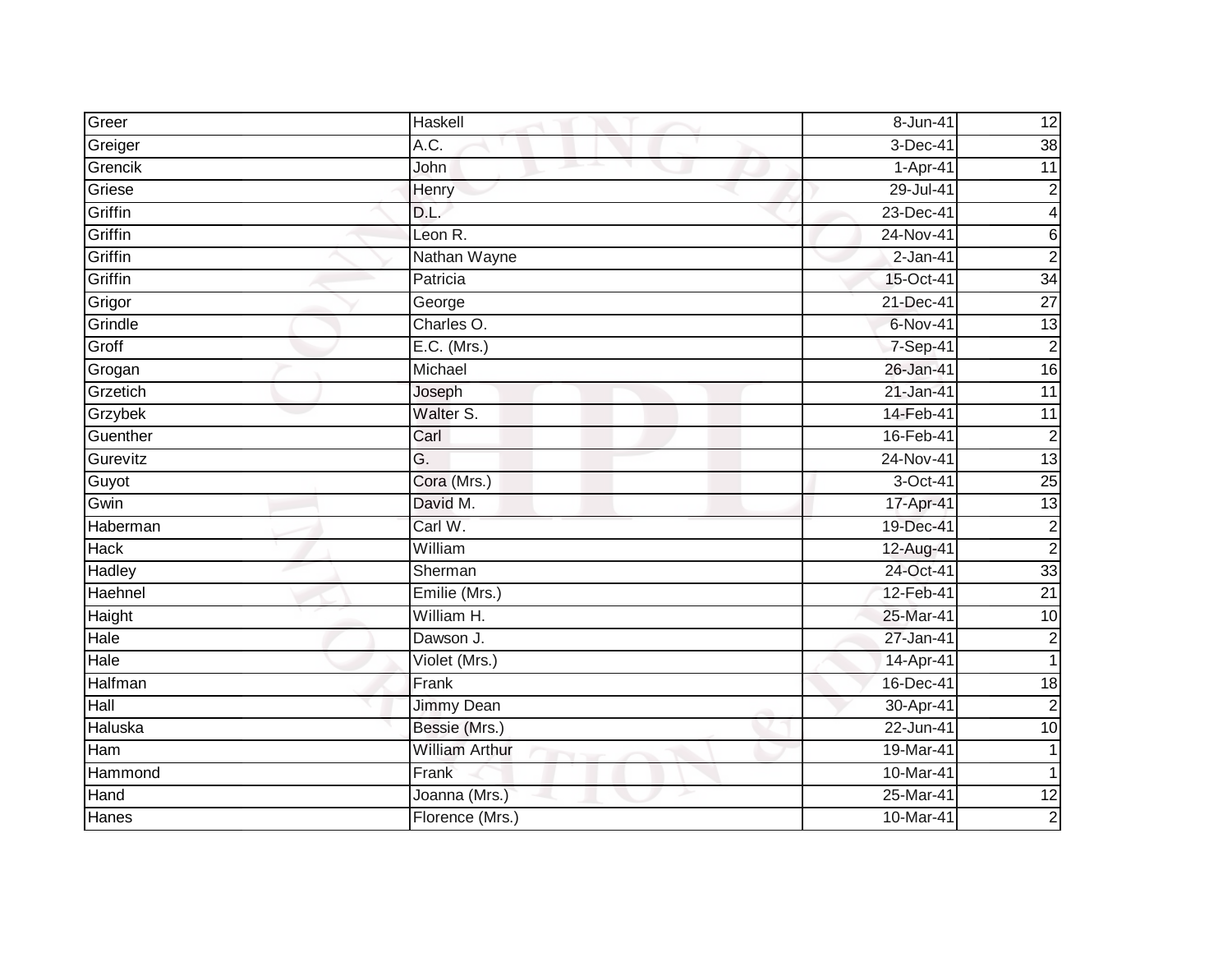| Hanes           | Sophie (Mrs.)             | 25-Nov-41         | $6\phantom{.}6$         |
|-----------------|---------------------------|-------------------|-------------------------|
| Hanford         | Eleanor (Mrs.)            | 30-Oct-41         | $\overline{17}$         |
| Hann            | Albert<br>and the parties | 4-Sep-41          | $\overline{13}$         |
| Hannon          | Michael J.                | 28-Dec-41         |                         |
| <b>Harlow</b>   | Annie (Mrs.)              | October 2l, 1941  | 2                       |
| Harmon          | Herbert                   | December 2l, 1941 |                         |
| <b>Harms</b>    | <b>Henry</b>              | 3-Aug-41          |                         |
| Harris          | Adda (Mrs.)               | 19-Oct-41         | 16                      |
| <b>Harris</b>   | Edgar V.                  | $6$ -Jul-41       | $\overline{2}$          |
| <b>Harris</b>   | Violette (Mrs.)           | 26-Mar-41         |                         |
| Hart            | Lena (Mrs.)               | 2-Jan-41          |                         |
| Harter          | $\overline{\text{Odd}}$   | 10-Feb-41         | 14                      |
| Hartman         | G.H.                      | 9-Feb-41          | $\overline{2}$          |
| Hartnup         | <b>Jack</b>               | 8-Jun-41          | $\overline{20}$         |
| Harvey          | Jennie Lane (Mrs.)        | 9-Mar-41          | 14                      |
| Hasse           | Mary (Mrs.)               | 13-Jul-41         | $\overline{2}$          |
| Hasselbach      | Henry                     | 13-Jan-41         | $\overline{14}$         |
| <b>Hatfield</b> | Arthur                    | July 18, 1941     | 27                      |
| Hathaway        | M.E. (Mrs.)               | 30-Sep-41         | $\overline{c}$          |
| Hausknecht      | <b>Bernard</b>            | 23-Jul-41         | $\overline{c}$          |
| Hausknecht      | Bertha (Mrs.)             | 7-Apr-41          | $\overline{\mathbf{c}}$ |
| Hawry           | Charles                   | 4-Nov-41          | $\infty$                |
| Hayden          | Emma Z. (Mrs.)            | 17-Feb-41         | $\overline{12}$         |
| Headden         | Thomas B.                 | 2-Feb-41          | $\overline{2}$          |
| Healy           | Russell M.                | 24-Oct-41         | 33                      |
| Heckelman       | Louis                     | 29-Apr-41         |                         |
| Hedwall         | Mildred (Mrs.)            | $2-Nov-41$        | 10                      |
| Heide           | Mary (Miss)               | August I9, 1941   | $\overline{16}$         |
| Hein            | Gladys (Mrs.)             | $3$ -Jul-41       | $\infty$                |
| Heivon          | George                    | $2$ -Jul-41       | 16                      |
| Helmer          | Edwin H.                  | 28-Sep-41         | $\overline{16}$         |
| Hembroff        | Florence (Mrs.)           | $2-Jan-41$        | 11                      |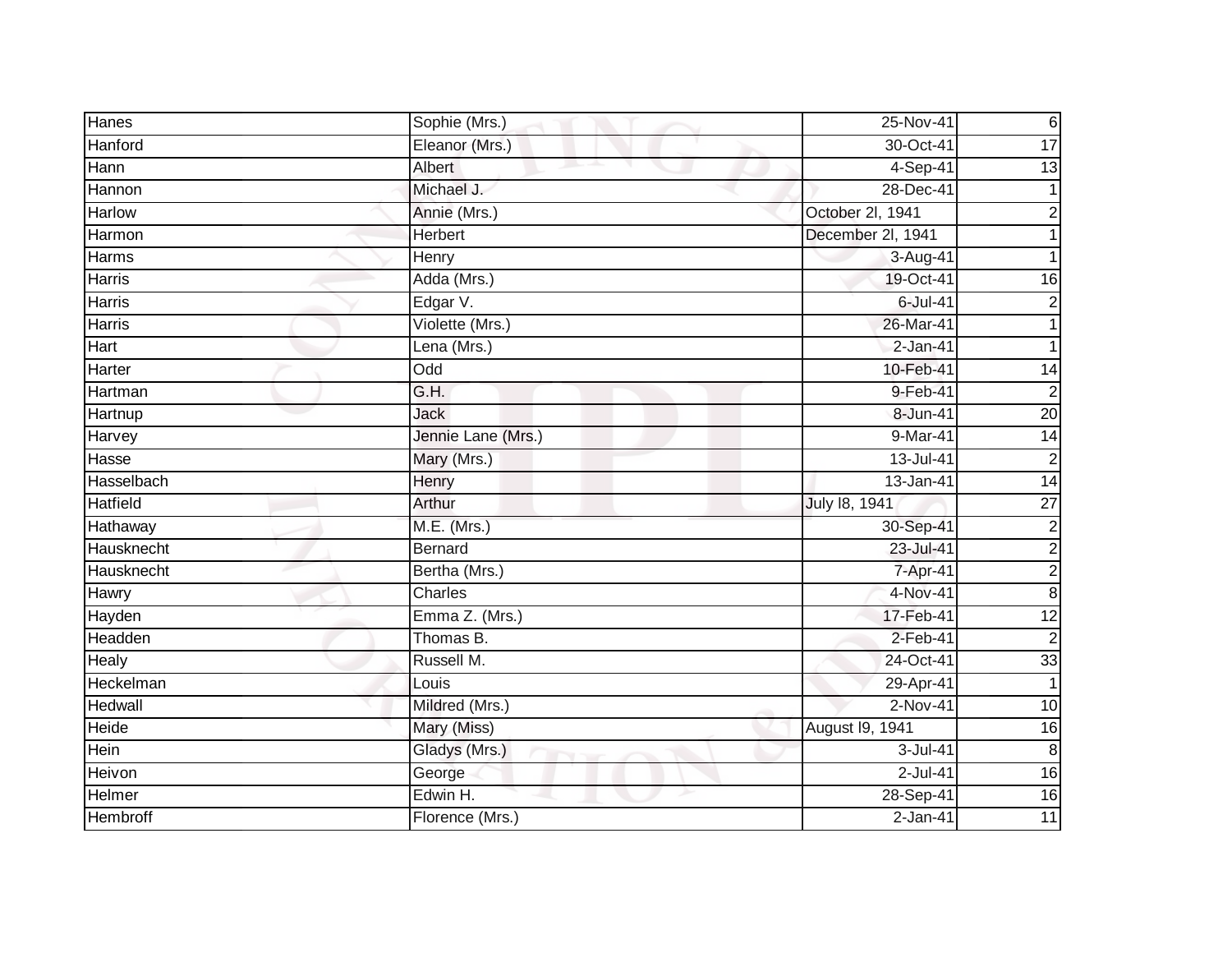| Henderson        | James               | 26-Dec-41          | $\mathbf 2$             |
|------------------|---------------------|--------------------|-------------------------|
| Hendrikson       | <b>Simon</b>        | 26-Feb-41          | $\overline{22}$         |
| Hennig           | Ernest (Mrs.)       | 16-Apr-41          | $\overline{19}$         |
| Henry            | Sherard             | September 2l, 1941 |                         |
| Herdegen         | George (Mrs.)       | 6-Aug-41           | $\overline{16}$         |
| Herder           | Eugene              | 30-Jun-41          |                         |
| Hershman         | Walter (Mrs.)       | 3-Jul-41           |                         |
| Hesler           | Theodosia (Mrs.)    | 10-Nov-41          | 2                       |
| <b>Hewitt</b>    | John T.             | 23-Jul-41          | $\overline{c}$          |
| <b>Hibbs</b>     | Antha               | 13-May-41          | $\sigma$                |
| Hihaylowitz      | Anthony             | 12-Nov-41          | $\overline{a}$          |
| Hilbrich         | Amelia C. (Mrs.)    | 14-Jan-41          | $\overline{c}$          |
| <b>Hilbrick</b>  | Mary (Mrs.)         | 16-Dec-41          | $\overline{15}$         |
| Hildebrandt      | Charles             | 23-Jun-41          | 9                       |
| Hill             | Ethel (Mrs.)        | 30-Jul-41          | $\overline{22}$         |
| Hill             | Luther              | 5-Jan-41           | 18                      |
| <b>Hillstrom</b> | Phyllis Jean        | 25-Apr-41          | 31                      |
| <b>Hines</b>     | Elsbeth (Mrs.)      | 8-Jul-41           | $\overline{11}$         |
| Hinkle           | Henrietta (Mrs.)    | 26-Sep-41          | $\overline{24}$         |
| <b>Hirons</b>    | A.N.                | 28-Mar-41          | $\overline{c}$          |
| Hirsch           | Florence (Mrs.)     | 29-Jul-41          | $\overline{c}$          |
| <b>Hobbs</b>     | <b>Arthur Henry</b> | 1-May-41           | $\overline{c}$          |
| Hochstein        | Ralph               | $6$ -Jan-41        | 11                      |
| Hodgebach        | Henry (Rev.)        | 7-Jan-41           |                         |
| Hoduski          | Mary (Mrs.)         | 26-Dec-41          | $\overline{\mathbf{c}}$ |
| Hoekstra         | Dorothy             | 18-Apr-41          | $\overline{7}$          |
| Hoffman          | George (Mrs.)       | 15-Aug-41          | $\overline{15}$         |
| Hollcraft        | Eugene              | 29-Dec-41          | $\overline{c}$          |
| Holmes           | George W.           | 29-Jun-41          | $\overline{2}$          |
| Homco            | John                | 5-Jan-41           | $\overline{18}$         |
| Hoosline         | Peter               | 7-May-41           | $\overline{c}$          |
| Hoover           | Calvin S.           |                    |                         |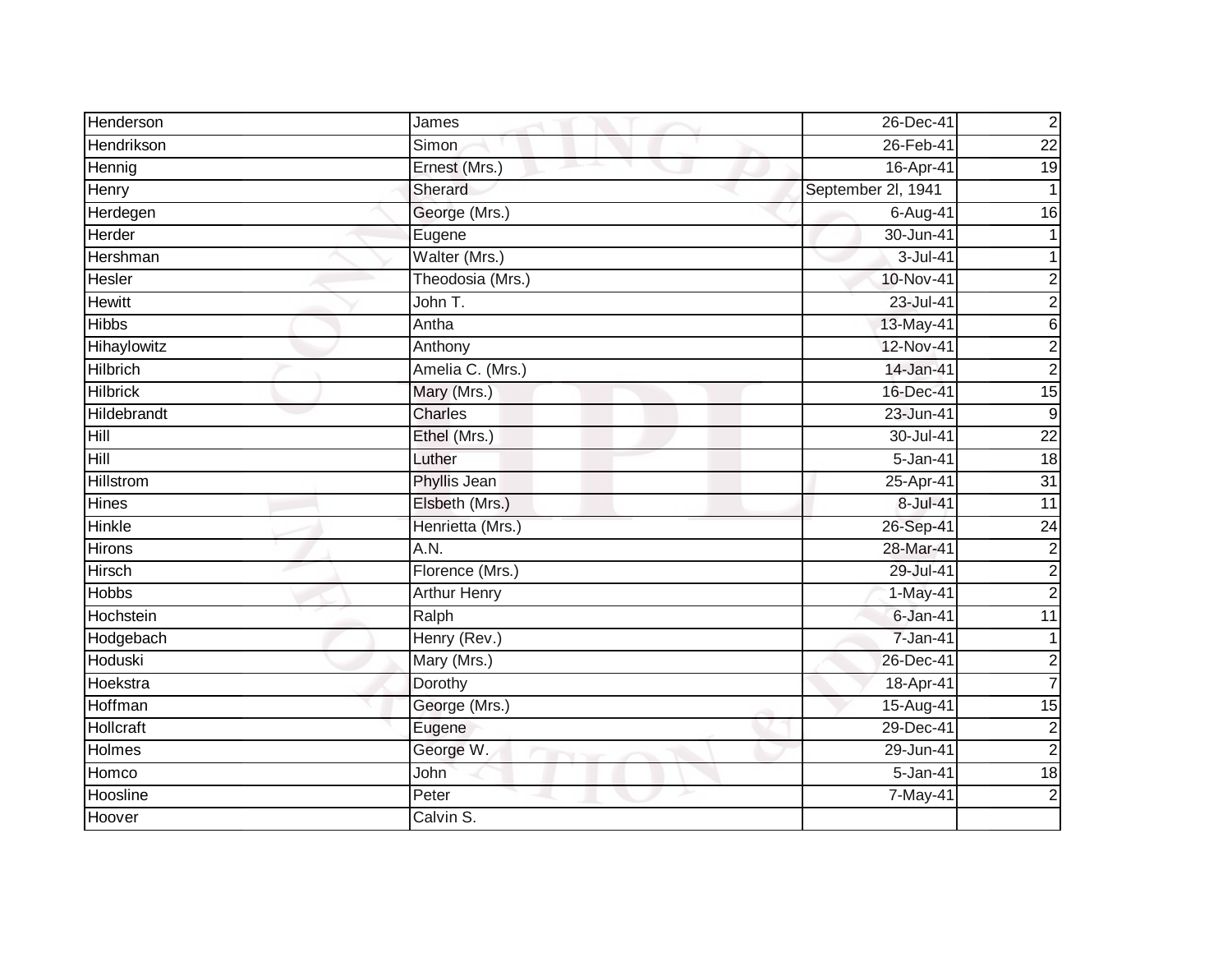| Hope            | <b>Betty Jean</b> | 30-Nov-41       | $\overline{c}$   |
|-----------------|-------------------|-----------------|------------------|
| Hopkins         | Mary J. (Mrs.)    | $9-Oct-41$      | $\overline{c}$   |
| Hopper          | Clifford          | 12-Feb-41       | $\overline{21}$  |
| Horvath         | Anna (Mrs.)       | 19-Dec-41       | 36               |
| Horvath         | Joseph            | $7 - Aug-41$    |                  |
| Horvath         | Olga (Mrs.)       | 30-Mar-41       | $6\phantom{1}$   |
| Hovet           | Mat               | 16-Jul-41       | $\overline{20}$  |
| Howard          | Jessie            | 20-Aug-41       | $\overline{c}$   |
| Howard          | Phillip           | 2-Feb-41        | $\overline{c}$   |
| <b>Hrabrich</b> | Emerick           | 20-Apr-41       | $\overline{24}$  |
| Hubbell         | Margaret (Mrs.)   | 26-Nov-41       | 38               |
| Huchel          | John              | August 3l, 1941 | $\overline{c}$   |
| Huebner         | Amelia (Mrs.)     | 12-Aug-41       | $\infty$         |
| <b>Hughes</b>   | William L. (Mrs.) | 17-Nov-41       | $\overline{10}$  |
| Humpfer         | Gerald J.         | $5-Feb-41$      | 1                |
| Hunt            | Garlan T.         | 3-Apr-41        | $\overline{20}$  |
| <b>Hunt</b>     | Ida E. (Mrs.)     | 9-Sep-41        | 8                |
| <b>Hurless</b>  | Lloyd (Mrs.)      | 9-Jul-41        | 16               |
| Hurst           | Edward M.         | 16-May-41       | $\overline{25}$  |
| <b>Hurt</b>     | Ernest C.         | 23-Jun-41       | ဖ                |
| Hvorsick        | John              | 6-Aug-41        | 14               |
| Ickes           | Della (Mrs.)      | 26-Aug-41       | $\overline{2}$   |
| Ison            | Major             | 26-Dec-41       |                  |
| Ivanich         | Matthew (Mrs.)    | 29-Jul-41       | 5                |
| Jablonski       | Josephine (Mrs.)  | 8-Jun-41        | $\overline{c}$   |
| Jackson         | Willard           | 20-Apr-41       | $\overline{a}$   |
| Jafka           | <b>Matthew</b>    | 25-May-41       | $\boldsymbol{8}$ |
| Jakubowski      | Kathleen Mary     | 27-Nov-41       | $\overline{2}$   |
| Jamieson        | Frances (Mrs.)    | 7-Jul-41        | 10               |
| Jamieson        | Nellie (Mrs.)     | 15-Sep-41       | 16               |
| Jarabek         | Paul (Sr.)        | $7-Mar-41$      |                  |
| Jasin           | Joseph            | 15-Jun-41       |                  |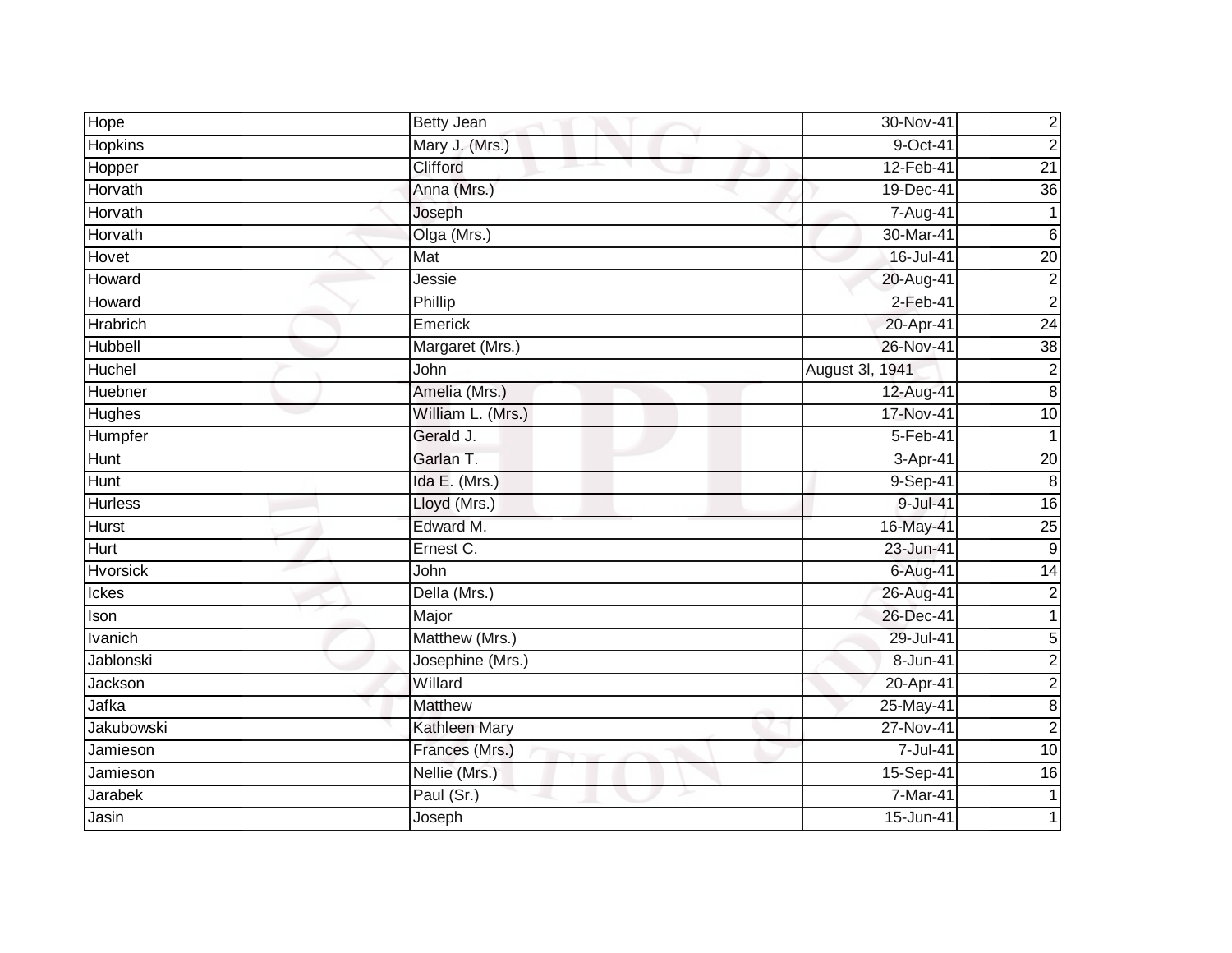| Jastrzemski | Alexander       | 4-Apr-41          | 28               |
|-------------|-----------------|-------------------|------------------|
| Jaworski    | Casimir         | 8-Aug-41          | $\overline{2}$   |
| Jeandreas   | Stanley         | 27-Jul-41         | 4                |
| Jenks       | Samuel C.       | 24-Feb-41         | $\overline{2}$   |
| Jennings    | Zilia J. (Mrs.) | 20-Jan-41         | 13               |
| Jermalowicz | Edward          | 16-Mar-41         | $\overline{21}$  |
| Jernberg    | August          | 9-Nov-41          | $\boldsymbol{8}$ |
| Jevyak      | Martin          | 13-Apr-41         | $\overline{10}$  |
| Jewett      | Lee R.          | 29-Jun-41         | $\overline{2}$   |
| Johnsen     | Robert          | 26-Mar-41         |                  |
| Johnson     | Addie (Mrs.)    | 29-Jul-41         | $\overline{c}$   |
| Johnson     | Charles E.      | 15-Jul-41         | $\overline{13}$  |
| Johnson     | Hans A.         | 15-Jun-41         |                  |
| Johnson     | Leonard         | 13-Jan-41         | $\overline{2}$   |
| Johnson     | Ralph           | 3-Dec-41          | 36               |
| Johnson     | William H.      | 10-Jun-41         | 18               |
| Johnston    | Mary (Mrs.)     | 14-Apr-41         | $\overline{2}$   |
| Jones       | Ethel (Mrs.)    | 13-Apr-41         | 16               |
| Jones       | George Herbert  | 7-Jul-41          | 16               |
| Jones       | Gilbert         | 19-Feb-41         | $\overline{19}$  |
| Jones       | James (Mrs.)    | 15-Dec-41         | 14               |
| Jones       | Mary (Mrs.)     | 8-Aug-41          | $\overline{2}$   |
| Jones       | Minnie (Mrs.)   | 3-Apr-41          | $\overline{18}$  |
| Jones       | William S.      | 28-Feb-41         | 1                |
| Jordon      | William         | 12-Dec-41         | $\overline{2}$   |
| Joyce       | Stephen         | 3-Oct-41          | $\overline{26}$  |
| Joyner      | David           | 26-Dec-41         |                  |
| Jozienka    | Anna (Mrs.)     | 6-Jun-41          | $\overline{31}$  |
| Judson      | James H.        | $25 - Aug-41$     | 11               |
| Juri        | Alex            | November 18, 1941 | 10               |
| Juricak     | Mathew          | 2-Mar-41          | 10               |
| Jurkovitz   | Antonia (Mrs.)  | 9-Jun-41          | 15               |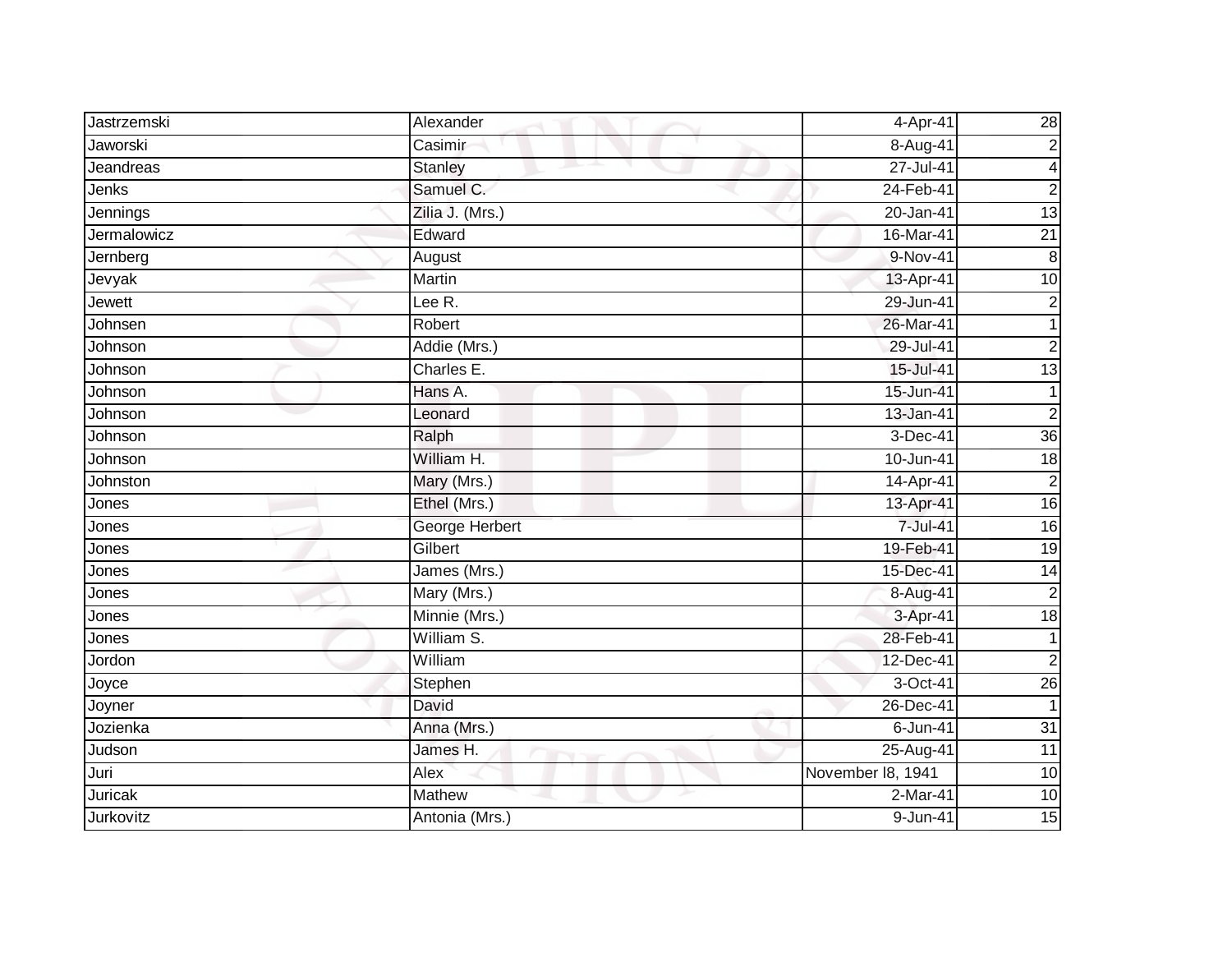| Kabusnak    | Alex                | 28-May-41      | 31              |
|-------------|---------------------|----------------|-----------------|
| Kaczmarczyk | Mary (Mrs.)         | 3-Jul-41       | 6               |
| Kagebein    | Sophia Erick (Mrs.) | 7-May-41       | $\overline{c}$  |
| Kaiser      | August W.           | 31-Jul-41      |                 |
| Kaiser      | Edward              | 24-Feb-41      | $\overline{c}$  |
| Kalilek     | Frank S.            | 2-Jan-41       | 1               |
| Kalina      | Charles             | 25-Jun-41      | 33              |
| Kaminski    | Leonard             | 9-Apr-41       | $\overline{19}$ |
| Kaminski    | Victor              | 10-Feb-41      | 1               |
| Kania       | Peter               | 10-Jun-41      | 12              |
| Kanish      | Celia (Mrs.)        | 15-Jul-41      | $\overline{13}$ |
| Kapcic      | Rose (Mrs.)         | 14-Apr-41      | $\overline{c}$  |
| Karn        | Francis             | 28-Mar-41      | $\overline{2}$  |
| Katona      | Alex                | 25-Feb-41      |                 |
| Kats        | Garrit              | 19-Jan-41      |                 |
| Katzvinsky  | Susan (Mrs.)        | 13-Jul-41      | $\overline{2}$  |
| Kauhl       | Herman (Mrs.)       | 4-Jun-41       | $\overline{24}$ |
| Kawalski    | Frank               | $2$ -Jan-41    | $\overline{2}$  |
| Keating     | Dorothy M. (Miss)   | 9-Mar-41       | $\overline{15}$ |
| Keilman     | F.L.                | 4-Nov-41       | 5               |
| Keilman     | Henry L.            | $6$ -Feb-41    | 1               |
| Keilman     | Marie Ann (Mrs.)    | 12-Oct-41      | $\overline{14}$ |
| Keilman     | Roy                 | $6 - Jan-41$   | $\overline{c}$  |
| Kellams     | Arrel               | 13-May-41      | 10              |
| Kelly       | Mary (Mrs.)         | 14-Nov-41      | $\overline{38}$ |
| Kenda       | Anna (Mrs.)         | 31-Jul-41      | 12              |
| Kendall     | George              | $22 -$ Jul-41  | $\bf 8$         |
| Kennedy     | Thomas (Sr.)        | 2-Jan-41       | $\overline{11}$ |
| Kenney      | Charles B. (Dr.)    | 17-Mar-41      | 12              |
| Kenyon      | (infant daughter)   | April 2I, 1941 | $\overline{c}$  |
| Kepple      | Elsie M. (Mrs.)     | 19-Oct-41      | $\overline{2}$  |
| Kern        | Jacob J.            | $2-Feb-41$     |                 |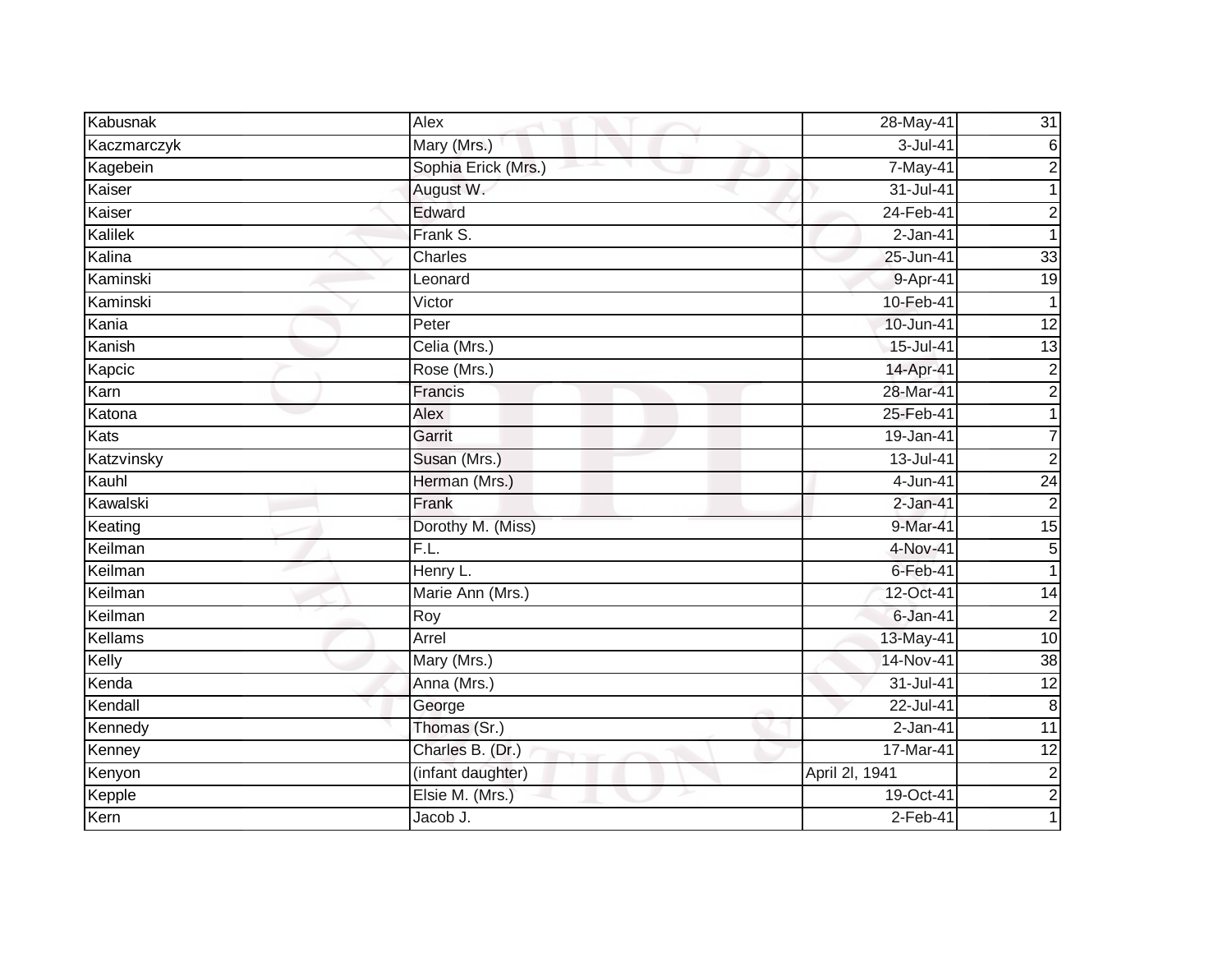| Kerr                     | Lester           | April 2I, 1941     |                  |
|--------------------------|------------------|--------------------|------------------|
| Kiacinski                | Roy              | February I0, 1941  |                  |
| Kiekenapp                | Henry            | 8-May-41           | 14               |
| Kiley                    | Katherine (Mrs.) | 3-Apr-41           | $\overline{13}$  |
| Kimmet                   | Lena (Miss)      | $11 -$ Jul-41      | $\overline{15}$  |
| King                     | Allen F.         | 26-May-41          |                  |
| $\overline{\text{King}}$ | Gertrude (Mrs.)  | 7-May-41           |                  |
| King                     | William Clyde    | $4 - Jun-41$       | $\overline{24}$  |
| Kirchoff                 | (infant son)     | February 17, 1941  | $\overline{c}$   |
| Kirchoff                 | Zelma (Mrs.)     | February 2l, 1941  | $\overline{2}$   |
| Kirk                     | Caroline (Mrs.)  | 4-Aug-41           | $\overline{c}$   |
| Kish                     | Joseph           | $2$ -Jun-41        |                  |
| Kish                     | Vincent          | 10-Apr-41          |                  |
| Klang                    | Julia (Mrs.)     | October 2l, 1941   | $\overline{c}$   |
| Klank                    | Jacob (Sr.)      | 12-May-41          | $\overline{c}$   |
| Klarich                  | Hassan           | September 2l, 1941 | 17               |
| Kleinman                 | Caroline (Mrs.)  | 19-Dec-41          | $\overline{2}$   |
| Knoth                    | Virginia (Mrs.)  | 30-Oct-41          | 17               |
| Kocoj                    | Joseph           | 2-Sep-41           | $\overline{12}$  |
| Kocur                    | Victor           | 13-Aug-41          | $\overline{24}$  |
| Kodman                   | Agnes (Mrs.)     | $2-Apr-41$         | 17               |
| Koedyker                 | Grace (Mrs.)     | 10-Apr-41          | 10               |
| Koehler                  | Leona (Mrs.)     | 8-Sep-41           | $\overline{c}$   |
| Koepkey                  | Anna (Mrs.0      | 7-Apr-41           | 11               |
| Koge                     | Anna (Mrs.)      | 20-May-41          | $\overline{2}$   |
| Kol                      | Martin (Pvt.)    | December I, 1941   | $\overline{16}$  |
| Kolodziej                | Frank            | 21-Mar-41          | $\overline{6}$   |
| Kolodziej                | Mary (Mrs.)      | 28-Sep-41          | $\overline{17}$  |
| Kolodziej                | Peter            | $2-Sep-41$         | 12               |
| Kopera                   | George (Mrs.)    | 31-Mar-41          | $\boldsymbol{8}$ |
| Korbel                   | Mary (Mrs.)      | 24-Mar-41          | 10               |
| Korlin                   | Augusta (Mrs.)   | 14-Jan-41          | $\overline{2}$   |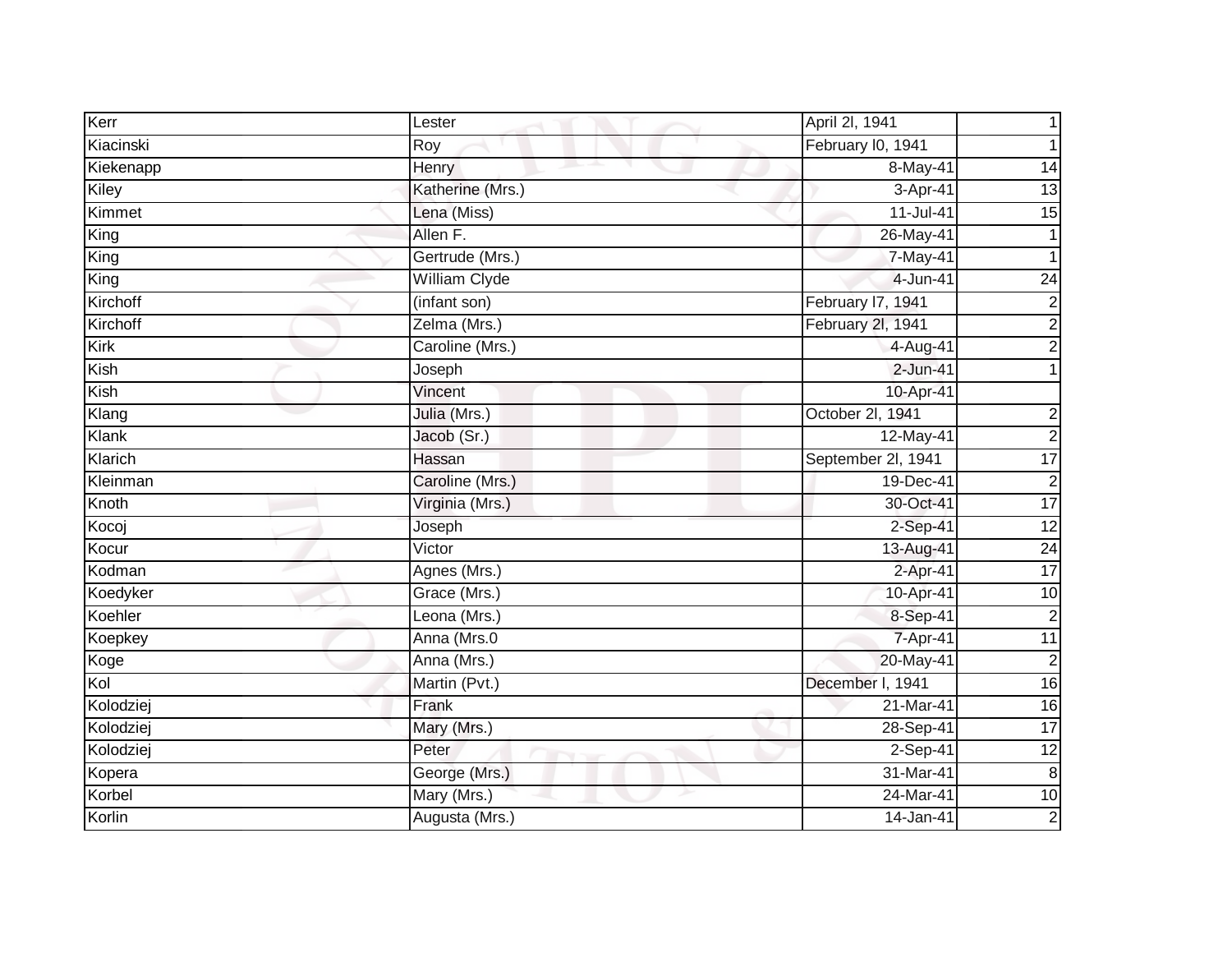| Kormos        | Andrew            | 5-Feb-41          | 11              |
|---------------|-------------------|-------------------|-----------------|
| Kosenka       | Anna (Mrs.)       | 8-Jun-41          | 12              |
| Kosey         | Michael           | 29-Dec-41         | $\overline{4}$  |
| Kostecki      | Walter            | 8-Dec-41          | $6\phantom{1}$  |
| Kotzon        | Andrew J.         | 12-Mar-41         | 24              |
| Kovach        | Anna              | 12-Sep-41         | $\overline{27}$ |
| Kovach        | John              | November 2l, 1941 | 29              |
| Kovacich      | Ann (Mrs.)        | 6-Aug-41          | $\overline{14}$ |
| Kovacs        | Louis             | 9-Mar-41          | 14              |
| Kowacz        | Andrew            | 16-Jun-41         | $\overline{2}$  |
| Kowalski      | Joseph            | 19-Sep-41         | $\overline{26}$ |
| Kowalski      | Walter            | 14-Apr-41         | $\overline{c}$  |
| Kozenny       | Joseph            | 22-Dec-41         | 24              |
| Kraft         | Lenore (Mrs.)     | 11-Feb-41         | $\overline{13}$ |
| <b>Kralek</b> | John T.           | 25-Aug-41         |                 |
| Krasnowsky    | $L.B.$ (Mrs.)     | 14-Apr-41         |                 |
| Krause        | Marie (Mrs.)      | $22$ -Jan-41      | 26              |
| Kreb          | Gustav A.         | 26-Dec-41         | 16              |
| <b>Kresik</b> | Michael J.        | 2-Sep-41          | $\overline{c}$  |
| Kriesel       | Floyd             | October 2l, 1941  | 11              |
| Krizmanic     | Helen (Mrs.)      | 9-Jun-41          | $\mathbf{3}$    |
| Krooswyk      | Walter (Mrs.)     | 21-May-41         | $\overline{21}$ |
| Krost         | John F.           | 3-Mar-41          |                 |
| Krug          | William S. (Mrs.) | 15-Jan-41         | $\overline{c}$  |
| Krukar        | Jacob             | 26-Mar-41         | $\overline{21}$ |
| Kruppa        | Andrew            | 6-May-41          | 10              |
| Kryszak       | John K            | 2-Nov-41          | 10              |
| Krytzer       | Miranda (Mrs.)    | 24-Mar-41         | 8               |
| Kubacki       | <b>Stanley</b>    | 13-Jun-41         | $\overline{31}$ |
| Kuhnel        | Oscar             | $2-May-41$        |                 |
| Kunde         | Mathilda (Mrs.)   | 15-Jun-41         |                 |
| Kunow         | Ewald B.          | August II, 1941   | $\overline{c}$  |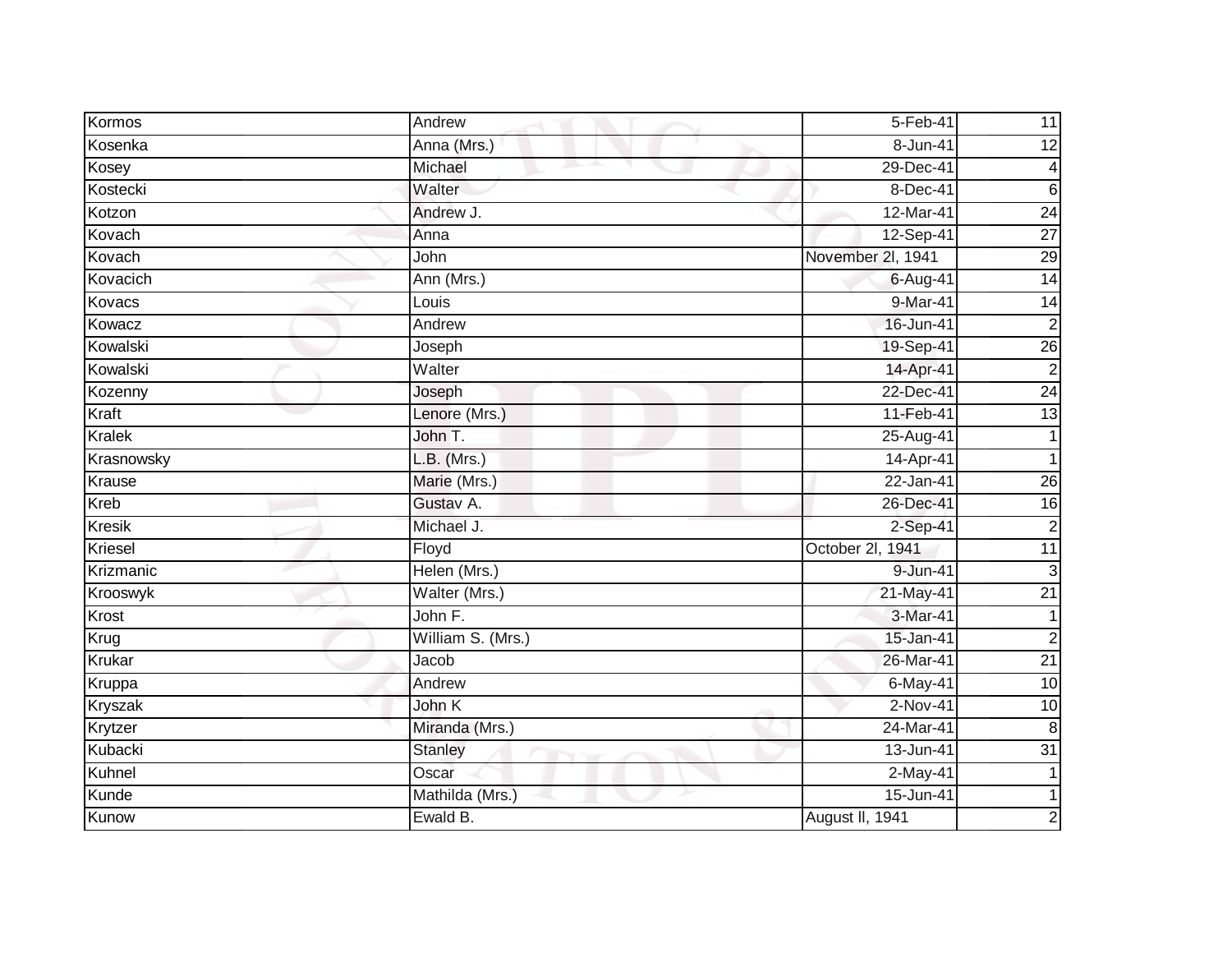| <b>Kurek</b> | John G.             | October I, 1941   |                  |
|--------------|---------------------|-------------------|------------------|
| Kureke       | John G.             | October I, 1941   |                  |
| Kussmaul     | George A.           | 22-May-41         |                  |
| Kvrgich      | Steve               | 16-Nov-41         | 8                |
| Kwasny       | <b>Ben</b>          | 10-Mar-41         | 15               |
| Ladella      | Ancillo (Mrs.)      | 17-Feb-41         | 10               |
| Lambert      | Norma Jean          | $6$ -Jul-41       | $\overline{c}$   |
| Lamont       | Harry E.            | August II, 1941   | $\overline{2}$   |
| Lange        | Louise (Mrs.)       | December II, 1941 | $\overline{14}$  |
| Lanham       | Paul                | 14-Nov-41         | 38               |
| Lanham       | Thomas              | 14-Nov-41         | 23               |
| Lanhan       | Katherine (Mrs.)    | 16-Nov-41         | $\boldsymbol{2}$ |
| Lapinskas    | Anthony (Mrs.)      | 17-Mar-41         | $\overline{12}$  |
| Laszlo       | Joseph A.           | 7-Mar-41          | $\overline{22}$  |
| Latshaw      | C.K.                | 26-Jun-41         | $\boldsymbol{2}$ |
| Lau          | Elizabeth (Mrs.)    | 2-Sep-41          | $\overline{2}$   |
| Laudien      | Walter              | 14-Apr-41         | 1                |
| Lawler       | Edward F.           | 3-Mar-41          | 11               |
| Lawler       | <b>John Francis</b> | 3-Jan-41          | 17               |
| Layton       | $T.A.$ (Mrs.)       | 31-Mar-41         | $\overline{2}$   |
| Layton       | William W.          | 11-May-41         | $\overline{21}$  |
| Leach        | Fred M.             | 15-Oct-41         | $\overline{21}$  |
| Leedy        | Marie (Mrs.)        | 8-Jul-41          | $\overline{2}$   |
| Lehmann      | John                | 5-Dec-41          | $\overline{31}$  |
| Leknickas    | Clement             | 3-Jul-41          | $6\phantom{1}6$  |
| Lemett       | <b>Bruce</b>        | 15-Oct-41         | $\overline{34}$  |
| Lemon        | Barbara Jean        | 31-Jan-41         | $\overline{14}$  |
| Lenart       | Veronica (Mrs.)     | 9-Oct-41          | $\overline{2}$   |
| Lencioni     | Pilade              | 23-Sep-41         | $\overline{2}$   |
| Lengyel      | Joseph              | $2$ -Jun-41       | 13               |
| Lesniak      | Anna (Mrs.)         | 29-Aug-41         | 17               |
| Lessner      | Leonard             | 4-May-41          | $\mathbf 2$      |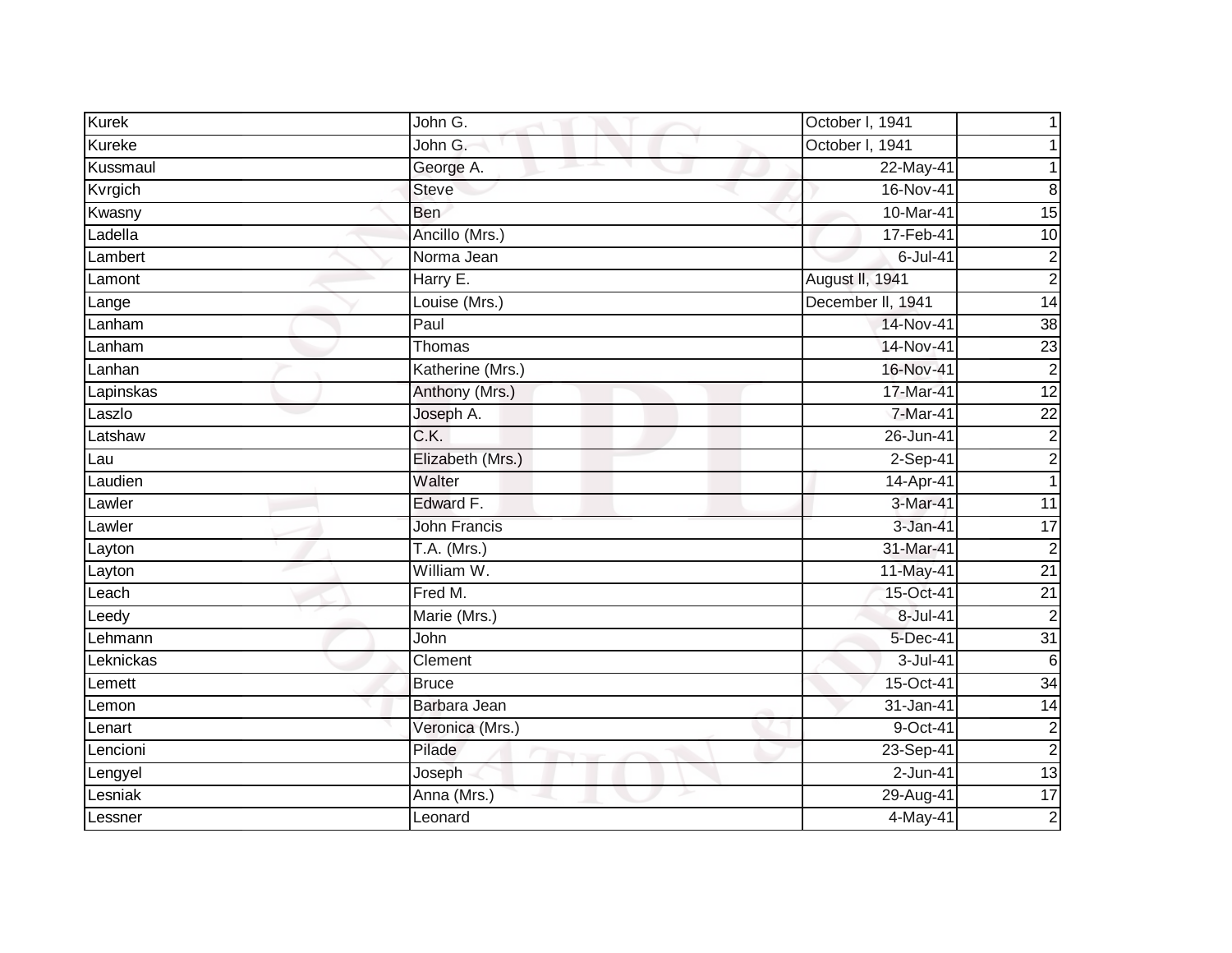| Letica       | Eli                 | $6$ -Jan-41       | 11              |
|--------------|---------------------|-------------------|-----------------|
| Levan        | Myrtle L. (Mrs.)    | $1-Jul-41$        | 4               |
| Lewandowski  | John L.             | 6-Jun-41          | $\overline{c}$  |
| Lewis        | Catherine B. (Mrs.) | 6-Apr-41          | $\overline{2}$  |
| Lewis        | David               | 27-May-41         | $\mathbf 1$     |
| Lewis        | David               | 16-May-41         | $\overline{32}$ |
| Lidster      | Helen K. (Mrs.)     | 12-Sep-41         | $\overline{27}$ |
| Lietzan      | August              | 30-Mar-41         | $\overline{2}$  |
| Lignar       | <b>JOseph</b>       | 14-Nov-41         | $\overline{31}$ |
| Lindenberger | Henry               | 26-Sep-41         | $\overline{24}$ |
| Lindfeldt    | Pearl (Mrs.)        | 14-Sep-41         | $\overline{16}$ |
| Lindsey      | John S.             | 7-Jul-41          | $\overline{10}$ |
| Lippie       | Rose (Mrs.)         | 27-Oct-41         | 12              |
| Lipus        | Peter               | 20-Jan-41         | $\overline{4}$  |
| LLoyd        | Mary R. (Mrs.)      | 24-Aug-41         | 16              |
| Lohmeyer     | Henry               | 31-Dec-41         | $\overline{2}$  |
| Lohmeyer     | Lena (Mrs.)         | $2$ -Jul-41       | $\overline{6}$  |
| Long         | Clara (Mrs.)        | 20-Apr-41         | $\overline{c}$  |
| Long         | Senora D. (Mrs.)    | August II, 1941   | $\overline{2}$  |
| Long         | Stephen             | 4-May-41          | $\overline{22}$ |
| Lonie        | Greta M. (Mrs.)     | December 3l, 1941 | $\overline{c}$  |
| Lottas       | Adolph J.           | 5-Dec-41          | $\overline{38}$ |
| Lovas        | Anton               | 23-May-41         | $\overline{27}$ |
| Lovin        | Larry F.            | October I9, 1941  | $\overline{16}$ |
| Lovin        | $\overline{R.O.}$   | 22-Jan-41         | 30              |
| Lowe         | Charles A.          | $21$ -Jan-41      | $\overline{2}$  |
| Lowe         | <b>Robert Lloyd</b> | 15-Jan-41         | 1               |
| Lowery       | Robert              | February I7, 1941 | $\overline{c}$  |
| Lucas        | Fred J.             | $22 - Jun-41$     | $\overline{c}$  |
| Luckey       | Deanna              | 7-Jan-41          | $\overline{c}$  |
| Luebker      | G. (Rev.)           | December 18, 1941 | $\overline{25}$ |
| Lukowicz     | Walter              | 8-Jun-41          | $\overline{12}$ |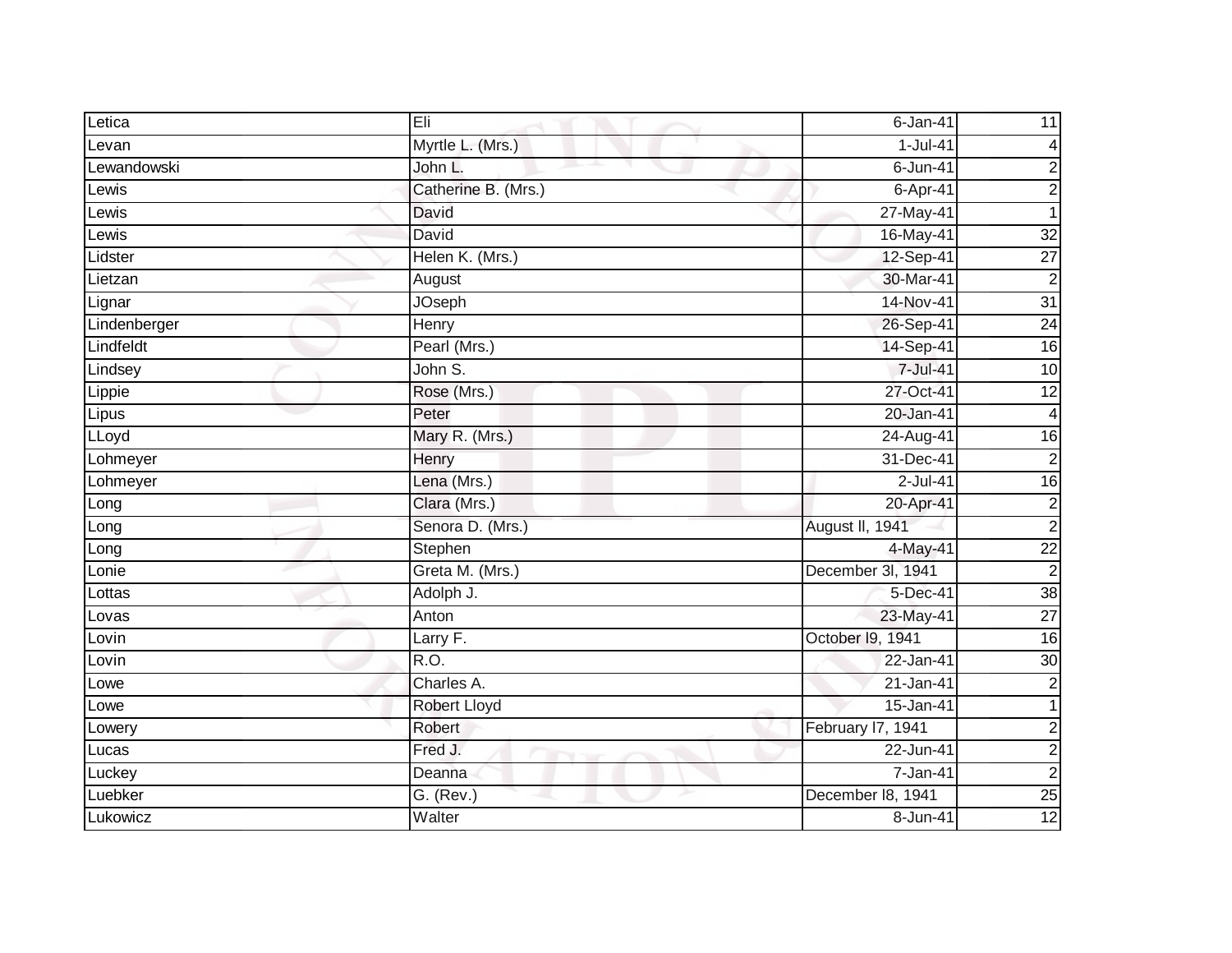| Luptak  | John (Sr.)        | May I6,<br>1941 | 25 |
|---------|-------------------|-----------------|----|
| Luscher | <b>Arnold</b>     | 28-Apr-41       | ി  |
| Lynn    | <b>Patrick</b> J. | 23-Sep-41       | 16 |
| Lysarz  | Wanda (Miss)      | 15-Oct-41       | 21 |

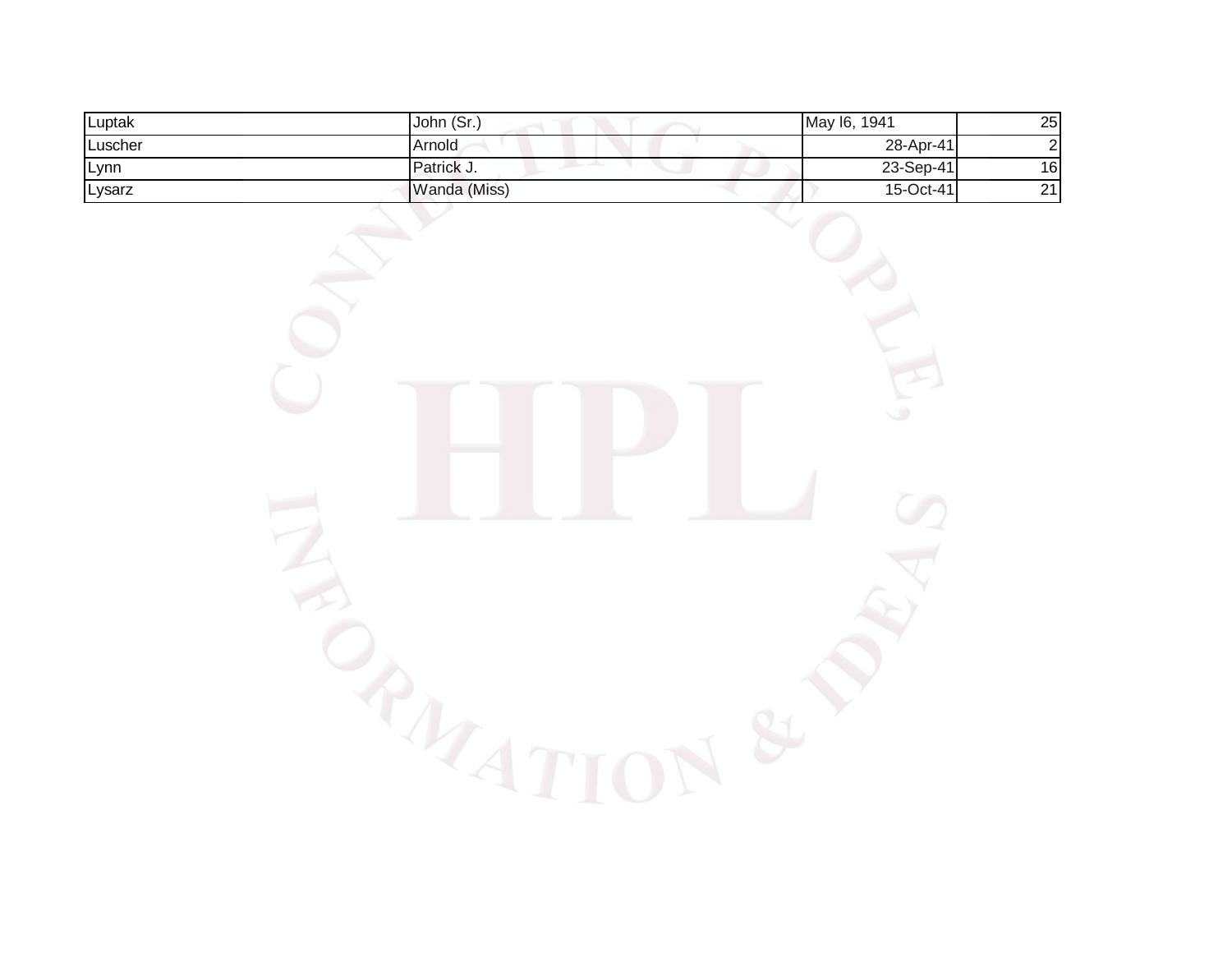| <b>Surname</b>    | <b>Given</b>      | <b>Date</b>       | Page            |
|-------------------|-------------------|-------------------|-----------------|
| Maas              | Ernest            | 27-Jan-41         | 9               |
| <b>Maas</b>       | Peter             | $2$ -Dec-41       | 12              |
| <b>Macak</b>      | John              | 6-Oct-41          |                 |
| <b>MacFarlane</b> | Douglas           | 11-Mar-41         | $\overline{c}$  |
| <b>Mack</b>       | (infant son)      | 20-Jan-41         | 13              |
| Mackey            | Dwight (Dr.)      | 20-Jul-41         | $\overline{14}$ |
| Mackey            | Samuel T.         | 20-Jul-41         | 6               |
| <b>MacNary</b>    | Dorothy K. (Mrs.) | 28-Jul-41         | 1               |
| Magdaz            | Dolores (Miss)    | 14-Apr-41         | $\overline{c}$  |
| Magdo             | Anna (Mrs.)       | 7-Apr-41          | 6               |
| Mager             | Barbara (Mrs.)    | 8-Apr-41          | 14              |
| Maginsky          | George            | 26-Jan-41         | 15              |
| Magyar            | Charles           | 24-Oct-41         | 33              |
| Majszak           | Joseph            | 3-Feb-41          | $9\,$           |
| Malo              | James (Mrs.)      | 28-Jul-41         | 1               |
| Malone            | John B.           | 13-Feb-41         | $\overline{15}$ |
| <b>Manis</b>      | James E.          | 14-Sep-41         | 17              |
| Mann              | Mary Jane         | 25-Feb-41         | $\overline{c}$  |
| Mann              | Sandra Marie      | 28-May-41         | $\overline{19}$ |
| Marchant          | James H.          | 6-May-41          | $\overline{2}$  |
| <b>Marciniak</b>  | Frances (Mrs.)    | $6 - Jan-41$      | $\overline{11}$ |
| Markert           | Walter C.         | 8-Aug-41          | $\overline{12}$ |
| <b>Marter</b>     | Charles John      | November 17, 1941 | $\overline{11}$ |
| Martich           | Barbara (Mrs.)    | 13-Feb-41         | 15              |
| Martin            | Cora (Mrs.)       | 28-May-41         | 19              |
| Martin            | Joseph            | $9-Dec-41$        | 14              |
| Martinal          | Henry             | 26-Mar-41         | 1               |
| Martinic          | Catherine (Mrs.)  | 7-Mar-41          | 22              |
| Masterson         | Ada C. (Mrs.)     | $2-Mar-41$        | 10              |
| Matheny           | Samuel F.         | 20-Apr-41         | 24              |
| <b>Mathew</b>     | W.C.              | $7-Dec-41$        | $\overline{2}$  |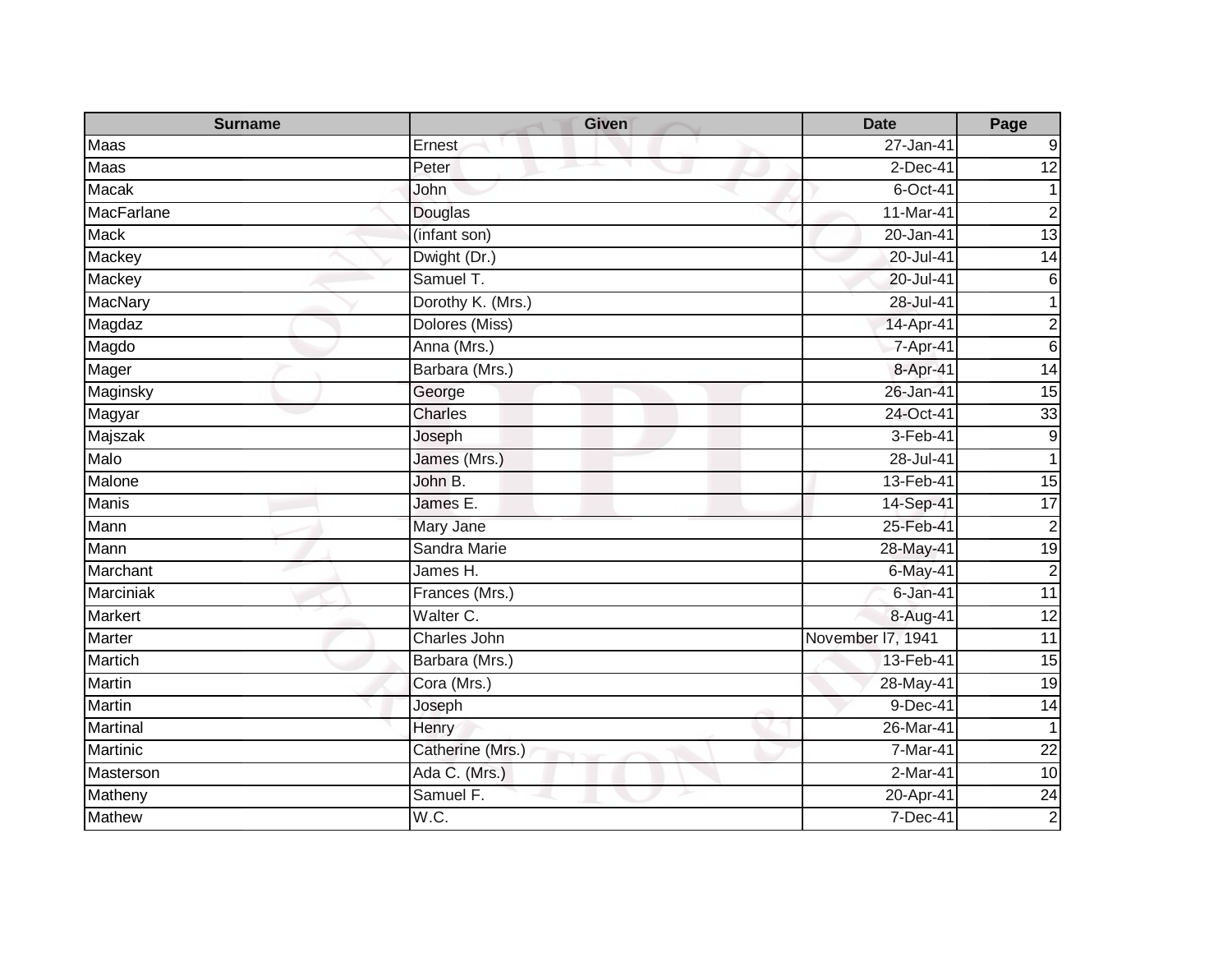| Mathis           | James            | 20-Mar-41         | 14              |
|------------------|------------------|-------------------|-----------------|
| <b>Matias</b>    | Jaynus           | $22 - Jun-41$     | $\overline{2}$  |
| <b>Matthews</b>  | Elden            | 27-Feb-41         | $\overline{11}$ |
| <b>Matthies</b>  | Herman           | 16-Jul-41         | $\overline{17}$ |
| Mattingly        | Wanda            | 19-Sep-41         |                 |
| Mattson          | Ivan A.          | $9-Jul-41$        | $\overline{2}$  |
| Matuszewski      | Marcianna (Mrs.) | October 3l, 1941  | $\overline{37}$ |
| Matuszyk         | Stanley          | 30-Nov-41         | 15              |
| Maty             | John             | October 3l, 1941  | $\overline{2}$  |
| Maza             | Magdeline        | 10-Mar-41         | $\overline{11}$ |
| Mazalan          | John             | 15-Dec-41         | $\overline{13}$ |
| Mazurkiewicz     | Aurelia (Mrs.)   | 26-Mar-41         | 24              |
| <b>McAtee</b>    | Dorothy (Mrs.)   | $1-Jun-41$        | $\mathbf{1}$    |
| <b>McBride</b>   | Margaret (Mrs.)  | 22-Jan-41         | $\overline{c}$  |
| <b>McCain</b>    | Gertrude (Mrs.)  | 27-Mar-41         | $\overline{2}$  |
| <b>McCarthy</b>  | Jacob R.         | 20-Jan-41         | $\overline{13}$ |
| <b>McColley</b>  | Rosa (Mrs.)      | 25-Jun-41         | 19              |
| McConnaha        | Lucinda (Mrs.)   | 26-Dec-41         |                 |
| <b>McCormick</b> | E.M.             | 13-Oct-41         | 10              |
| <b>McCoy</b>     | Charles          | June II, 1941     | $\overline{27}$ |
| <b>McCrum</b>    | C.B. (Mrs.)      | 3-Feb-41          | 6               |
| <b>McCue</b>     | Margaret (Mrs.)  | 22-Jun-41         | $\overline{16}$ |
| McCullough       | Mary (Mrs.)      | 16-Apr-41         | $\overline{19}$ |
| <b>McDermott</b> | Mary (Mrs.)      | 30-Jul-41         | 22              |
| McDonald         | Charles          | 10-Feb-41         | 14              |
| McDonough        | Walter L.        | $22 - Jun-41$     |                 |
| McFadden         | Margaret (Mrs.)  | 9-Feb-41          | 12              |
| <b>McGirr</b>    | Robert (Mrs.)    | 7-Dec-41          | $\overline{c}$  |
| McIntyre         | Ernest T.        | 28-Jan-41         | $\overline{c}$  |
| McKenna          | <b>Barney</b>    | $4-Dec-41$        | $\overline{21}$ |
| McKenzie         | Ross L.          | November I7, 1941 | 19              |
| <b>McKinney</b>  | Lorrin           | 27-Mar-41         | 16              |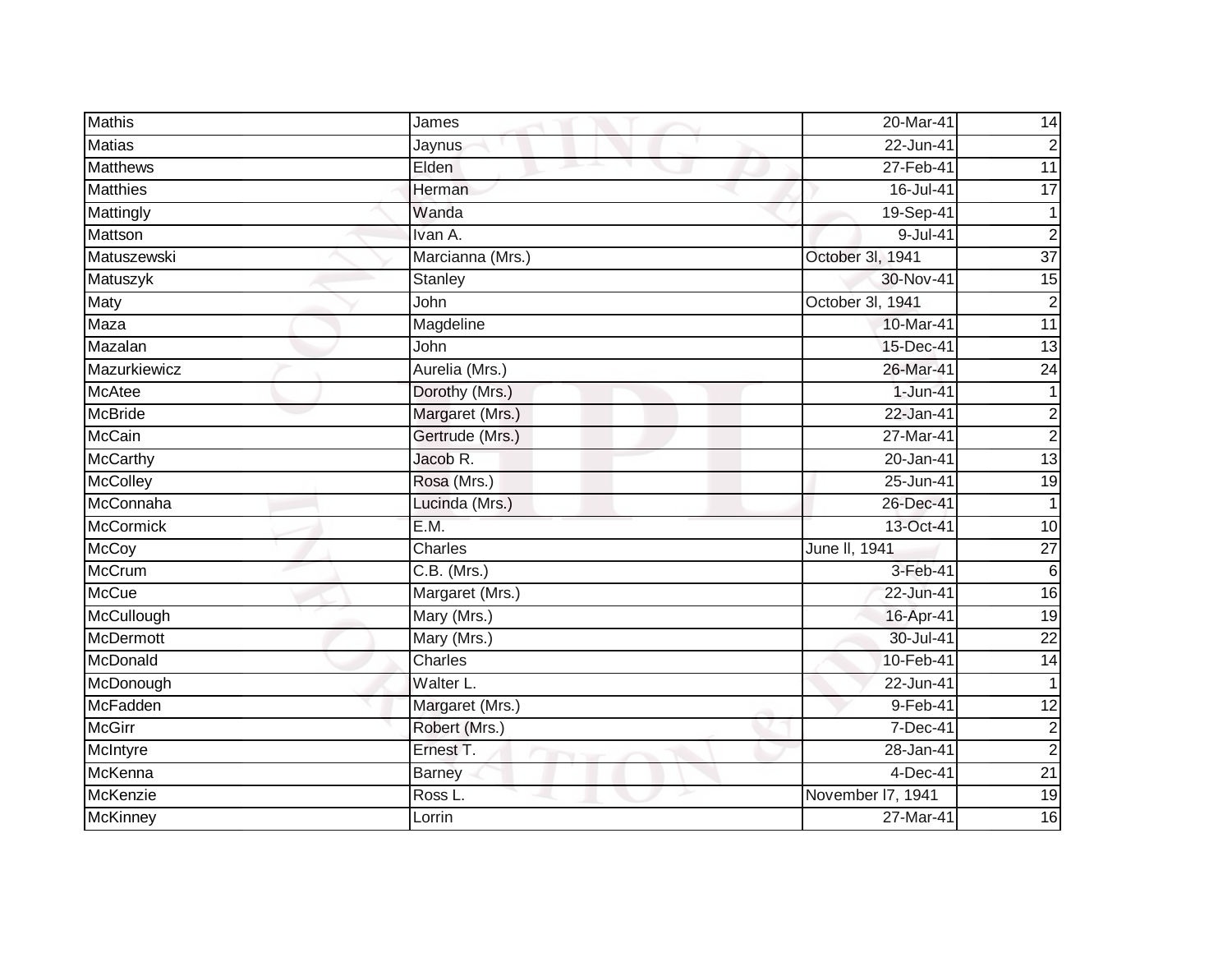| McKinney         | Robert           | 8-Oct-41           | 19               |
|------------------|------------------|--------------------|------------------|
| <b>McKinney</b>  | Susan Lorain     | 13-Mar-41          | $\overline{2}$   |
| <b>McKinnon</b>  | Ademire          | June II, 1941      | $\overline{2}$   |
| McLaughlin       | Fred R.          | 26-Dec-41          | 1                |
| McLeod           | Alexander S.     | 8-Apr-41           | $\overline{14}$  |
| McMahon          | Thomas P.        | 9-Nov-41           | $\bf 8$          |
| <b>McMillen</b>  | Maragaret (Mrs.) | 3-Aug-41           | $\overline{c}$   |
| <b>McNary</b>    | Buelah (Mrs.)    | 3-Sep-41           | $\overline{18}$  |
| <b>McNight</b>   | Anna (Mrs.)      | 13-May-41          |                  |
| <b>McRoberts</b> | John M.          | 17-Jan-41          | $\boldsymbol{9}$ |
| Meehan           | Frank            | October I, 1941    | $\overline{17}$  |
| <b>Meke</b>      | Esther (Mrs.)    | December 2l, 1941  | $\overline{27}$  |
| Melrose          | Franklin T.      | 3-Sep-41           | $\overline{c}$   |
| Menching         | Matilda (Mrs.)   | 10-Dec-41          | 39               |
| Mentzer          | William          | 24-Sep-41          | 29               |
| Mercer           | Clara (Mrs.)     | 22-Dec-41          | $\overline{c}$   |
| Mercer           | Darrell Wayne    | $6$ -Oct-41        |                  |
| Merneck          | Joseph           | 9-Sep-41           | $\overline{a}$   |
| Mersot           | Agnes (Mrs.)     | 3-Aug-41           | $6\phantom{1}$   |
| <b>Meszaros</b>  | Mary (Mrs.)      | 26-Jan-41          | 15               |
| Meyer            | Anna (Mrs.)      | 22-May-41          | $\overline{2}$   |
| Meyer            | Howard C.        | 20-Aug-41          | 25               |
| Meyers           | Arthur           | September 14, 1941 |                  |
| Mickey           | Charles L.       | 22-Sep-41          | 1                |
| Migas            | Agnes (Mrs.)     | 8-Sep-41           | $\overline{11}$  |
| Mikuta           | Mary (Mrs.)      | 27-Aug-41          | 29               |
| <b>Miller</b>    | Anna J. (Mrs.)   | June 16, 1941      | 6                |
| Miller           | Charles B.       | July 17, 1941      | 13               |
| Miller           | Fred E.          | 23-Apr-41          | 21               |
| Miller           | Frederick C.     | 9-Dec-41           | 11               |
| Miller           | Herman           | June 16, 1941      | $\overline{c}$   |
| Miller           | Louisa (Mrs)     | 12-May-41          | $\overline{2}$   |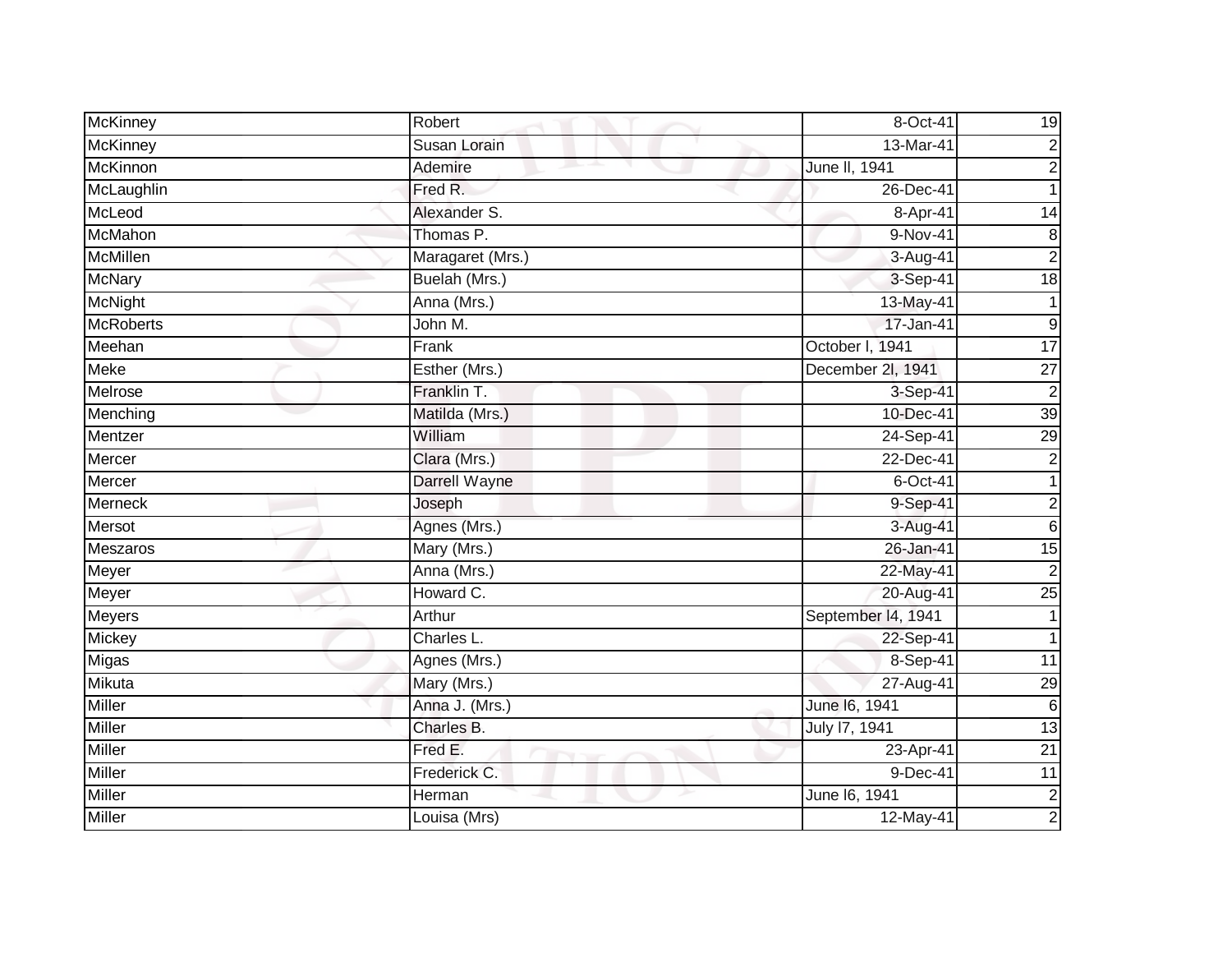| <b>Mills</b>   | Hobbie (Mrs.)      | 14-May-41         | 30              |
|----------------|--------------------|-------------------|-----------------|
| <b>Mills</b>   | Mabel S. (Mrs.)    | December I7, 1941 | $\overline{30}$ |
| Millstone      | Isreal (Dr.)       | 14-Mar-41         | $\overline{c}$  |
| <b>Minas</b>   | John               | 23-Mar-41         |                 |
| <b>Minick</b>  | John               | October 2I, 1941  | $\overline{41}$ |
| Mirda          | Frank              | 17-Feb-41         |                 |
| Mirth          | Joseph             | 14-Jan-41         |                 |
| Mitchell       | Carolyn Ann        | November I6, 1941 | $\overline{2}$  |
| Miterko        | Susan (Mrs.)       | 26-Dec-41         | 16              |
| Molitor        | Joseph (Mrs.)      | 14-Feb-41         | $\overline{25}$ |
| Montag         | <b>Ruth Davis</b>  | 22-Jan-41         | $\overline{26}$ |
| Montalbano     | Hazel R. (Mrs.)    | December 15, 1941 |                 |
| Moone          | Clark              | 28-Jan-41         |                 |
| Moore          | Sarah Belle (Mrs.) | 3-Jan-41          | $\overline{17}$ |
| Moore          | Virginia (Mrs.)    | 7-Dec-41          | $\overline{c}$  |
| Morell         | John               | 9-Mar-41          | $\overline{15}$ |
| <b>Morfis</b>  | Mary (Mrs.)        | November 19, 1941 | 8               |
| Morgan         | William            | 25-May-41         | 8               |
| Moritz         | Charles            | 14-May-41         | $\overline{21}$ |
| <b>Morris</b>  | E.F.               | 4-Jun-41          | $\overline{22}$ |
| Morse          | Meltire            | 28-Oct-41         | $\overline{c}$  |
| <b>Mosko</b>   | Adeline (mrs.)     | 1-Apr-41          | $\overline{2}$  |
| <b>Moss</b>    | Nicholas J.        | 14-Dec-41         | $\overline{c}$  |
| Movre          | Magdeline (Mrs.)   | 9-Sep-41          | 8               |
| Moynihan       | Timothy            | 22-Jan-41         |                 |
| Mrosetski      | Charles            | 24-Nov-41         | $\overline{2}$  |
| <b>Mroz</b>    | John               | October I0, 1941  | $\overline{2}$  |
| Muday          | George             | 26-Jan-41         | $\overline{14}$ |
| <b>Mudloff</b> | Frank              | 13-Mar-41         | $\overline{2}$  |
| Muni           | Anthony            | November II, 1941 | $\bf 8$         |
| Murdock        | Dorothy (Miss)     | 13-Aug-41         | 26              |
| Murphy         | George W.          | $6$ -May-41       | $\overline{2}$  |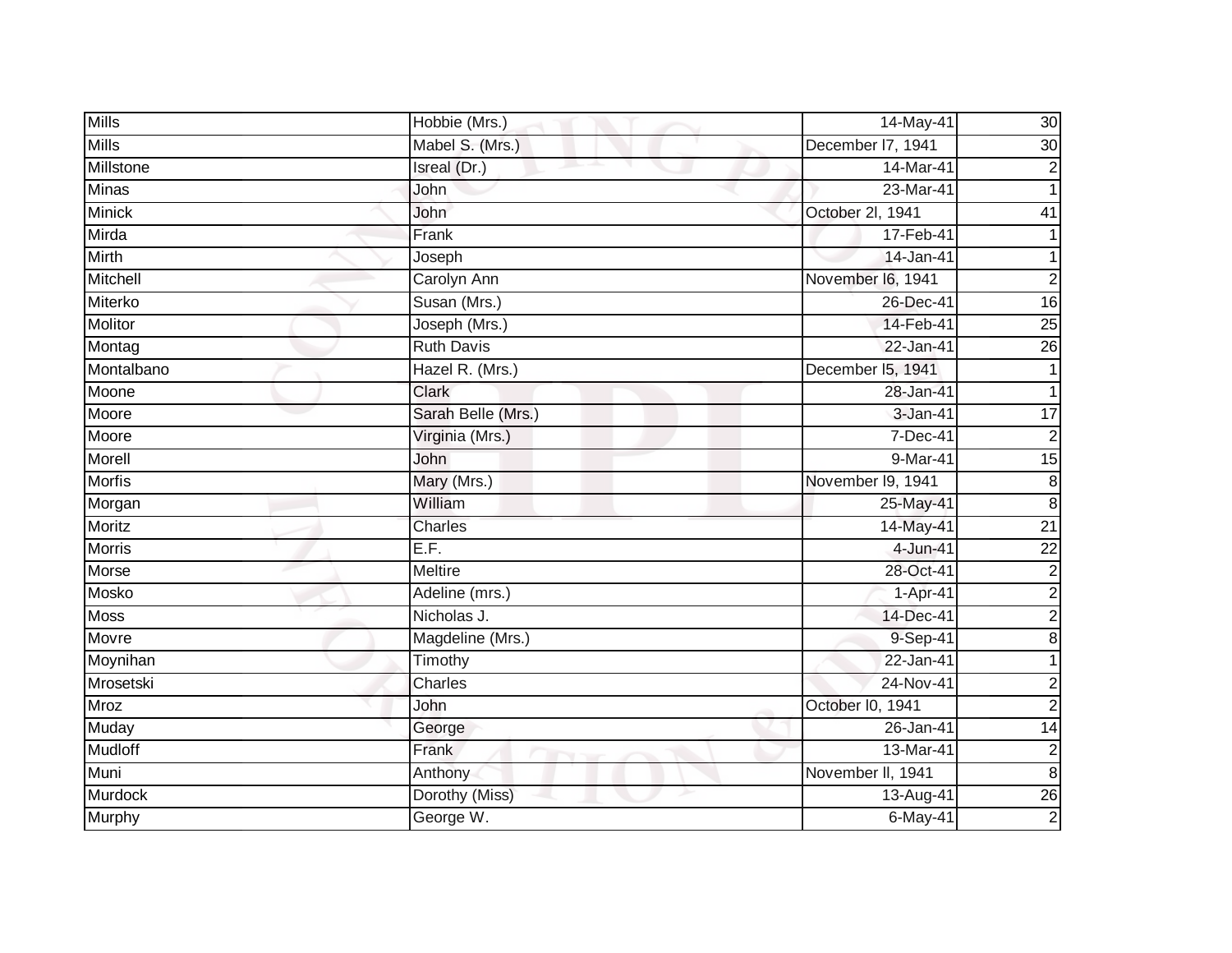| Murphy          | Joseph M.             | August 18, 1941    |                 |
|-----------------|-----------------------|--------------------|-----------------|
| Murton          | Earl                  | 21-May-41          | 25              |
| <b>Myers</b>    | Samuel W.             | 12-Sep-41          | $\overline{27}$ |
| Nagy            | Anna (Mrs.)           | 15-May-41          | ထ               |
| <b>Nagy</b>     | Louis                 | 9-May-41           | 26              |
| Nagy            | <b>Steve</b>          | 11-Dec-41          | $\overline{20}$ |
| Narantic        | <b>Nick</b>           | 25-Aug-41          | $\overline{11}$ |
| Nardi           | Ann (Mrs.)            | September 2l, 1941 | $\overline{17}$ |
| Nassau          | Charles               | 23-Nov-41          | $\,6$           |
| Nawiesniak      | John                  | 26-Jan-41          | 15              |
| Nedeff          | James George          | 7-Aug-41           | $\overline{12}$ |
| Neel            | Claude D.             | 24-Mar-41          | 1               |
| Neiderkorn      | Mary (Mrs.)           | $2$ -Jun-41        | $\overline{2}$  |
| Neipp           | Jerome A.             | 23-Mar-41          | $\overline{24}$ |
| Nelson          | Dorothy               | 26-Jun-41          | 1               |
| Nemeth          | <b>Steven</b>         | 29-Sep-41          | $\overline{2}$  |
| <b>Nemitz</b>   | Wilhelmina (Mrs.)     | $5-Sep-41$         | $\overline{19}$ |
| <b>Nesich</b>   | Daneca (Mrs.)         | 13-Apr-41          | $\overline{c}$  |
| <b>Nestor</b>   | Marcellus E.          | 23-Jun-41          | ٥               |
| Neubert         | Emma (Mrs.)           | 26-Jan-41          | $\overline{c}$  |
| <b>Newkirk</b>  | William H.            | 10-Jan-41          | 17              |
| <b>Nic</b>      | Joseph                | 14-Apr-41          | $\overline{c}$  |
| Nicholson       | Lucinda (Mrs.)        | 3-Jan-41           | 17              |
| <b>Nicksick</b> | Anthony               | 17-Apr-41          | $\bf 8$         |
| Nielsen         | Peter                 | 25-Nov-41          | $\overline{2}$  |
| <b>Niksic</b>   | Mary W. (Mrs.)        | 8-Oct-41           | 29              |
| <b>Nipp</b>     | Bert L.               | 18-Apr-41          | 31              |
| Nischon         | Edith (Mrs.)          | 22-Aug-41          | 17              |
| Nolan           | Susan R. (Mrs.)       | 11-Feb-41          | $\overline{11}$ |
| Nordyke         | Leander <sub>R.</sub> | 19-May-41          | $\overline{c}$  |
| <b>Norkus</b>   | Leo A.                | 12-Dec-41          | 16              |
| <b>North</b>    | Thomas                | 27-Jan-41          | $\overline{2}$  |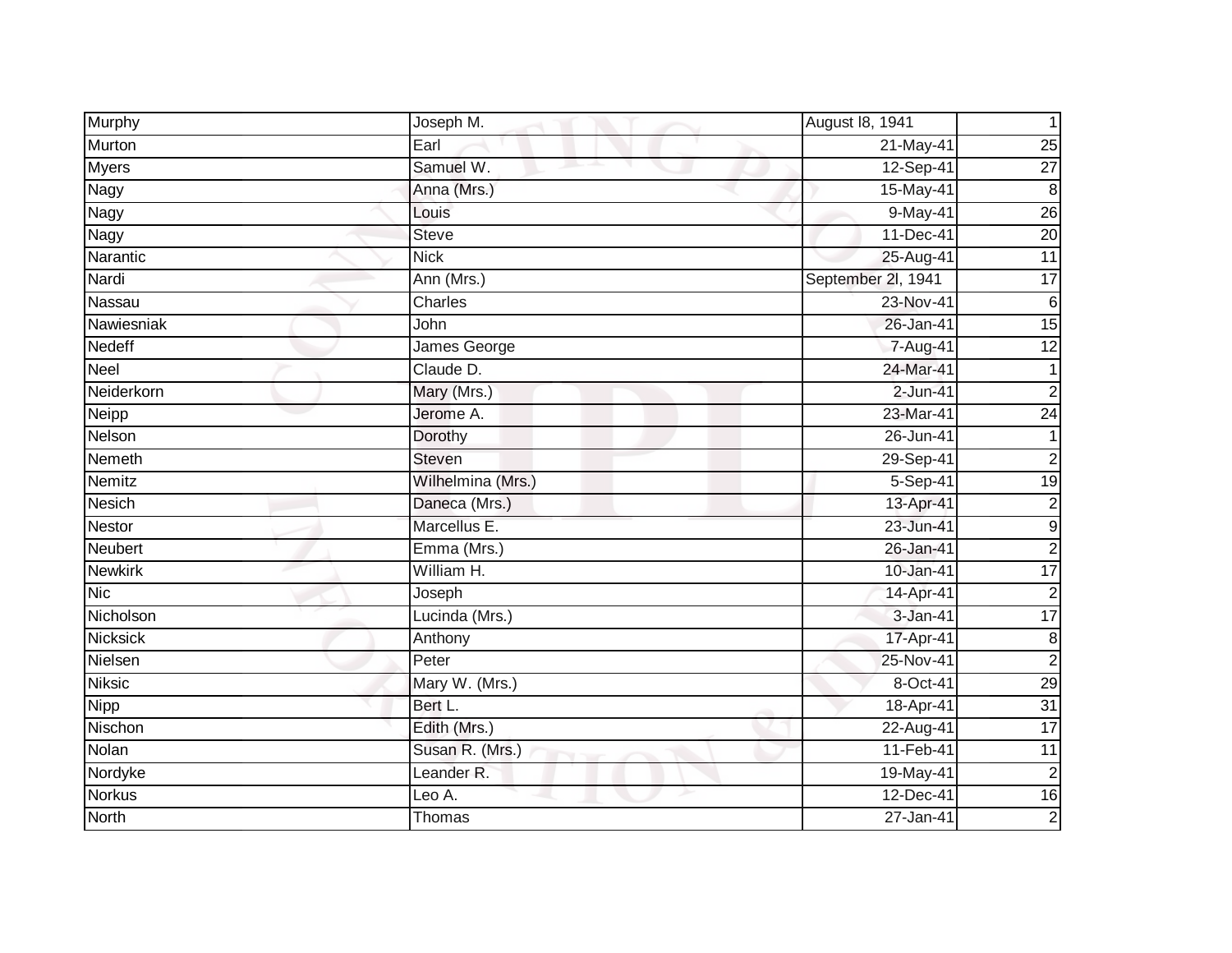| Norton             | H.S. (Mrs.)       | 14-Jan-41         | 5 <sup>1</sup>  |
|--------------------|-------------------|-------------------|-----------------|
| Novak              | John              | $5-Sep-41$        | 1               |
| Nowak              | Raymond           | 14-Jan-41         | $\overline{10}$ |
| Nufer              | Bertha (Mrs.)     | 19-Jan-41         | 17              |
| Nygaard            | <b>Karl Otto</b>  | 18-Feb-41         | $\overline{11}$ |
| Nykowski           | Edward            | October 2l, 1941  | 11              |
| O'Brien            | Clarence C.       | 14-Jan-41         | $\overline{c}$  |
| O'Brien            | Martin            | 30-Jun-41         | $\overline{c}$  |
| O'Brien            | Thomas            | 24-Jul-41         | $\overline{13}$ |
| O'Connell          | Patrick J.        | 25-May-41         | 14              |
| O'Connor           | Henry             | 9-Jun-41          | $\mathsf 3$     |
| O'Keefe            | Ada A. (Mrs.)     | July 3l, 1941     | $\overline{12}$ |
| O'Neal             | Mary E. (Mrs.)    | 30-Jun-41         | $\overline{2}$  |
| O'Neill            | James S.          | 7-Aug-41          | $\overline{20}$ |
| Oakley             | Peter M.          | 23-Dec-41         | 28              |
| Oberlin            | Duey W. (Mrs.)    | 11-Mar-41         |                 |
| Oberlin            | Thomas W. (Dr.)   | March II, 1941    |                 |
| Ogden              | Raymond L.        | November II, 1941 | $\overline{c}$  |
| Okill              | Charles J.        | 3-Mar-41          | $\overline{2}$  |
| Olds               | Mary Ellen (Mrs.) | 13-Aug-41         | 25              |
| Olejniczak         | Thomas            | 12-Jan-41         |                 |
| Olsen              | John E.           | 4-Nov-41          | $\overline{11}$ |
| Olson              | Emil              | 19-Oct-41         | $\overline{c}$  |
| Olund              | Edward            | August I0, 1941   | 11              |
| Orban              | Irene (Miss)      | 13-Aug-41         | $\overline{25}$ |
| Osborne            | Horace M.         | 17-Jan-41         | 23              |
| Osman              | Carl V.           | 13-Jan-41         | $\overline{c}$  |
| Ostrowski          | Sam               | 25-Mar-41         |                 |
| Owens              | Thomas F.         | 20-Oct-41         | 10              |
| Pack               | Albert            | 17-Nov-41         | 10              |
| $\overline{P}$ age | Adlai E.          | August I0, 1941   | $\overline{11}$ |
| Pajak              | Catherine (Mrs.)  | 4-Aug-41          | $\overline{2}$  |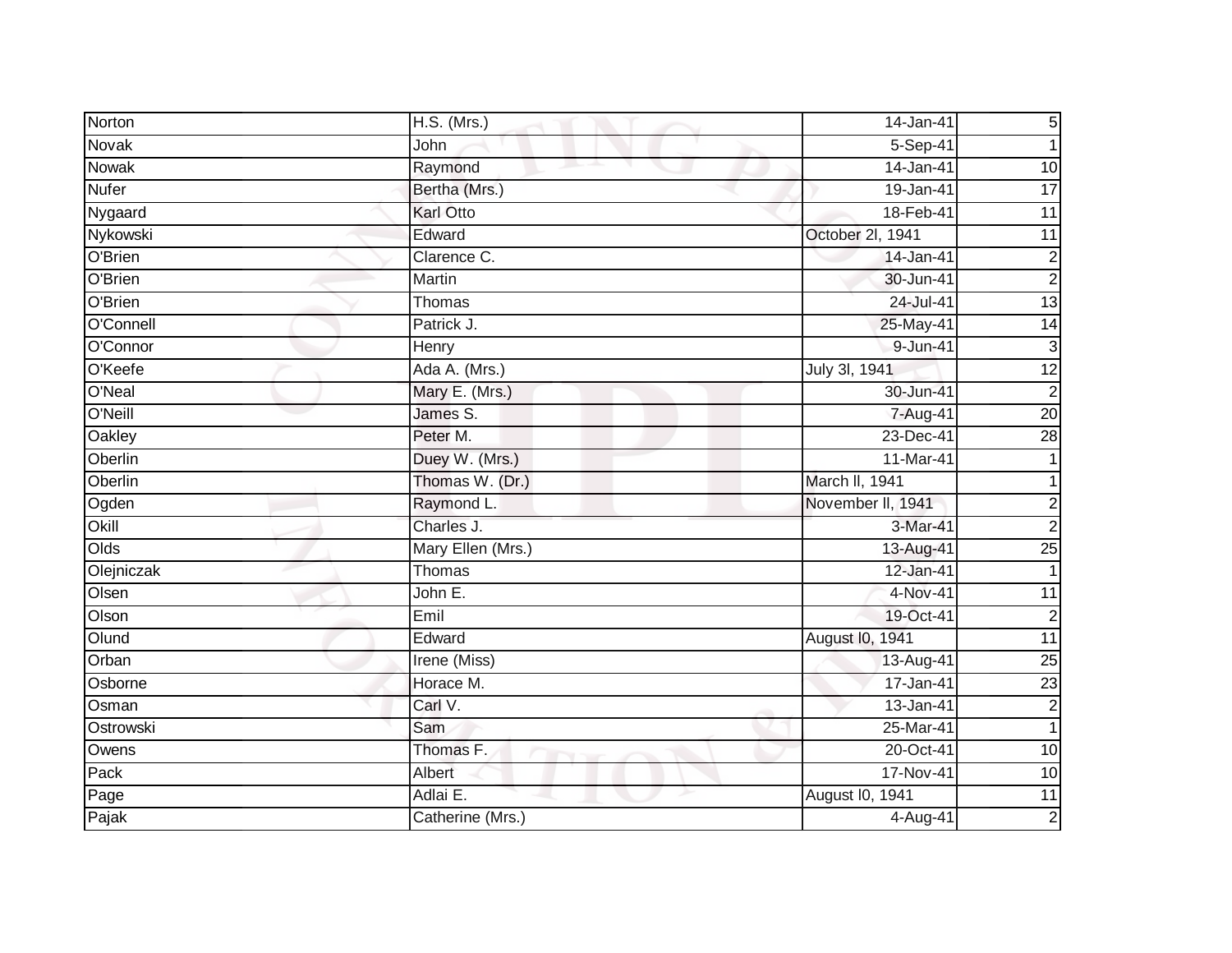| Pajak           | Wojciech                            | 19-Feb-41         | 19              |
|-----------------|-------------------------------------|-------------------|-----------------|
| Palenchar       | Mary (Mrs.)                         | December I9, 1941 | 43              |
| Papp            | Veronica (Mrs.)                     | 24-Jul-41         | 17              |
| Pardee          | Don                                 | 10-Nov-41         | 13              |
| Parks           | Melvin F.                           | 28-Sep-41         | $\overline{6}$  |
| Parry           | W. F.                               | 6-Mar-41          |                 |
| Patrovic        | Doris                               | 16-Jun-41         |                 |
| Patterson       | William P.                          | 1-Aug-41          | 17              |
| Pawelko         | John                                | 11-Sep-41         |                 |
| Payne           | Enola W. (Mrs.)                     | 19-Jun-41         | $\overline{13}$ |
| Payne           | Joseph                              | 3-Mar-41          | $\mathbf{1}$    |
| Peaker          | Florence J. (Mrs.)                  | 25-Aug-41         | $\overline{2}$  |
| Pearson         | Burt L.                             | 15-Dec-41         | $\overline{14}$ |
| Pearson         | Carl L.                             | 21-Mar-41         | 16              |
| Pearson         | Raymond                             | 19-Aug-41         | $\mathbf 1$     |
| Pederson        | Christin (Mrs.)                     | August 3l, 1941   | 12              |
| Pekoz           | John                                | 20-Apr-41         | $\overline{2}$  |
| Penciak         | Stephen F.                          | 12-Oct-41         | 14              |
| Pepin           | Frederick                           | 5-Aug-41          | 1               |
| Perry           | John C.                             | 2-Sep-41          | 2               |
| Perry           | John S.                             | 26-Aug-41         | $\overline{c}$  |
| Peters          | Hubert W.                           | $6$ -Jul-41       | 2               |
| Peters          | Walter                              | 19-Nov-41         | $\overline{2}$  |
| Peterson        | Andrew                              | May 18. 1941      | 17              |
| Peterson        | Frank A.                            | 13-Feb-41         | $\overline{11}$ |
| Peterson        | George                              | 9-Nov-41          | $\overline{c}$  |
| Peterson        | Henry                               | 22-Sep-41         | 1               |
| Peterson        | <b>Hubert</b>                       | 13-Nov-41         | $\overline{17}$ |
| Peterson        | William<br><b>The Second Second</b> | 24-Apr-41         | $\overline{14}$ |
| Petro           | John                                | December I7, 1941 | $\overline{2}$  |
| Pettas          | John                                | June 19, 1941     | 13              |
| <b>Phillips</b> | Jessie B. (Mrs.)                    | 12-Jan-41         | 15              |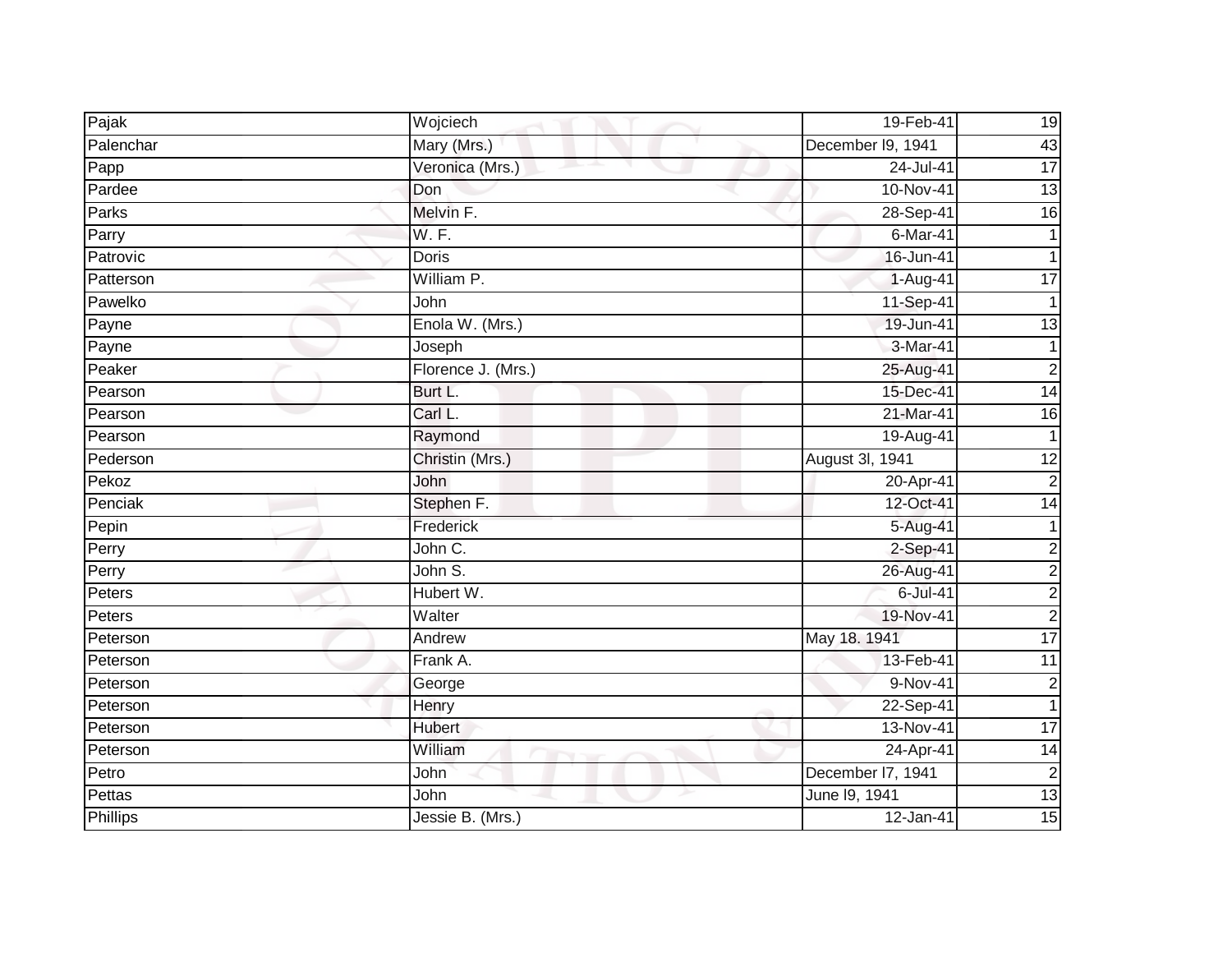| Phillips       | Viola (Mrs.)      | $2-Sep-41$        | $\overline{c}$  |
|----------------|-------------------|-------------------|-----------------|
| Pietranczyk    | Louis             | 25-Mar-41         |                 |
| Pinkstaff      | <b>DeWitt</b>     | $27 - Jun-41$     | 17              |
| Pinkston       | Edward            | 25-Feb-41         | $\overline{c}$  |
| Piunti         | Yolanda           | 31-Jan-41         | 1               |
| Plageman       | Fred              | 31-Mar-41         | $\overline{c}$  |
| Plants         | N.L. (Mrs.)       | December I, 1941  | $\overline{2}$  |
| Plecinski      | Stanley           | 8-Apr-41          | $\overline{c}$  |
| Plegge         | Louise M. (Mrs.)  | 24-Sep-41         | 29              |
| Pletcher       | Samuel C.         | 5-Mar-41          | $\overline{20}$ |
| Plucinski      | William           | July II, 1941     | $\overline{17}$ |
| Plumb          | Charles           | December 15, 1941 | 1               |
| <b>Pluskis</b> | Mary (Mrs.)       | 12-Oct-41         | $\overline{15}$ |
| Plutko         | George            | 12-May-41         | $\overline{14}$ |
| Pociuchanski   | John K.           | 13-May-41         | $6\phantom{1}6$ |
| Poczatek       | Chester           | 3-Sep-41          | 17              |
| Podgorski      | <b>Max</b>        | June 19, 1941     | $\overline{13}$ |
| Polak          | Mary (Mrs.)       | 23-Dec-41         | 6               |
| Polinak        | Anna (Mrs.)       | 7-Feb-41          | $\overline{20}$ |
| Poliski        | Celia (Mrs.)      | 22-Sep-41         | $\overline{c}$  |
| Pollante       | Patrick N.        | 1-Apr-41          | 11              |
| Pollard        | James             | 21-May-41         | 25              |
| Polus          | Mary (Mrs.)       | 8-Sep-41          | $\overline{c}$  |
| Pompeger       | John              | 8-Sep-41          | $\overline{2}$  |
| Pooler         | Raymond           | March 18, 1941    | 10              |
| Poppen         | Albert            | December 17, 1941 | 30              |
| Post           | Evelyn (Mrs.)     | 23-Mar-41         | $\overline{19}$ |
| Post           | Ira (Mrs.)        | 13-Oct-41         | $\overline{2}$  |
| Powell         | Barbara Jean      | 9-Sep-41          | $\overline{2}$  |
| Powell         | Brenda Jane       | December II, 1941 | 14              |
| Price          | Lillian A. (Mrs.) | November II, 1941 | $\overline{2}$  |
| Procaccini     | Tony              | 16-Jun-41         |                 |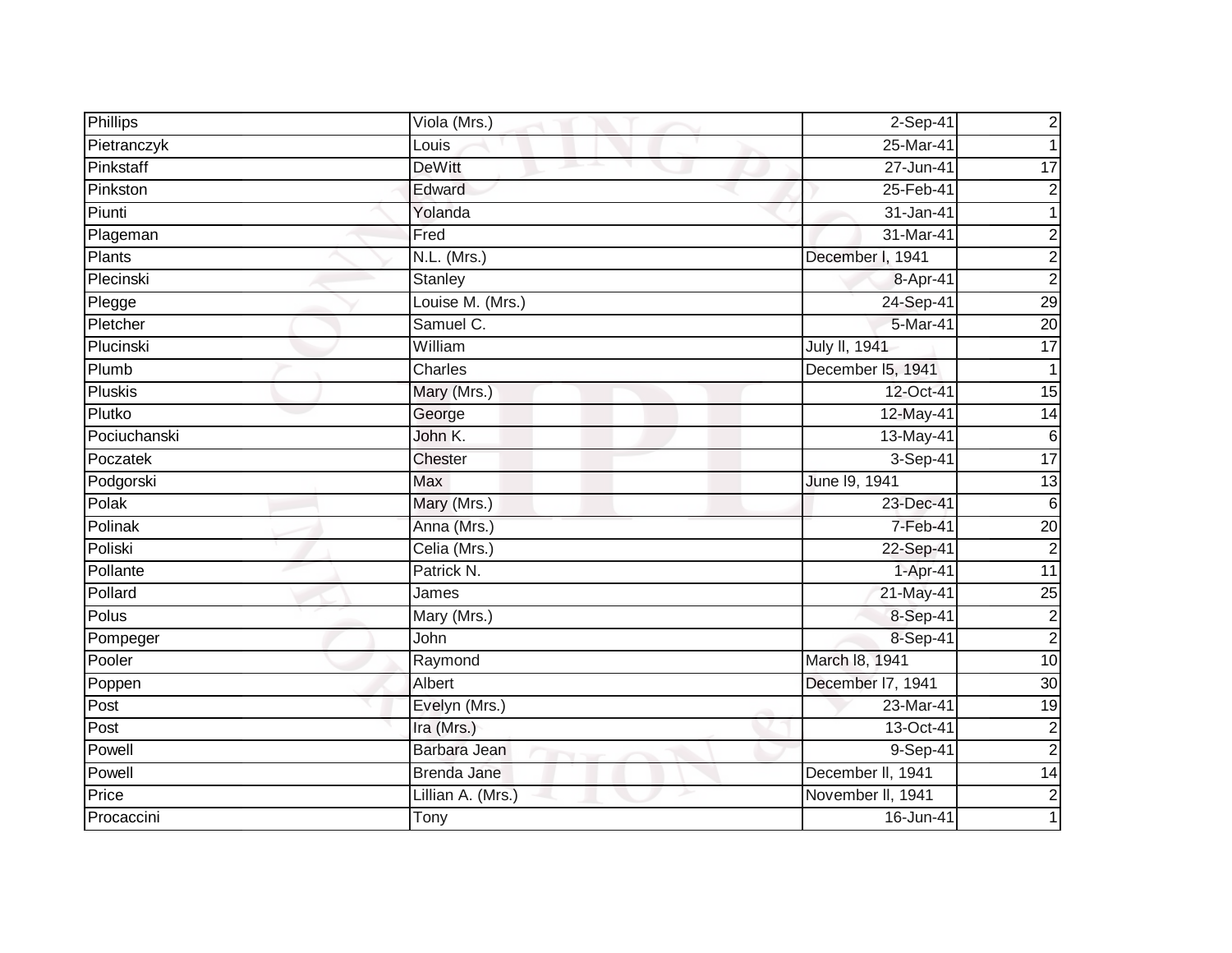| Pruett      | Ernest                | November 18, 1941  | 10                      |
|-------------|-----------------------|--------------------|-------------------------|
| Prusakowski | Mary (Mrs.)           | 22-Apr-41          | 13                      |
| Pudlo       | Anna (Mrs.)           | 23-Oct-41          | $\overline{c}$          |
| Pugh        | Delbert A.            | 29-Sep-41          | $\overline{\mathbf{4}}$ |
| Pullen      | Christie (Mrs.)       | August 3l, 1941    | 13                      |
| Purcell     | Minnie S. (Mrs.)      | 2-Sep-41           | 12                      |
| Puza        | Mary Ann (Mrs.)       | 7-May-41           | $\overline{28}$         |
| Quinn       | Rosalie K. (Mrs.)     | 27-Feb-41          | $\overline{11}$         |
| Quint       | Michael               | November I7, 1941  | 11                      |
| Race        | Anna T. (Mrs.)        | September I5, 1941 | $\overline{2}$          |
| Racz        | Jean Rose             | 28-Sep-41          | 17                      |
| Radloff     | Hattie (Mrs.)         | $6$ -Feb-41        | $\overline{13}$         |
| Radochio    | Libereta (Mrs.)       | 8-Dec-41           | $\overline{11}$         |
| Radonovich  | Kate (Mrs.)           | 18-May-41          | $\overline{2}$          |
| Rafalski    | Anthony J.            | 18-Feb-41          | $\overline{a}$          |
| Rajewski    | Agnes (Mrs.)          | September I0, 1941 | $\overline{21}$         |
| Rajkowvich  | Manda                 | 21-Feb-41          | 8                       |
| Rakos       | Andrew                | 29-Dec-41          | 4                       |
| Rakowski    | Catherine (Mrs.)      | 12-Mar-41          | $\overline{24}$         |
| Raney       | Mary R. (Mrs.)        | 20-May-41          | 11                      |
| Rathbun     | Albert H. (Mrs.)      | 28-Dec-41          | $\overline{c}$          |
| Rathbun     | Eva L. (Mrs.)         | 27-Mar-41          | $\overline{2}$          |
| Raven       | Arthur R.             | 27-Jun-41          | $\overline{16}$         |
| Ray         | James O.              | 25-Sep-41          | 1                       |
| Raymond     | Mary (Mrs.)           | $9-Jan-41$         | $\overline{13}$         |
| Reames      | Lillie O. (Mrs.)      | $25 - Aug-41$      | $\overline{10}$         |
| Reczek      | Mary (Mrs.)           | 19-Jan-41          |                         |
| Reczuck     | <b>John</b>           | 20-Jan-41          | $\overline{4}$          |
| Redding     | <b>John Robert</b>    | November I7, 1941  | 16                      |
| Redstone    | Helen J. (Mrs.)       | 3-Dec-41           | 38                      |
| Reed        | Ella (Mrs.)           | 6-Apr-41           | $\overline{2}$          |
| Reed        | Mary Elizabeth (Mrs.) | 30-Jun-41          | 10                      |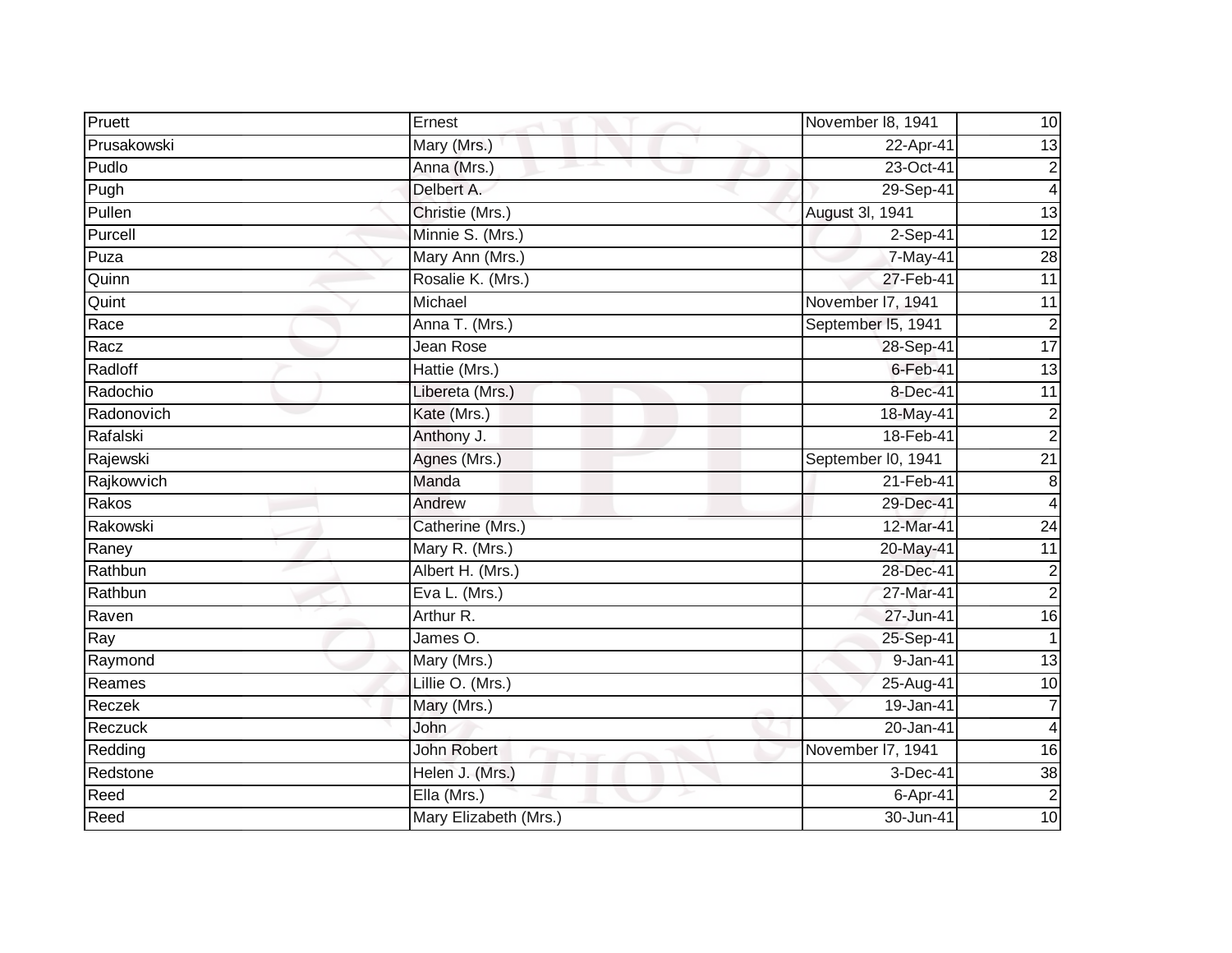| Reed            | William J.        | 23-Mar-41          | 18              |
|-----------------|-------------------|--------------------|-----------------|
| Regalis         | John              | 20-Apr-41          | $\overline{24}$ |
| Reichert        | Eleanor E.        | 23-Sep-41          | 1               |
| Reid            | Alexander         | 3-Jan-41           | $\overline{27}$ |
| Reigert         | Peter             | September I4, 1941 | 17              |
| Reiplinger      | John              | December I6, 1941  | 18              |
| Reitzel         | Emery             | 29-Jun-41          | $\overline{2}$  |
| <b>Rekasus</b>  | Stella (Mrs.)     | 11-Apr-41          | 16              |
| Reuss           | George M.         | 24-Jan-41          | $\overline{17}$ |
| Rhodes          | Luella H.         | 6-Jul-41           | $\overline{2}$  |
| Richardson      | Mary E. (Mrs.)    | 19-Mar-41          | 23              |
| <b>Rick</b>     | Sarah Jane (Mrs.) | 5-Dec-41           | 23              |
| Ricker          | <b>Arthur Lee</b> | 10-Mar-41          | 10              |
| Ricker          | Hiram M.          | 5-Jan-41           |                 |
| <b>Riechers</b> | Lila Jean         | 7-Sep-41           | $\overline{2}$  |
| Rietmann        | Anton             | June II, 1941      | 25              |
| Rimbach         | Lena (Mrs.)       | 30-Jul-41          | 17              |
| <b>Rish</b>     | Anthony A.        | 9-Feb-41           | $\overline{c}$  |
| Roan            | Carrie (Mrs.)     | 18-Apr-41          | 19              |
| <b>Roberts</b>  | Lawrence V.       | $2-Nov-41$         | $\overline{2}$  |
| <b>Roberts</b>  | May J. (Mrs.)     | 3-Aug-41           | $\,6$           |
| Robinson        | Charles W.        | 29-Sep-41          | $\overline{2}$  |
| Robinson        | Fred C.           | $6$ -Jul-41        | $\overline{c}$  |
| Robling         | Edward            | 4-Sep-41           | 16              |
| Rochester       | (infant son)      | June 18, 1941      | $\overline{21}$ |
| Roderick        | Russell C.        | 21-Jan-41          | $\overline{2}$  |
| Rogers          | Joseph            | June 10, 1941      | 13              |
| Rogowski        | Felix             | 27-Aug-41          | 26              |
| Rohda           | William           | 2-Mar-41           | $\mathbf{1}$    |
| Rohloff         | Herman            | 9-Jun-41           | $\overline{c}$  |
| Rohn            | Andrew            | 26-Jan-41          | 15              |
| Rokosz          | <b>Blaze</b>      | $6$ -Mar-41        | 14              |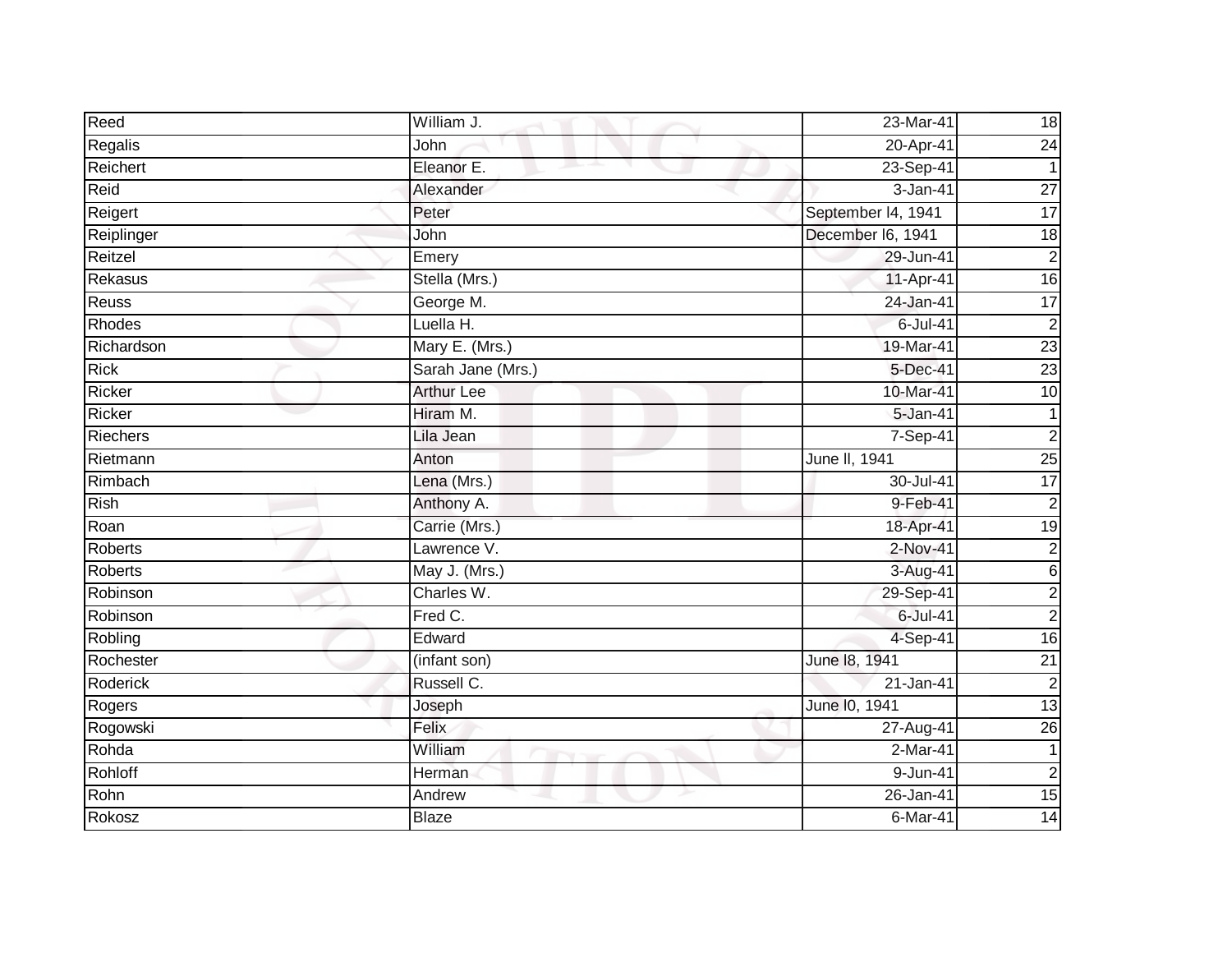| Rolfe       | Edwin F.              | 24-Apr-41         | $\mathbf 2$             |
|-------------|-----------------------|-------------------|-------------------------|
| Romanski    | Martin                | Arpil 18, 1941    | $\overline{31}$         |
| Rose        | Amelia (Mrs.)         | 12-Dec-41         | 2                       |
| Rosenthal   | Sam                   | 8-Dec-41          | $6\phantom{1}6$         |
| Ross        | Louise B. (Mrs.)      | 17-Jan-41         | 23                      |
| Rothschild  | <b>Moses</b>          | $2-May-41$        | $\overline{\mathbf{c}}$ |
| Rouhselange | Anna P. (Mrs.)        | 22-Dec-41         | $\overline{2}$          |
| Rowley      | John (Mrs.)           | $6$ -Feb-41       | 16                      |
| Ruark       | William H.            | 26-Jan-41         | $\mathbf 2$             |
| Rupprezht   | Andrew                | 27-Oct-41         | $\overline{10}$         |
| Rus         | Gregory               | 24-Dec-41         | 15                      |
| Ruskin      | <b>Harris</b>         | June I, 1941      | 10                      |
| Russell     | Robert P.             | August I, 1941    | 1                       |
| Russell     | William E.            | 18-May-41         | 2                       |
| Rutkowski   | Michael               | 5-Mar-41          | $\overline{c}$          |
| Rutt        | <b>Morris Paul</b>    | 26-Jan-41         | $\overline{2}$          |
| Ryan        | Caroline L. (Mrs.)    | 13-Jan-41         | 12                      |
| Ryan        | E.M. (Mrs.)           | 29-Sep-41         | 10                      |
| Rybicki     | John                  | 3-Sep-41          | 1                       |
| Ryron       | James M.              | 13-Mar-41         | $\overline{3}$          |
| Saberniak   | Joseph                | 24-Feb-41         | $\overline{12}$         |
| Sabo        | Andrew                | 26-Feb-41         | $\overline{22}$         |
| Saddler     | Elizabeth (Mrs.)      | November 14, 1941 | 23                      |
| Sadek       | Joseph                | 29-Sep-41         | $\overline{2}$          |
| Sadowski    | Alexander             | 16-Apr-41         | 19                      |
| Sage        | <b>Andrew Vincent</b> | December 18, 1941 | 20                      |
| Salamon     | Peter L.              | December I, 1941  | $\overline{12}$         |
| Salomosen   | <b>Wilhelm</b>        | 11-May-41         | $\overline{5}$          |
| Salomosen   | Wilhelm               | 11-May-41         | 5                       |
| Sambor      | Martin                | 25-Mar-41         | 10                      |
| Sample      | Guy                   | $13-Mar-41$       | $\overline{\mathbf{c}}$ |
| Sampson     | Delle M. (Mrs.)       | $28-Mar-41$       | $\overline{2}$          |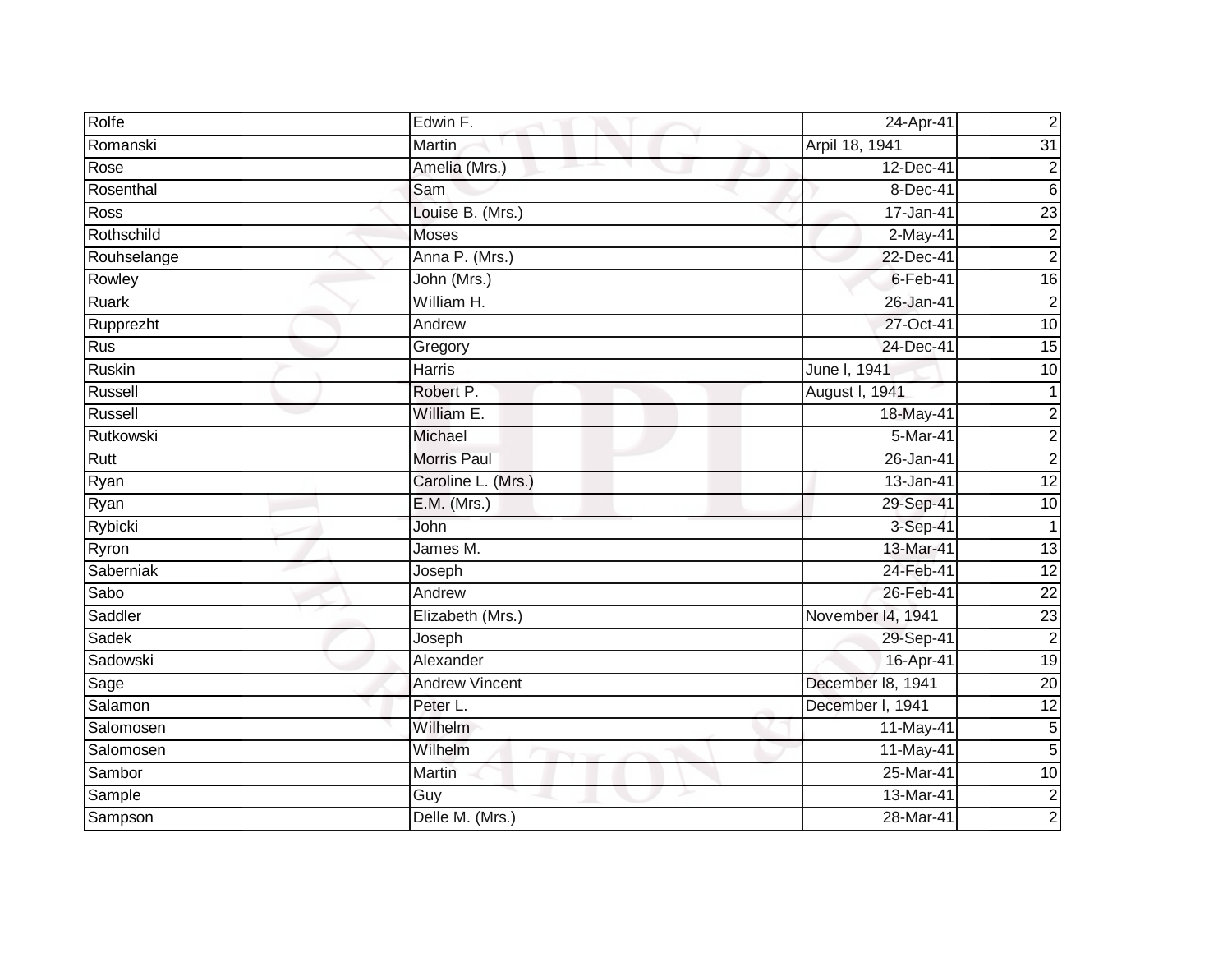| Sandoval   | Peter           | 26-Oct-41          | 16                      |
|------------|-----------------|--------------------|-------------------------|
| Sargent    | Margaret (Mrs.) | 23-Dec-41          |                         |
| Sarzyniak  | Andrew          | $28 -$ Jul-41      | $\overline{c}$          |
| Sauri      | Joaquin         | 8-Jan-41           | $\overline{14}$         |
| Sawyer     | John F.         | July II, 1941      |                         |
| Saylor     | Richard         | 9-Nov-41           | $\overline{20}$         |
| Schafer    | Alby (Miss)     | September I4, 1941 |                         |
| Schafer    | Andrew          | September 14, 1941 |                         |
| Schafer    | Ann             | September 14, 1941 |                         |
| Schafer    | Earl            | September 14, 1941 |                         |
| Schafer    | Harold          | September 14, 1941 |                         |
| Schafer    | Marvin          | September 14, 1941 |                         |
| Schaider   | Henry           | 11-Feb-41          | $\overline{11}$         |
| Schallerer | Ethel (Mrs.)    | 28-Feb-41          | $\overline{24}$         |
| Scheeringa | Jacob           | 14-Jan-41          | 10                      |
| Scheidt    | Susan (Mrs.)    | 12-Oct-41          | $\overline{2}$          |
| Scherer    | Mary (Mrs.)     | 28-Feb-41          | $\overline{17}$         |
| Scherer    | Patricia Ann    | 9-Sep-41           | $\overline{\mathbf{c}}$ |
| Scherer    | Priscilla Mae   | 8-Sep-41           | $\overline{2}$          |
| Schillo    | Ernest A.       | 24-Aug-41          | $\overline{2}$          |
| Schlemmer  | Anna (Mrs.)     | 7-Mar-41           | 30                      |
| Schlemmer  | Frank           | October 2l, 1941   | 36                      |
| Schmitt    | Louise (Mrs.)   | $6$ -Jan-41        | $\overline{11}$         |
| Schneider  | Marie (Mrs.)    | 15-May-41          | 15                      |
| Schneider  | Nicholas        | 7-Apr-41           | $\frac{2}{2}$           |
| Schneider  | Otto            | 5-May-41           |                         |
| Scholz     | Paul J.         | 10-Mar-41          | 12                      |
| Schonert   | Henry           | 12-May-41          |                         |
| Schoon     | Cornelius       | 27-Mar-41          | $\overline{17}$         |
| Schorr     | Samuel P.       | December II, 1941  | 14                      |
| Schrage    | Walter E.       | 9-Oct-41           |                         |
| Schroer    | Melvin H.       | August II, 1941    |                         |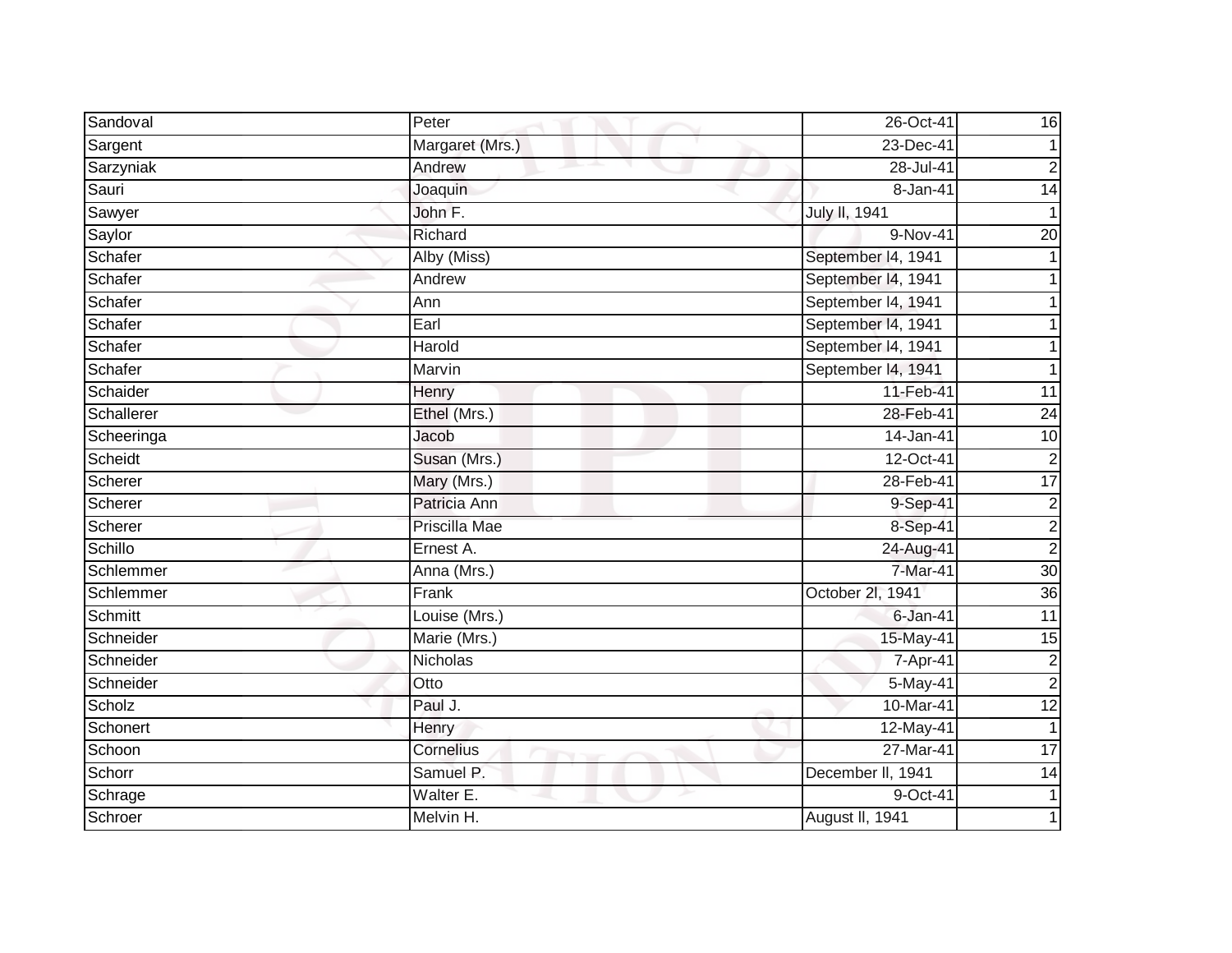| Schulte       | E.J.                    | 26-Mar-41         | 15              |
|---------------|-------------------------|-------------------|-----------------|
| Schumacher    | Jacob                   | 12-Aug-41         | $\overline{14}$ |
| Schwartz      | Max                     | $9$ -Jul-41       | 1               |
| Schweitzer    | John                    | 13-Mar-41         | 16              |
| Schwieger     | Henry                   | $2-Feb-41$        | $\overline{2}$  |
| Schwingendorf | Joseph                  | 14-Mar-41         | $\overline{c}$  |
| Sciackitano   | Frank A.                | 23-Oct-41         | $\overline{2}$  |
| Scott         | <b>Durward Franklin</b> | 23-May-41         | 19              |
| Scott         | John H.                 | $4-Feb-41$        | $\overline{c}$  |
| Scritchfield  | Logan J.                | June 19, 1941     | 1               |
| Sczepanski    | Mary (Mrs.)             | 23-Apr-41         | $\overline{21}$ |
| Segert        | Fred                    | 29-Oct-41         | $\overline{29}$ |
| Seidler       | Christ (Mrs.)           | 3-Jan-41          | 17              |
| Seifert       | Frank                   | 30-Dec-41         | $\overline{16}$ |
| Sekularc      | <b>Mike</b>             | 6-May-41          | $\overline{10}$ |
| Senzig        | William                 | July I, 1941      | $\overline{2}$  |
| Serbu         | John                    | 18-Feb-41         | 10              |
| Sesock        | Harry                   | 16-Mar-41         | $\overline{22}$ |
| Sestrich      | <b>Matt</b>             | July 18, 1941     | $\overline{14}$ |
| Shabi         | <b>Karol Ann</b>        | 26-Feb-41         | $\overline{2}$  |
| Shabi         | Michael (Mrs.)          | 30-Jul-41         | $\overline{22}$ |
| Shay          | Bessie (Mrs.)           | 22-Aug-41         | 17              |
| <b>Sheaks</b> | Eleanor (Miss)          | 2-Sep-41          | $\overline{c}$  |
| <b>Sheets</b> | Ellen (Mrs.)            | August 3I, 1941   | 5               |
| <b>Sheets</b> | John                    | November I2, 1941 | 32              |
| Sheiffele     | William A.              | July 17, 1941     | 13              |
| Shelander     | Frank                   | 27-Jun-41         | $\overline{6}$  |
| Sherwood      | Hersha (Mrs.)           | 24-Sep-41         | 26              |
| Shields       | <b>Bert</b>             | 17-Feb-41         | $\mathbf{1}$    |
| Shilinsky     | John                    | 12-Jan-41         | 11              |
| Shinliver     | Leroy H.                | 28-Sep-41         | $\overline{16}$ |
| Shiprek       | Leo                     | 29-May-41         | $\overline{2}$  |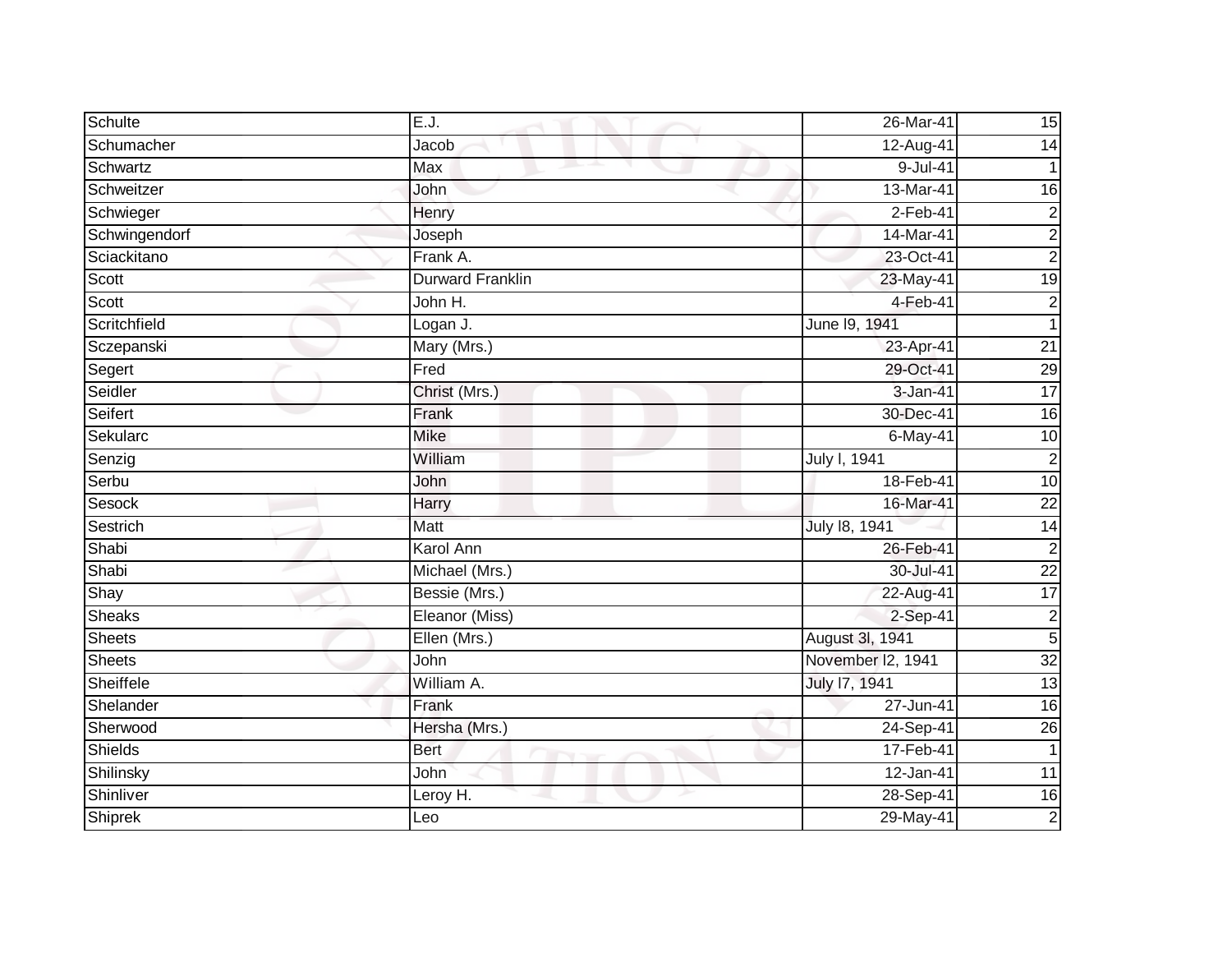| Shkoeff      | James                  | 3-Sep-41           | 17              |
|--------------|------------------------|--------------------|-----------------|
| Shou         | Arthur W.              | 6-Aug-41           | 14              |
| Shreve       | Mary E. (Mrs.)         | November 17, 1941  | 11              |
| Sikora       | Aniela (Mrs.)          | 29-Jan-41          | $\overline{17}$ |
| Simmeon      | James                  | 28-Apr-41          | $\overline{2}$  |
| Simon        | Adeline (Mrs.)         | 14-Apr-41          | $\overline{c}$  |
| Sinison      | Carl S.                | 28-Apr-41          | $\mathbf{1}$    |
| Sinko        | Mae (Mrs.)             | 17-Mar-41          | $\overline{a}$  |
| Sirigas      | Clara (Miss)           | 8-Oct-41           | 19              |
| Skelton      | Howard T.              | 15-Jun-41          |                 |
| <b>Skrip</b> | John Sr.               | 23-Jun-41          | $9\,$           |
| Slainis      | Amelia (Mrs.)          | 7-Feb-41           | 15              |
| Slanee       | Peter (Mrs.)           | $6$ -Feb-41        | $\overline{17}$ |
| Slater       | Malissa (Mrs.)         | July II, 1941      | $\overline{17}$ |
| Sluder       | Frank H.               | 5-Mar-41           | 13              |
| Slyke        | Charles (Mrs.)         | 3-Dec-41           | $\overline{36}$ |
| Smago        | John                   | 7-Oct-41           | ဖ               |
| Smethurst    | Frank W.               | 23-Jan-41          | 13              |
| Smigla       | Joseph                 | 9-Jun-41           | 14              |
| Smith        | Angie C. (Mrs.)        | 26-Feb-41          | $\overline{2}$  |
| <b>Smith</b> | Edna (Miss)            | 28-Mar-41          | 25              |
| Smith        | Elizabeth H. (Mrs.)    | 2-Mar-41           | $\overline{2}$  |
| Smith        | Joseph C.              | 5-Oct-41           | 15              |
| Smith        | Katherine J. G. (Mrs.) | November I0, 1941  | $\overline{c}$  |
| Smith        | Mabel J. (Miss)        | 28-Apr-41          | $\overline{2}$  |
| Smith        | Mary                   | November I4, 1941  | $\overline{31}$ |
| <b>Smith</b> | Mary (Mrs.)            | 18-Mar-41          | $\overline{10}$ |
| Smith        | Mary Theresa           | 2-Mar-41           | 10              |
| Smith        | Nathaniel L.           | September I9, 1941 | 19              |
| Smith        | Ronald                 | 22-Jun-41          | $\overline{2}$  |
| Smith        | Sam (Mrs.)             | July 3l, 1941      | $\overline{12}$ |
| Snay         | Cornelius A.           | April 2I, 1941     | $\overline{2}$  |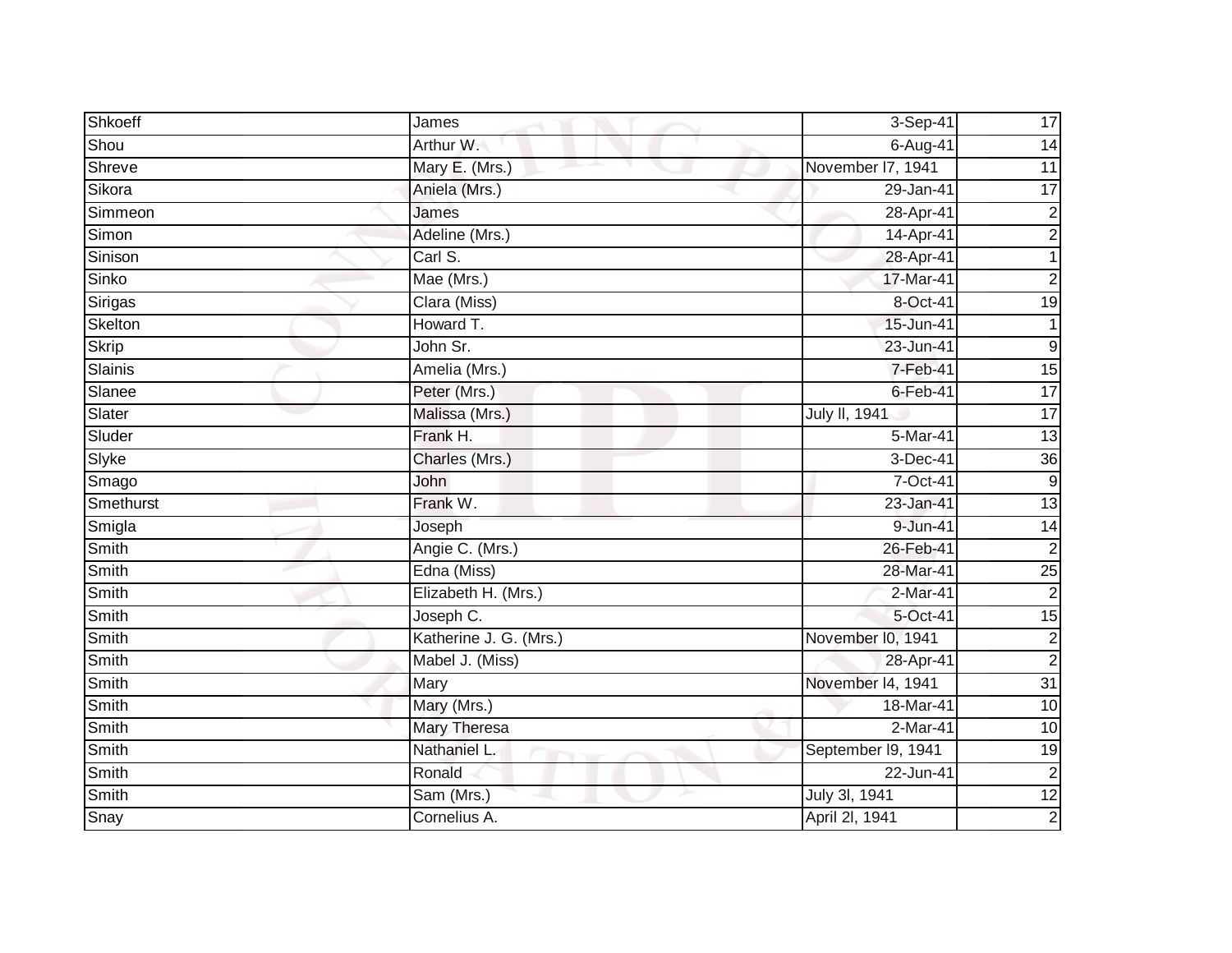| Snedden       | Mary (Mrs.)                 | 27-May-41            | $\infty$        |
|---------------|-----------------------------|----------------------|-----------------|
| Soltesz       | Anna (Mrs.)                 | 20-Oct-41            | 10              |
| Sonaty        | Rose (Mrs.)                 | $2-Feb-41$           | $\overline{10}$ |
| Sopko         | Michael                     | 24-Dec-41            | $\overline{22}$ |
| Sopsic        | Anna (Mrs.)                 | 20-Mar-41            | 14              |
| Souder        | Bertha F. (Mrs.)            | 30-Oct-41            | 11              |
| Souligny      | Wilfred                     | 8-Apr-41             | $\overline{c}$  |
| Sowa          | Tekla (Mrs.)                | 5-May-41             | 6               |
| Spafford      | Chester                     | 26-Dec-41            | $\overline{c}$  |
| Spellman      | William H.                  | 9-May-41             |                 |
| Spencer       | John A.                     | 12-Dec-41            | $\overline{16}$ |
| Sperios       | Alexander                   | <b>July II, 1941</b> | $\overline{17}$ |
| Sperios       | Helen                       | July II, 1941        | $\overline{17}$ |
| Spiller       | <b>Bobby</b>                | 8-Jan-41             |                 |
| Sporman       | Bernard C.                  | 27-Oct-41            |                 |
| Spotten       | John                        | 30-Jan-41            | 11              |
| Springer      | Sherman                     | 16-Jan-41            | $\overline{14}$ |
| Sproch        | Peter                       | 26-Jun-41            | 14              |
| Srncik        | Mary (Mrs.)                 | 14-Aug-41            | 14              |
| Stanchik      | George                      | $2-Jan-41$           | 1               |
| <b>Stanek</b> | Frank                       | 26-May-41            | 10              |
| Stanley       | Peter (Mrs.)                | 22-Apr-41            | 14              |
| Stansberry    | Myron W.                    | 18-May-41            | $\overline{c}$  |
| <b>Stark</b>  | Elizabeth (Mrs.)            | 9-Feb-41             | 12              |
| <b>Stark</b>  | George                      | 26-Sep-41            | $\overline{2}$  |
| Startsman     | William E.                  | $3-$ Sep-41          | $\overline{c}$  |
| Stasielewicz  | Frank                       | 3-Mar-41             | دن              |
| Stauber       | Albert                      | 8-Dec-41             | $\overline{11}$ |
| Stawitcke     | Fred (Mrs.)                 | 1-Jun-41             | $\overline{19}$ |
| Stefancich    | $\overline{\mathsf{M}}$ att | 12-Oct-41            | 15              |
| Stefanski     | Ronda Marie                 | 28-Feb-41            | 17              |
| Stelling      | Henry E.                    | 26-Jun-41            | $\overline{2}$  |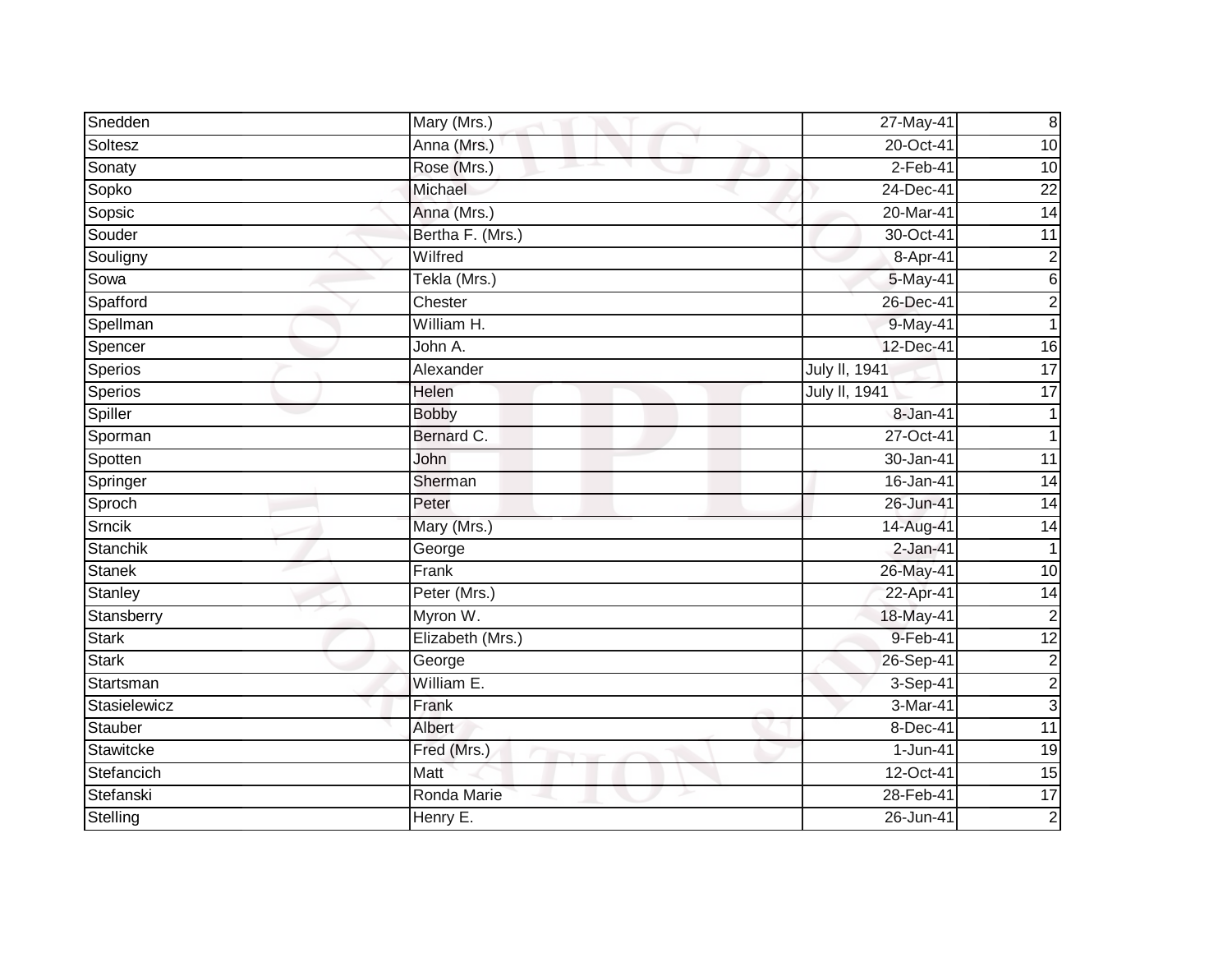| Stevenson    | Herschel G.         | 28-Dec-41          | $\overline{2}$          |
|--------------|---------------------|--------------------|-------------------------|
| Stockle      | Joseph              | March 3I, 1941     | $\overline{11}$         |
| Stoll        | Fred C.             | 28-Feb-41          | 17                      |
| Stranz       | Ladislaus V. (Dr.)  | 10-Mar-41          | 1                       |
| Stratton     | Ellen (Mrs.)        | August 3l, 1941    | 12                      |
| Stromske     | Walter L.           | 15-Aug-41          | $\overline{17}$         |
| Struble      | Paul                | 22-Aug-41          | 17                      |
| Struebig     | Florence (Miss)     | 2-Sep-41           | 15                      |
| Strzelecki   | Anthony             | 4-Sep-41           | $\overline{13}$         |
| Stump        | William H.          | 7-May-41           | $\overline{2}$          |
| Stur         | Mary (Mrs.)         | $11-May-41$        | $\overline{c}$          |
| Styburski    | Walter              | 4-Aug-41           | $\overline{\mathbf{4}}$ |
| Sumara       | John                | September I6, 1941 | 11                      |
| Sumeracki    | John                | 8-Jan-41           | $\overline{23}$         |
| Surovek      | Thomas              | 20-Oct-41          | 10                      |
| Suto         | Steve Jr.           | 12-May-41          |                         |
| Swanson      | John                | 9-Jul-41           | $\overline{26}$         |
| Swartz       | Ada T. (Mrs.)       | 28-Feb-41          | $\overline{24}$         |
| Sweigart     | Anna E. (Mrs.)      | 22-Jul-41          | 13                      |
| Swett        | Everett E.          | $2-Feb-41$         | $\overline{2}$          |
| Synod        | Carlton             | 7-Dec-41           | $\overline{11}$         |
| Szabo        | <b>Betty Arlene</b> | 12-May-41          | 10                      |
| Szala        | John                | 7-Apr-41           | $\overline{\mathbf{c}}$ |
| Szallar      | Elizabeth (Mrs.)    | July 10, 1941      | $\infty$                |
| Szczepanski  | Frank               | 27-May-41          | $\overline{8}$          |
| Szczerbowski | Lucy (Mrs.)         | 3-Jan-41           | 17                      |
| Szlanda      | Pearl (Mrs.)        | 16-Feb-41          | 15                      |
| Szymanski    | Louis               | $9-Feb-41$         | $\overline{2}$          |
| Szymczak     | <b>Stanley</b>      | December 2l, 1941  | $\overline{1}$          |
| Szynalik     | Hattie (Mrs.)       | $2$ -Dec-41        | 12                      |
| Szynczak     | Andrew              | 13-May-41          | 11                      |
| Tackacs      | Maragaret (Miss)    | $6$ -Oct-41        | 4                       |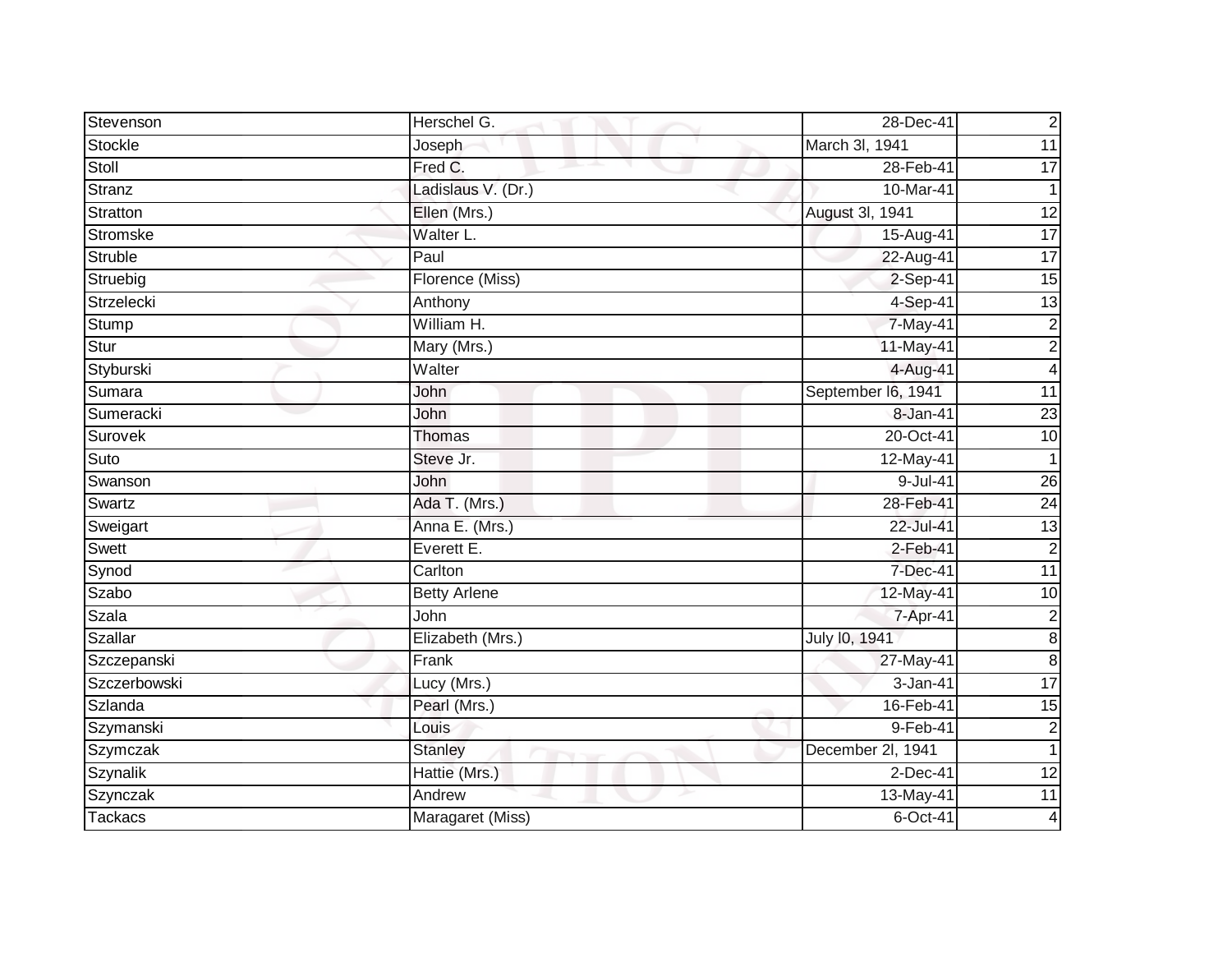| <b>Takacs</b>  | Margaret (Miss)  | 2-Mar-41           | $\overline{2}$           |
|----------------|------------------|--------------------|--------------------------|
| <b>Talbott</b> | Orville W.       | 25-Jul-41          | $\overline{17}$          |
| Tancredi       | Mary (Mrs.)      | $2$ -Dec-41        |                          |
| Tapio          | Jesus            | 4-Feb-41           | $6\phantom{1}$           |
| Tarvin         | Grover C.        | 14-Mar-41          | 23                       |
| Tasino         | Dominick         | 17-Apr-41          | 8                        |
| Tayler         | George L.        | 11-Feb-41          | 13                       |
| Taylor         | Bess (Mrs.)      | 6-Jan-41           | $\overline{11}$          |
| Taylor         | Charles          | 8-May-41           | $\overline{17}$          |
| Taylor         | John Randall     | November I6, 1941  | $\overline{24}$          |
| Taylor         | Wayne E.         | 24-Jun-41          | $\mathbf{1}$             |
| Teagle         | Mary Ann         | 26-Mar-41          | 28                       |
| <b>Teles</b>   | Joseph F.        | December I0, 1941  | $\overline{23}$          |
| Temesan        | Gabor            | 3-Jan-41           | $\overline{27}$          |
| Thiel          | John B.          | 14-Feb-41          | $\overline{17}$          |
| Thiel          | Michael          | September I9, 1941 | $\overline{19}$          |
| Thiliedean     | Oliver (Mrs.)    | 3-Feb-41           | $\overline{12}$          |
| Thomas         | Elizabeth (Mrs.) | 9-Dec-41           | $\overline{c}$           |
| Thompson       | Donald T.        | $6$ -Feb-41        | 13                       |
| Thornton       | (infant)         | 7-Jul-41           | $\overline{c}$           |
| Thrailkill     | Catherine (Mrs.) | March 3l, 1941     | $\overline{c}$           |
| Thum           | Amelia (Mrs.)    | 14-Jul-41          | $\overline{c}$           |
| Tinkham        | C.B.             | November I9, 1941  |                          |
| Tinkham        | $C.B.$ (Mrs.)    | 29-Jun-41          |                          |
| <b>Tippett</b> | John (Mrs.)      | 29-Jun-41          | $\overline{2}$           |
| <b>Tobias</b>  | Anna (Mrs.)      | $9 -$ Jul-41       | $\overline{26}$          |
| Todd           | L.H.             | 27-May-41          |                          |
| Tomazek        | Joseph           | 10-Mar-41          | $\overline{2}$           |
| Tomczak        | Anna (Mrs.)      | 4-Aug-41           | $\overline{\mathcal{L}}$ |
| Tomczak        | Thomas           | June 17, 1941      | 6                        |
| Tonkovich      | John             | 23-Jun-41          | G)                       |
| Tot            | Mary C. (Mrs.)   | 23-Oct-41          | $\overline{2}$           |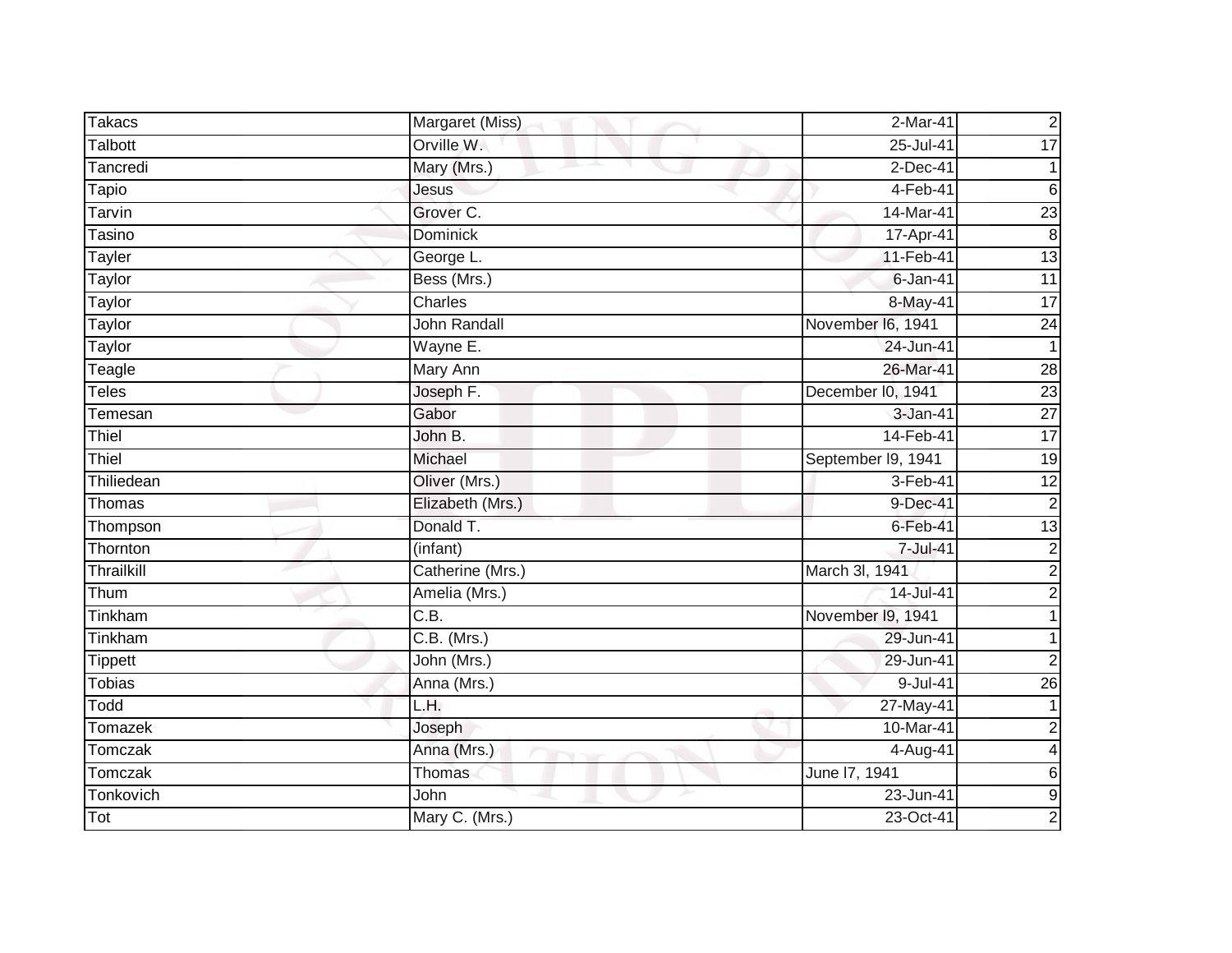| Towle          | (Infant son)      | 9-Apr-41          | 19                      |
|----------------|-------------------|-------------------|-------------------------|
| Tracey         | James             | March II, 1941    | 8                       |
| Tracy          | Eugene            | 12-Jun-41         |                         |
| Tracy          | May A. (Mrs.)     | 18-May-41         | $\overline{\mathbf{c}}$ |
| Traeger        | Henry J.          | 18-Feb-41         | 1                       |
| Tramm          | John D.           | 28-Feb-41         | $\overline{17}$         |
| <b>Travers</b> | Rose (Mrs.)       | 2-Apr-41          | $\overline{27}$         |
| <b>Travis</b>  | James E. (Mrs.)   | 27-Mar-41         | 13                      |
| <b>Trbuk</b>   | Max               | October I5, 1941  | 34                      |
| Trinowski      | <b>Mak</b>        | $6$ -Jan-41       | 10                      |
| <b>Tripp</b>   | Viola (Mrs.)      | 28-Feb-41         | 24                      |
| Trockmorton    | Charles           | 28-May-41         | $\overline{19}$         |
| Trylong        | (infant twins)    | November 2l, 1941 | 29                      |
| Tryon          | Mildred (Mrs.)    | 1-Apr-41          | $\overline{2}$          |
| <b>Tucker</b>  | William           | 29-Sep-41         | $\overline{2}$          |
| Turpin         | Connie (Miss)     | 19-Dec-41         | 43                      |
| Underwood      | Beth (Mrs.)       | 22-Jan-41         | $\overline{2}$          |
| Ungurean       | Theodore          | 5-May-41          | $6\phantom{1}$          |
| Urtz           | John              | 20-Aug-41         | $\overline{c}$          |
| Vahorich       | Mike Sr.          | 13-Feb-41         | $\overline{11}$         |
| Vale           | Jennie E. (Mrs.)  | 12-Jan-41         | $\overline{c}$          |
| Valeet         | John V.           | 19-Aug-41         | 1                       |
| Valla          | Anna (Mrs.)       | 18-Jul-41         | $\overline{2}$          |
| Van Dyke       | S.F. (Mrs.)       | 29-Jan-41         | $\overline{17}$         |
| Van Hoveln     | $E.$ (Mrs.)       | 28-May-41         | 19                      |
| Van Sessens    | (infant daughter) | 29-Jan-41         | $\overline{2}$          |
| Vandenberg     | Cornelia (Mrs.)   | 26-Mar-41         | 15                      |
| Vanderbilt     | Reinder           | 26-Jun-41         | $\overline{2}$          |
| Vargo          | Frank (Mrs.)      | 27-Jul-41         | $\overline{14}$         |
| Vargo          | George            | 16-Jun-41         | $6\phantom{1}6$         |
| Vargo          | Jim               | June I, 1941      | 10                      |
| Varichak       | Kuvman            | October 17, 1941  | 28                      |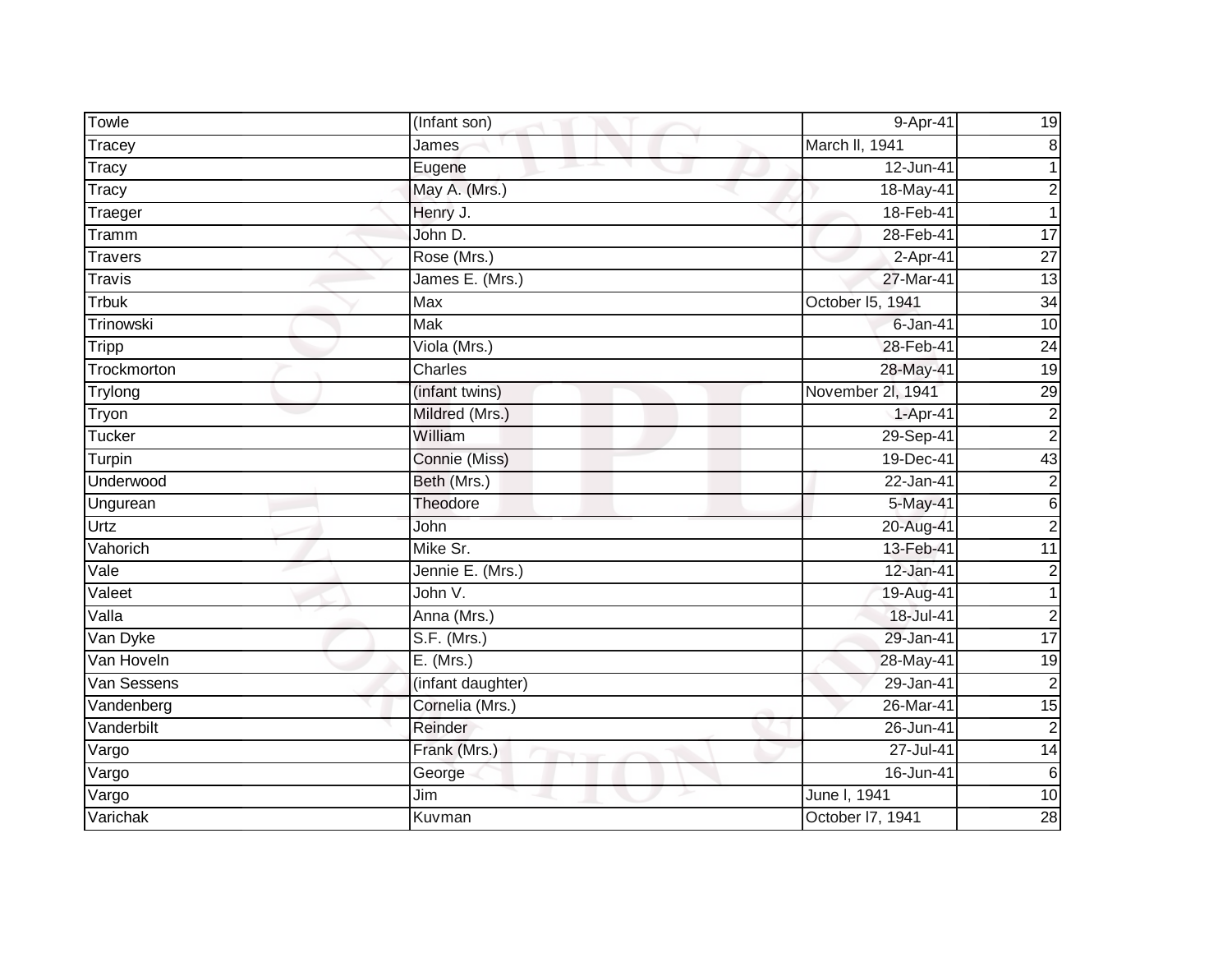| Varner       | Emily H. (Mrs.)      | 4-Aug-41           | $\overline{c}$  |
|--------------|----------------------|--------------------|-----------------|
| Vasek        | Elizabeth (Mrs.)     | 8-Aug-41           | 13              |
| Vegh         | Laszlo               | 5-Mar-41           | $\overline{13}$ |
| Veld         | Gertie (Miss)        | April I0, 1941     | 10              |
| Verkuilen    | Beatrice (Mrs.)      | $7-Sep-41$         | 1               |
| Victor       | Emma (Mrs.)          | March II, 1941     | $\overline{c}$  |
| Vince        | John                 | 10-Nov-41          | 12              |
| Vinnedge     | Martha (Mrs.)        | 6-Oct-41           | $\overline{11}$ |
| Virgil       | $\overline{V}$ ictor | 20-May-41          | $\overline{2}$  |
| Vochtka      | Michael              | 26-Nov-41          | $\overline{36}$ |
| Wadolny      | Joseph               | 15-Jul-41          | $\overline{11}$ |
| Wagonblast   | John                 | 29-May-41          | $\overline{c}$  |
| Wainscott    | A.H. (Mrs.)          | 9-Sep-41           | 8               |
| Walborn      | Lloyd H.             | 31-Jul-41          | 1               |
| Wallace      | <b>Daralane</b>      | $2$ -Jun-41        | 13              |
| Waller       | August               | $2$ -Jul-41        | 16              |
| Walsh        | <b>John Michael</b>  | September 14, 1941 | 6               |
| Walsko       | Marie M. (Mrs.)      | 2-May-41           | $\overline{32}$ |
| Walters      | Mary Jane (Mrs.)     | 24-Oct-41          | $\overline{38}$ |
| Wartsbaugh   | Emerson C.           | 20-Jul-41          | $\overline{2}$  |
| Waslicki     | Raymond              | 26-Mar-41          | $\overline{24}$ |
| Watkins      | Erine                | September 17, 1941 | 19              |
| Watkins      | Robert F.            | 30-Nov-41          | $\overline{14}$ |
| Watroba      | Jacob                | 27-Jun-41          | 1               |
| Watson       | Andrew (Mrs.)        | October 19, 1941   | 16              |
| Watson       | Margaret E. (Mrs.)   | 7-Feb-41           | $\overline{11}$ |
| <b>Watts</b> | Benjamin F.          | 7-Feb-41           | $\overline{11}$ |
| Weaver       | Edwin F.             | 24-Mar-41          | $\overline{2}$  |
| Webdell      | Harry                | 7-Sep-41           |                 |
| Wedge        | <b>Ronald Lee</b>    | 24-Sep-41          | $\overline{26}$ |
| Weed         | Correy F.            | 10-Feb-41          | $\overline{11}$ |
| Wejman       | Frank                | $5 - Aug-41$       | 7               |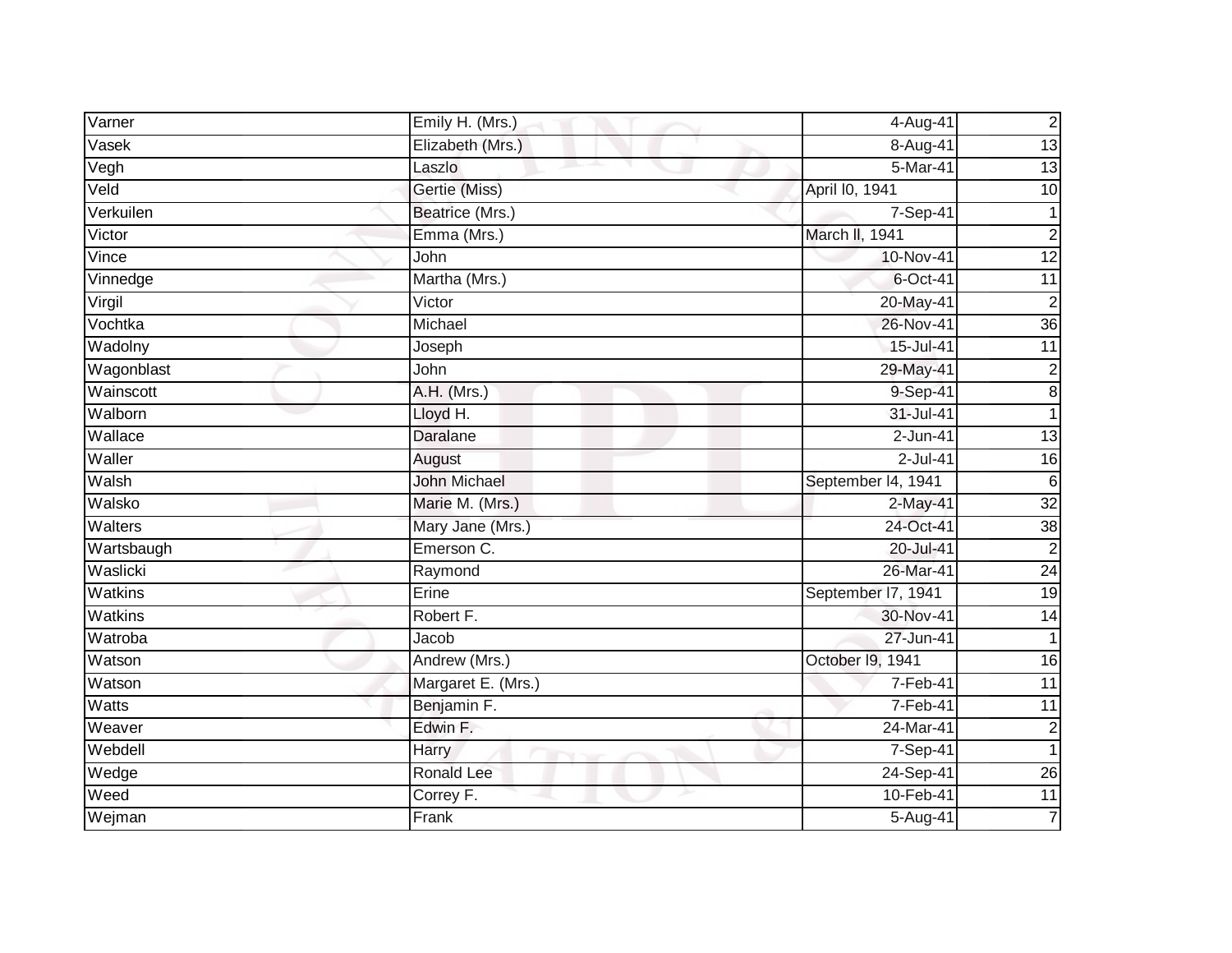| Welch           | Pearl M. (Mrs.)   | 27-Mar-41         | $\overline{c}$  |
|-----------------|-------------------|-------------------|-----------------|
| Welsh           | Ella B. (Mrs.)    | $2$ -Feb-41       | $\overline{2}$  |
| Welsh           | Maude (Mrs.)      | 19-Jan-41         | 7               |
| Werbila         | Charles           | 12-Jan-41         | 11              |
| Werremeyer      | Edward A.         | $6$ -Feb-41       | $\overline{3}$  |
| Wertzberger     | Mary E. (Mrs.)    | October I9, 1941  | $\overline{c}$  |
| Wesche          | Wilmer            | 12-May-41         | 14              |
| Westerberg      | Robert H.         | October I0, 1941  | $\overline{2}$  |
| Westerhout      | Daniel            | 13-Feb-41         | 15              |
| White           | (infant son)      | June 16, 1941     | $\overline{2}$  |
| White           | Franklin J.       | 8-Jan-41          |                 |
| White           | Hugh J. (Dr.)     | 22-Apr-41         |                 |
| White           | Lollie (Mrs.)     | January 3l, 1941  |                 |
| White           | Magdalen (Mrs.)   | 27-Oct-41         | 12              |
| White           | Mary E. (Mrs.)    | $6 - Jan - 41$    | $\overline{2}$  |
| White           | Robert A.         | 14-May-41         | 30              |
| Whitehead       | Glenn             | 8-Aug-41          |                 |
| Whiting         | Charles W.        | March I0, 1941    | $\overline{12}$ |
| Whitmire        | $\overline{C.K.}$ | 31-Jul-41         | 11              |
| Wiacek          | Eugene            | 5-Oct-41          | $\overline{15}$ |
| Wick            | John P.           | December 3l, 1941 | $\overline{c}$  |
| Wick            | Mathilda (Mrs.)   | 7-Apr-41          | $6\phantom{1}$  |
| Wieczorek       | John              | 27-Oct-41         | $\overline{c}$  |
| Wilcox          | Wilbur I.         | $6$ -May-41       |                 |
| Wildermuth      | Cordelia          | 23-Apr-41         | 12              |
| Wilfinger       | Louis (Pvt.)      | December II, 1941 |                 |
| Wilgus          | Lulu H. (Mrs.)    | November I0, 1941 | $\overline{12}$ |
| Williams        | A.D. (Mrs.)       | 13-Apr-41         | 10              |
| Williams        | Harry L.          | 4-Apr-41          | 21              |
| Williams        | John              | 22-Dec-41         |                 |
| Williams        | Ozzie             | July 3I, 1941     |                 |
| <b>Williams</b> | Stella (Mrs.)     | $3 - Jun-41$      | $\overline{2}$  |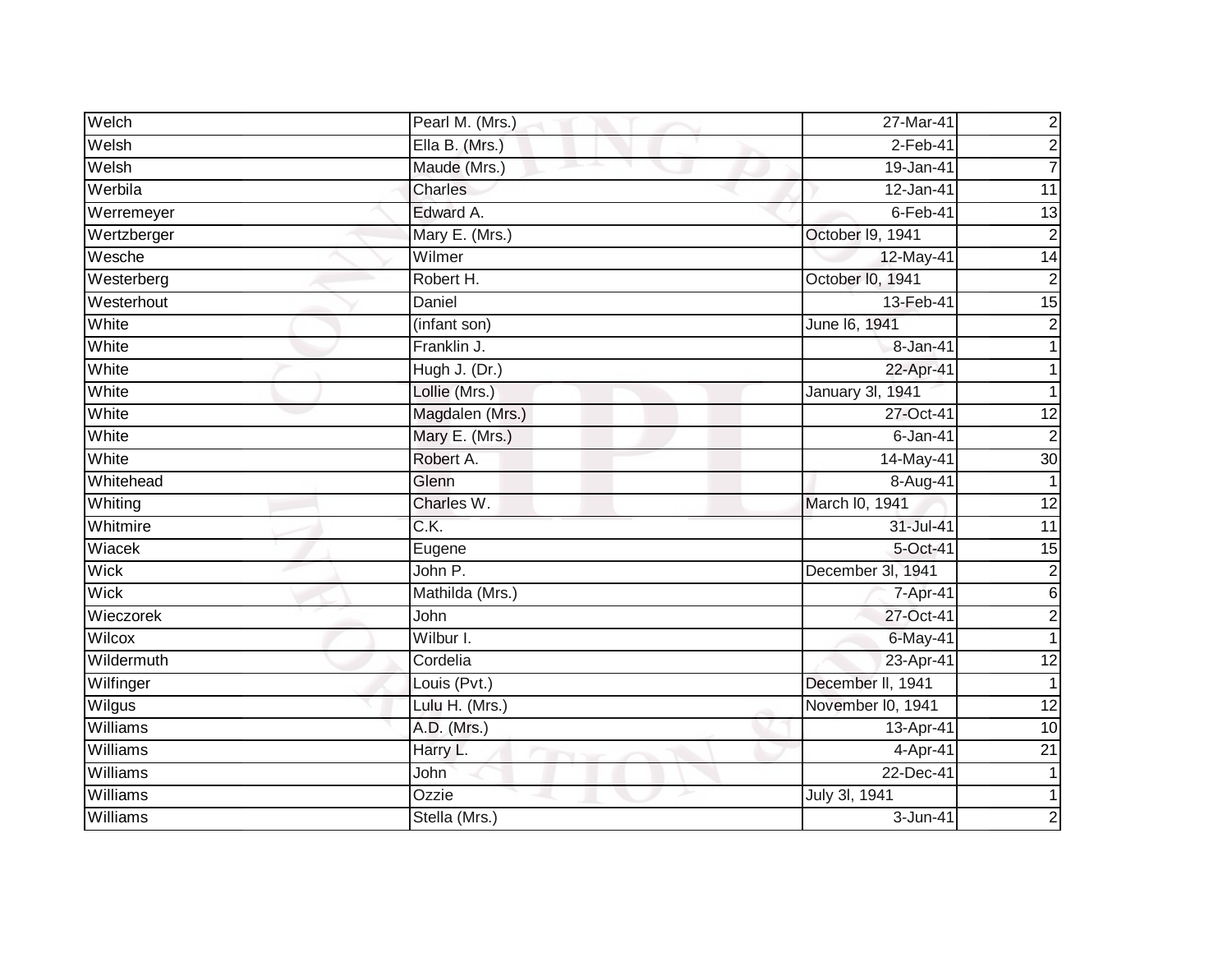| Williams   | W.L.                         | 25-Apr-41         | 31              |
|------------|------------------------------|-------------------|-----------------|
| Wilnock    | Joseph C.                    | July I, 1941      | 4               |
| Wilson     | A.D.                         | $7 -$ Jul-41      | $\overline{c}$  |
| Wilson     | <b>Bernard Patrick</b>       | 27-Nov-41         | $\overline{c}$  |
| Wilson     | Caroline                     | 23-Sep-41         | $\overline{2}$  |
| Wilson     | Charles                      | 27-Mar-41         | $\overline{c}$  |
| Wilson     | Emma (Mrs.)                  | 3-Nov-41          | $\overline{2}$  |
| Wilson     | George                       | 27-Jul-41         | $\overline{14}$ |
| Wilson     | $\overline{\text{Verla}}$ B. | 23-Jan-41         | $\overline{13}$ |
| Wilson     | William R.                   | 9-Jan-41          | 11              |
| Wisniewski | Anna (Mrs.)                  | 13-Feb-41         | $9\,$           |
| Witten     | <b>Bessie</b>                | 5-Jun-41          | 1               |
| Wolfe      | Nora (Mrs.)                  | August 18, 1941   | $\overline{c}$  |
| Wolff      | Hertha (Mrs.)                | 26-Jun-41         | $\overline{c}$  |
| Wolk       | M.G. (Dr.)                   | 8-Jun-41          | $\overline{c}$  |
| Wolter     | Henry C.                     | 2-Mar-41          | $\overline{2}$  |
| Wood       | Laura M. (Mrs.)              | $27 -$ Jul-41     |                 |
| Woodard    | Frank                        | November 2l, 1941 | 1               |
| Woods      | Pauline W. (Mrs.)            | 10-Mar-41         | 15              |
| Worst      | Joseph                       | 9-Jul-41          | $\overline{2}$  |
| Wray       | Clarence                     | May 18, 1941      | 24              |
| Wright     | Jearold V.                   | 31-Mar-41         | $\overline{2}$  |
| Wrona      | Stanley                      | December I9, 1941 | $\overline{36}$ |
| Wychocki   | Wanda                        | 25-May-41         | $\bf 8$         |
| Yarck      | Fred J.                      | March II, 1941    | $\overline{c}$  |
| Youmans    | Keith                        | 29-Jun-41         | $6 \mid$        |
| Young      | Adam                         | 25-Sep-41         | 3               |
| Young      | Clarence                     | $2-Feb-41$        |                 |
| Young      | Harold (Mrs.)                | 7-Sep-41          | $\overline{a}$  |
| Young      | Rudolph                      | December I6, 1941 | 16              |
| Zaleski    | Joseph                       | $9-Feb-41$        | $\overline{11}$ |
| Zaranka    | Frank                        | 11-May-41         | $\overline{21}$ |